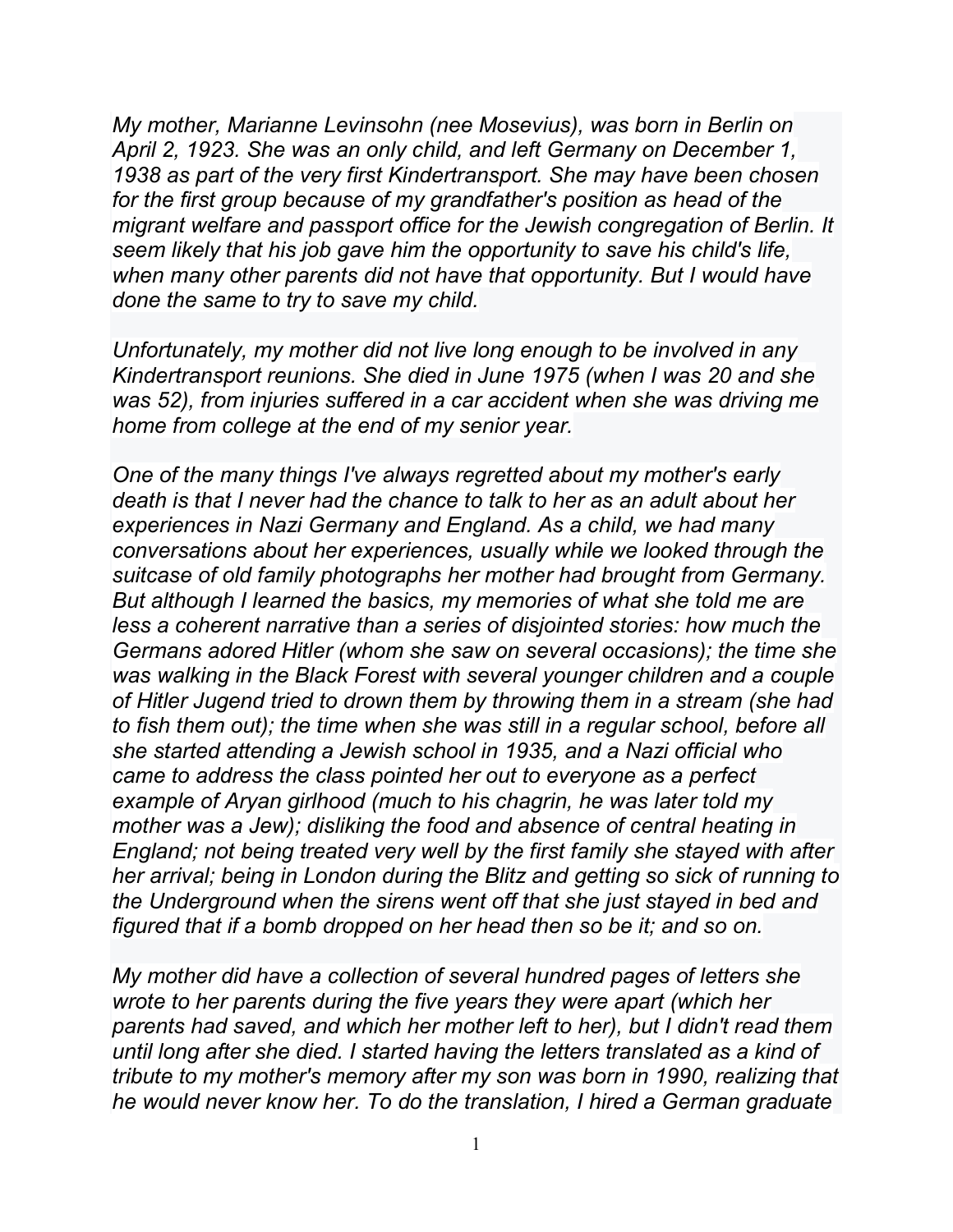student through the Columbia University Tutoring and Translating Service.

My mother lived in England for 5 years (with two different foster families and then on her own), until her "number" came up and she was able to join her parents in New York in September 1943. (Her parents, who had remained in Berlin, were fortunate finally to be able to leave Berlin in late1941 and emigrate to the U.S. via Lisbon, only a few weeks before the the German invasion of Russia on 22 June 1941, and only a few months before the Nazi government closed the borders to all Jewish emigration in September 1941, and then began to deport the Jews of Berlin to "the East," and escape became impossible. According to my mother, during the months before their departure, at least my grandfather, and possibly both my grandparents, stopped sleeping at home, because the Gestapo always came at night; this is essentially consistent with the statements my grandfather submitted in the 1950s in the course of his restitution proceedings.)

Whatever complaints my mother had about England, she always considered herself extremely lucky to have escaped Berlin when she did. Despite comments in one of her letters about many English people being anti-Semitic, I remember her being quite the Anglophile overall.

By contrast, my mother felt anger towards the German people, even after more than 30 years. She had lost two grandparents, seven uncles and aunts, two first cousins, and innumerable more distant relatives. The one time she returned was in 1972, when I was a teenager and we were in Switzerland on vacation, and took a side trip to Baden to visit Sulzburg - the village in the Black Forest south of Freiburg where her own mother had grown up, where she used to spend summers with her grandparents, and where her mother's family had lived since about 1725. We went with her uncles Max and Bernard, and Bernard's wife Lily (my mother was seeing Bernard and Lily for the first and last time since 1938). I remember how difficult it was for her to be in Germany again: to have to speak German most of the time, to visit the house in Sulzburg where her family had lived, to see the old synagogue in disrepair, to have to listen to an old woman who leaned out a window when she saw us and talked about how yes, she remembered the village's Jews very well (or so it was translated to me).

Being in Germany wasn't easy for me either in 1972. I remember giving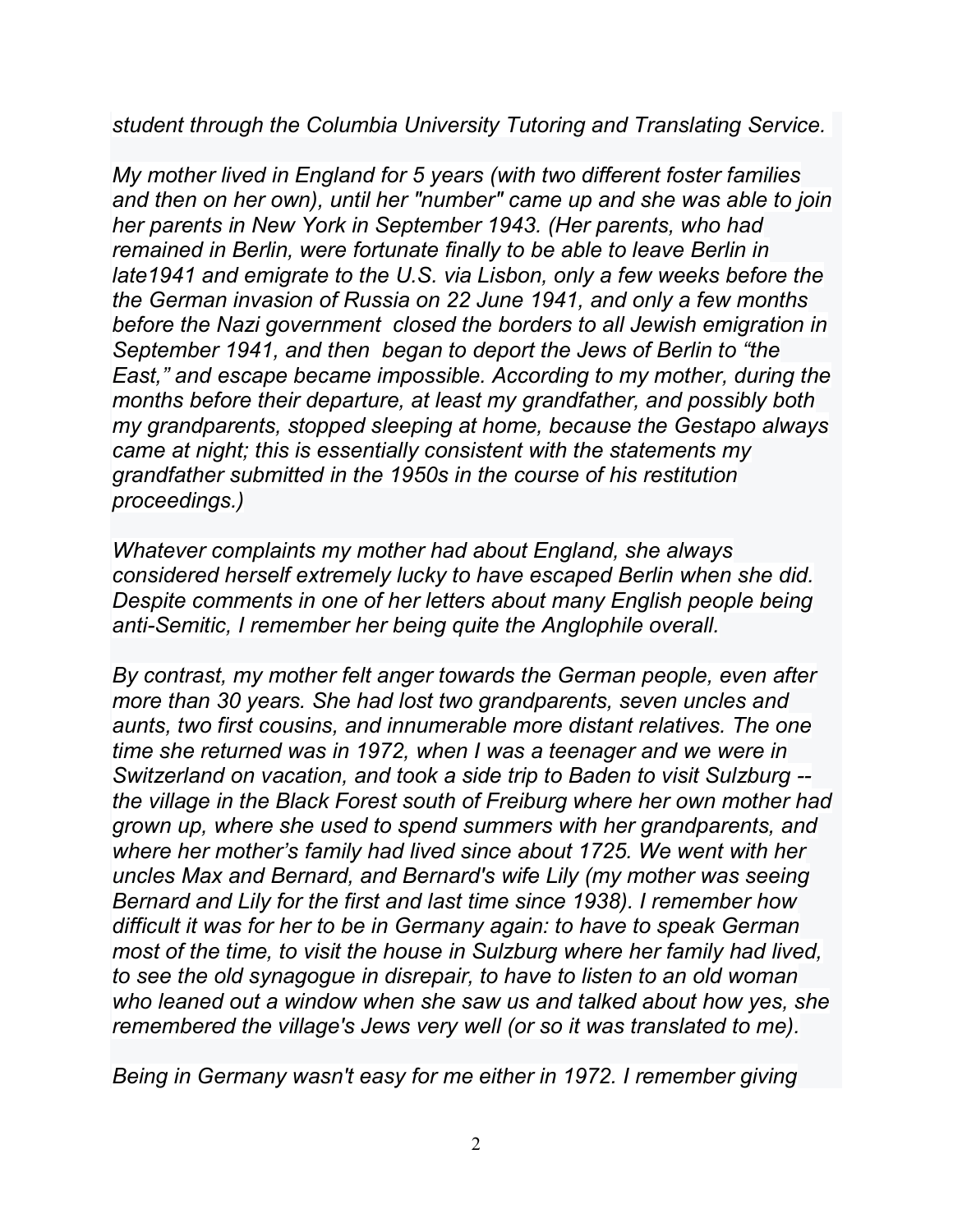dark looks to everybody over 50, wondering about what they were doing between 1933 and 1945.

Here are the excerpts from my mother's letters. My notes within the letters are in brackets, and in italics:

A translation of the first letter my mother wrote to her parents upon her arrival in England, dated December 2, 1938 (age 15). [All the letters below were originally in German, unless otherwise indicated]

Friday, 2:30 pm

Dear Parents:

I assume you must have received my postcard from Hanover by now. But let me start my description of the last two days from the beginning. The trip on Thursday was very nice. The kids in our train compartment were all firstrate kids, as are, by the way, 95% of all the kids. Dear Mutti, you gave me much too much to eat; like almost all the other kids, I was able to finish only about half the food I had with me. The border check at Bentheim functioned precisely and without problem for all of us. At about six pm we had a splendid reception in Holland. Huge train cars with warm, excellent food (a thick soup of beans, meat, and potatoes) with cold drinks and sweets were positioned right at the border. We were most cordially received by the committees. There were delegations at all train stations (Utrecht, Rotterdam), to force fruit and sweets on us, although we were already stuffed, and to wish us good luck. The people from the Dutch and English press kept pestering us during the entire passage through Holland, and even after that, with their constant flash photographs. In Holland we already had to set our watches back forty minutes. At Hoek van Holland, the Dutch checked our names, and then (at about 9 pm) we went on board. The ship was very nice (about 2000 tons). If we had wanted it, they would have served us another good dinner. We had two-bed cabins (second class). We left at 11.

And this is the start of our barfing tragedy ["Kotztragödie"]. The ship sailed for about 7 hours in very agitated water. During this time, only about three of the 200 kids did not get seasick. I wasn't one of those three. From 11 pm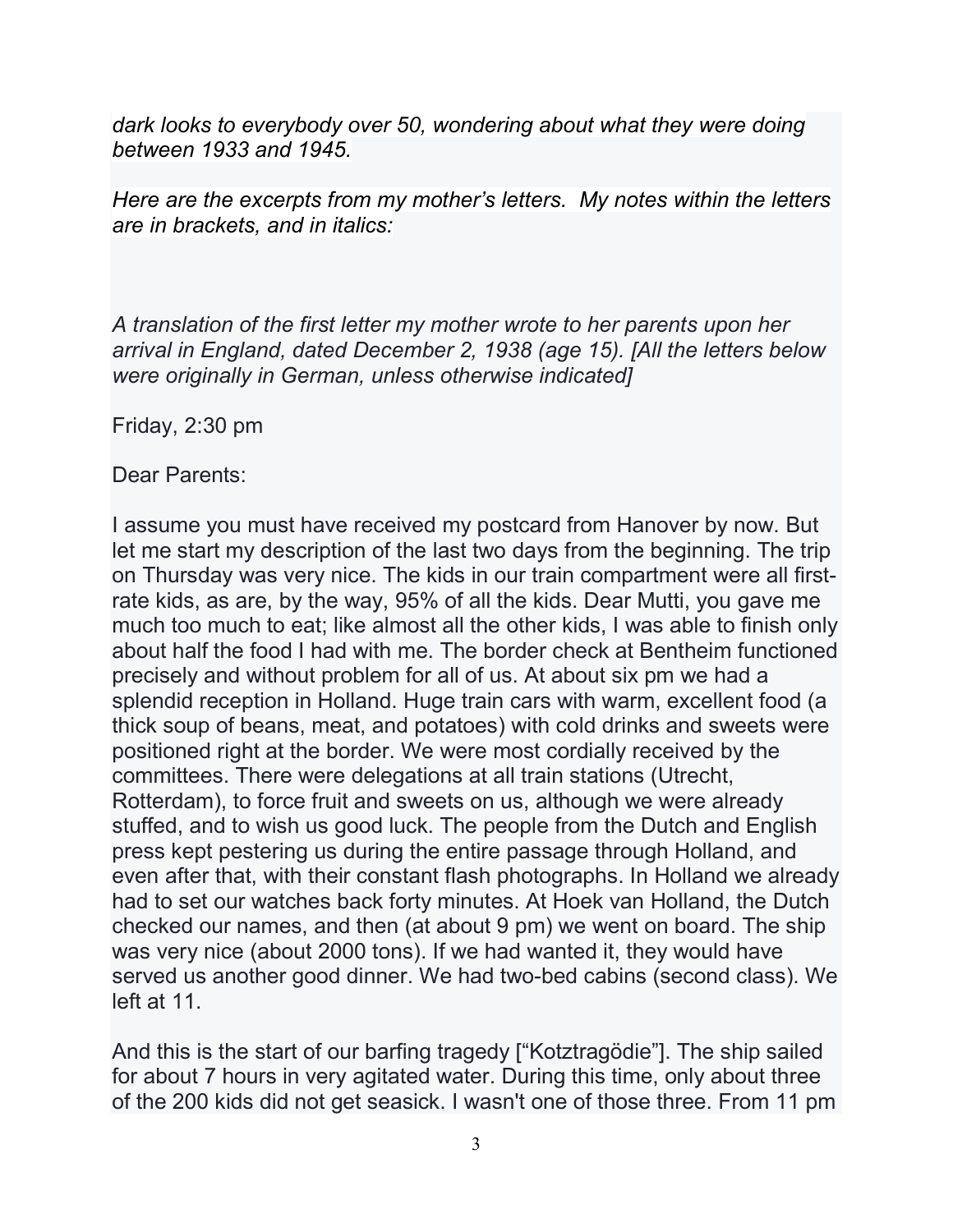to 6 am, I didn't get a minute's sleep, because about every eight minutes I threw up. Throughout the ship you heard nothing except the crying, groaning, and gargling of people throwing up. We threw up in sickness bags that were provided. I personally used up 6 bags, plus the floor, the chamber pot, the bed sheet, and I staggered to the toilet three times, where I alternately threw up and had diarrhea. In the morning we were all examined by a British doctor and were given number tags. I have number 6013. — By the way, the blue blanket is priceless; without it I would have frozen to death on the ship, and here in the camp, too, it's unbelievably cold. — There were English people and press people already on the ship. I had a conversation with a very upper-class British Jew, who stared at us inquisitively and didn't speak a word of German. He said he wanted to take a German child into his home to keep his 16-year-old daughter company. He said he'd love to take me. (He was impressed with my excellent English.) He wanted to know my age, education, plans for the future, my father's occupation, and provenance. He gave me his London address and told me to write a letter to his daughter, because he wanted to see if my written English was also good. I'll discuss the matter with the director of the camp today, and then, once I'm sure the man is honest, I'll write immediately. I asked this gentleman, among other things, whether he thought my plans for the Matric exam were realistic. He thought finishing my Matric by July 1939 would be feasible, but he didn't think I could become a teacher. Well, all right.

They had sent our suitcases to Harwich; we didn't even have to touch them. We were driven to the camp in a bus. First of all, my address here:

Marianne Mosevius (room 16B) Holiday Camp Dover Court Bay, Essex England

It's wonderful here!!! We arrived at nine o'clock, and we were immediately led to the living quarters (enormous, gigantic hall; kitchens; lounges). They had set long, colorful tables with flowers. There was porridge, bread, butter, jam, and a hot milk drink. After that we were assigned rooms, and then we were allowed to do whatever we wanted until 1 p.m. The sleeping quarters are delightful one-story rows of cottages made of corrugated sheet metal and cardboard (they are really meant to be summer cottages). The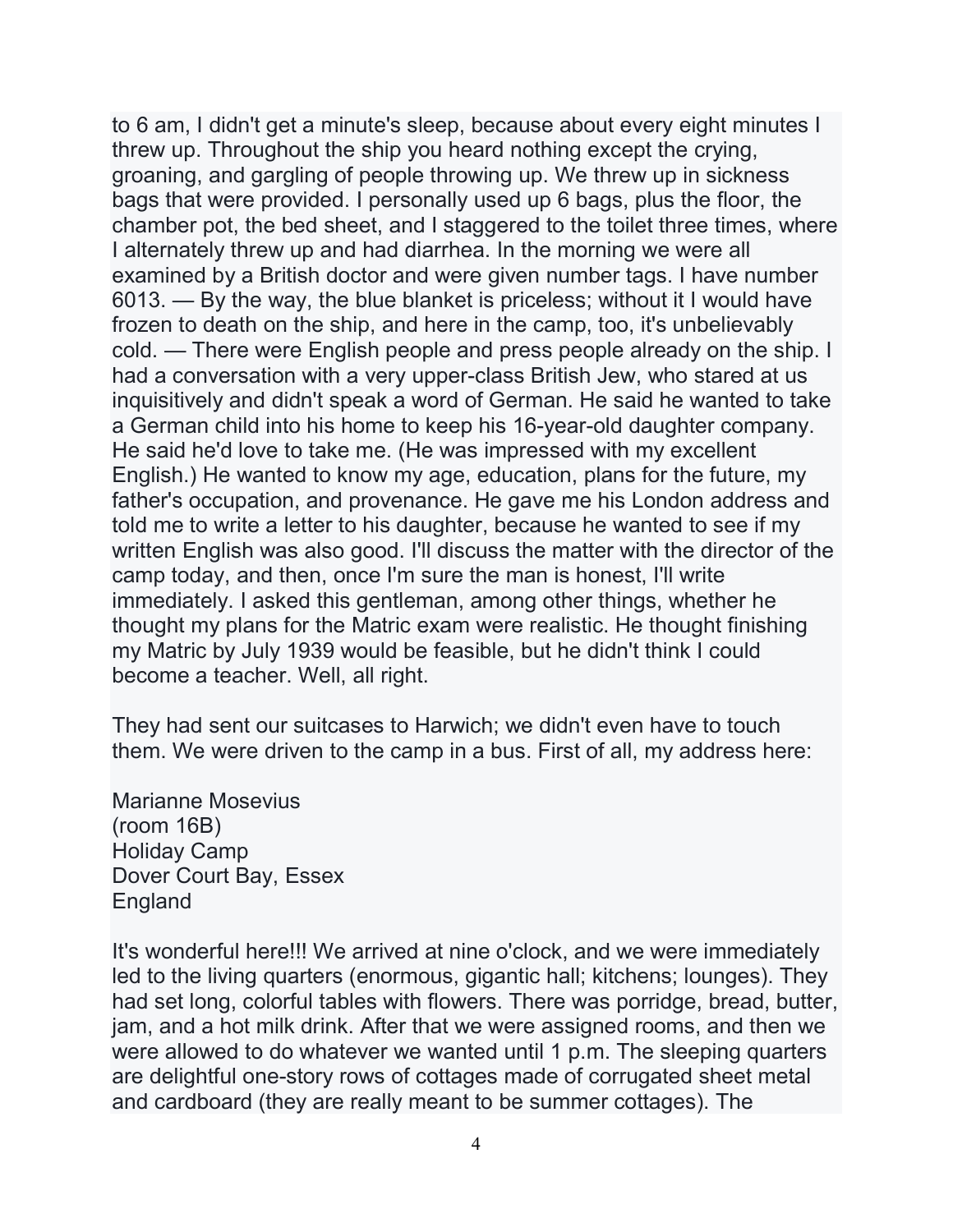bedrooms are on the ground level; you walk right into them as you enter. All the older people, including me, have little rooms of their own. [A drawing of the floor plan follows.]

Everything is very cheerful and colorful: there are red curtains on the closet and bedside table; green door, green linoleum floor, green broom; a washbasin with running water, electric light, a mirror, a pretty folding chair, an armchair with green trimmings, and a bedside rug. The bed is as wide as a double bed, with only two thin blankets on it. No heat. I'm terribly cold. Food is good. I must close — post is leaving.

**Marianne** 

[PS:] They are paying for my postage.

\*\*\*\*

December 4 and 5, 1938

Dear parents,

I assume you have received my three postcards and the letter. Please write and tell me if you have received everything. I really think you could write me too, you know. I am fine. Tomorrow, Monday, we'll have the second day of school. We are outdoors a lot, playing in the fields and going for walks on the beach. The food is plentiful and good. As for the matric, I have pushed all the buttons I could, and since everybody in the camp is really nice and helpful, I'm sure I'll get results. Didn't I write you about Mr. Easterman? I first made careful inquiries about him with the manager of the camp, and then I wrote him the letter he asked for, in my best English. He asked me again, through a lady on the committee, whether I wouldn't like to come stay with him. He has a sixteen-year-old daughter, and he'd also let me do the matric. It's a very upper-class family, I think, I talk a lot to English people here, and I have no problems with it at all. Everybody is amazed at my good English. Please send me a pair of scissors as soon as possible, and white buttons for underwear and eyes and hooks for skirt closures. Soap, too, I left mine on the ship. The manager of the camp is called Dr. Essinger. She is the same woman who oversees the former Herrlingen boarding school, which is now in Kent. Everybody is nice.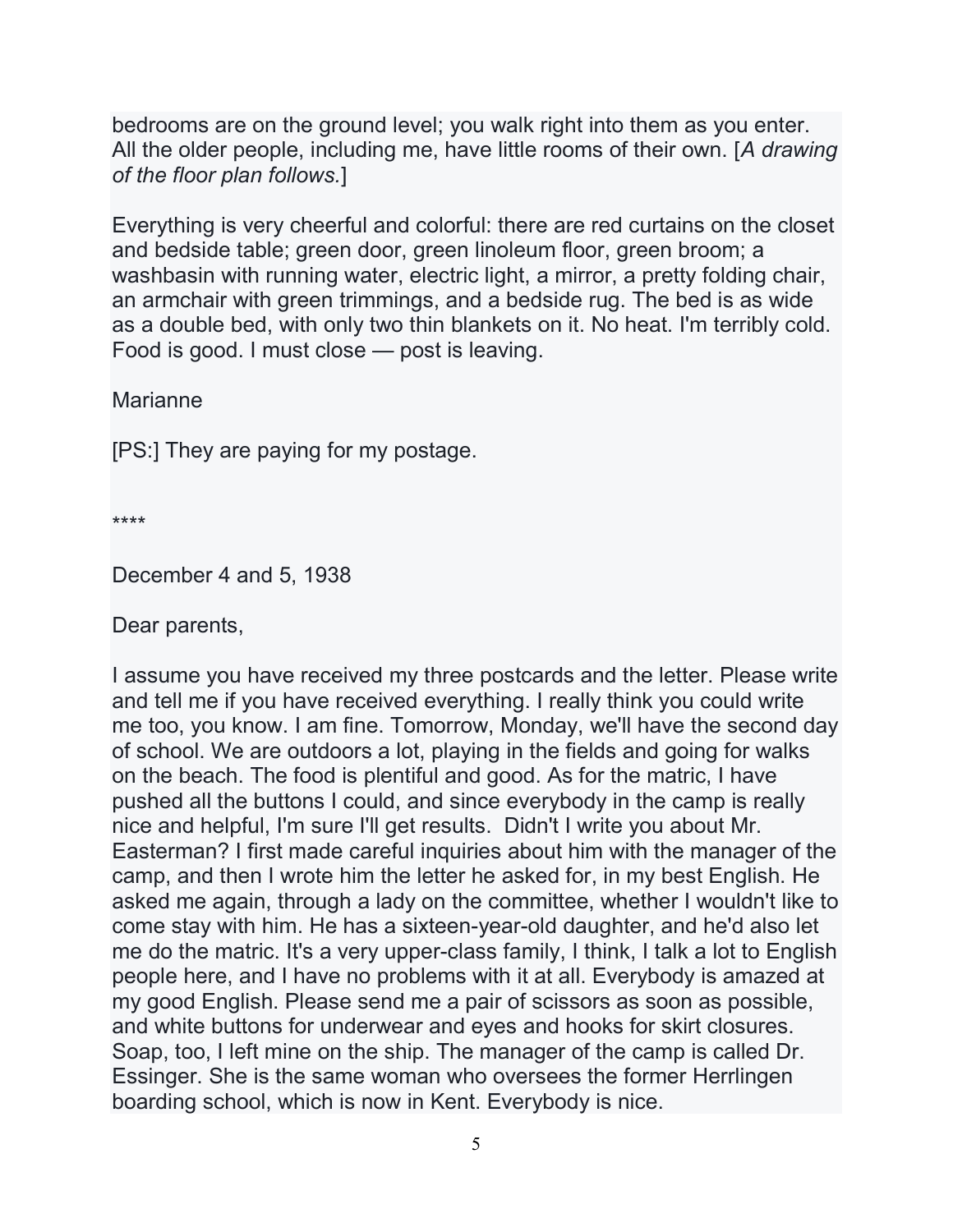-Evening— I'm lying in my double bed with six blankets and two warming bottles. We just learned a dance called "Lambeth Walk." It's the popular dance in England. . . .

Good night. I'm turning out the light. Bye, mutti, bye, papa.

- Following afternoon -

Today we had two hours of classes. One lesson on English coins, one on foods (words like kohlrabi, onion, etc.). Well, I know the coins already. In the afternoon, there are always talks in English by English people who are nice enough to volunteer. We have also begun to make friends with the English kids. We aren't allowed to leave the camp, but they come to see us. Yesterday afternoon I went for a walk in the dunes with a very nice young Englishwoman. The dunes are still part of the camp. So we have plenty of space. In the evening an English sailor, who works in the house, teaches us English songs. That's a. lot of fun. We all have running water in our rooms, and we get to take a bath every day. Just now we were told that from now on we'll get only one letter and one postcard a week paid for. So this is going to be my only letter this week. After this, I can only send you one postcard. But if you send me International Reply Coupons, I can write more often. . . .

I'd like to ask you to send me some stationery and ink for my fountain pen (Montblanc) soon. I have told you already that if there are customs duties on anything, you can pay it all in Germany already. But stationery and ink are not that urgent. The sewing supplies (buttons, darning needles, gray darning wool, etc.) are more important. For today I can't think of anything else, except that I'm happy and would be more so if I could finally get mail from both of you. Papa, please write clearly.

Kiss,

\*\*\*\*\*

A letter from a few days later:

Friday [9 December, 1938]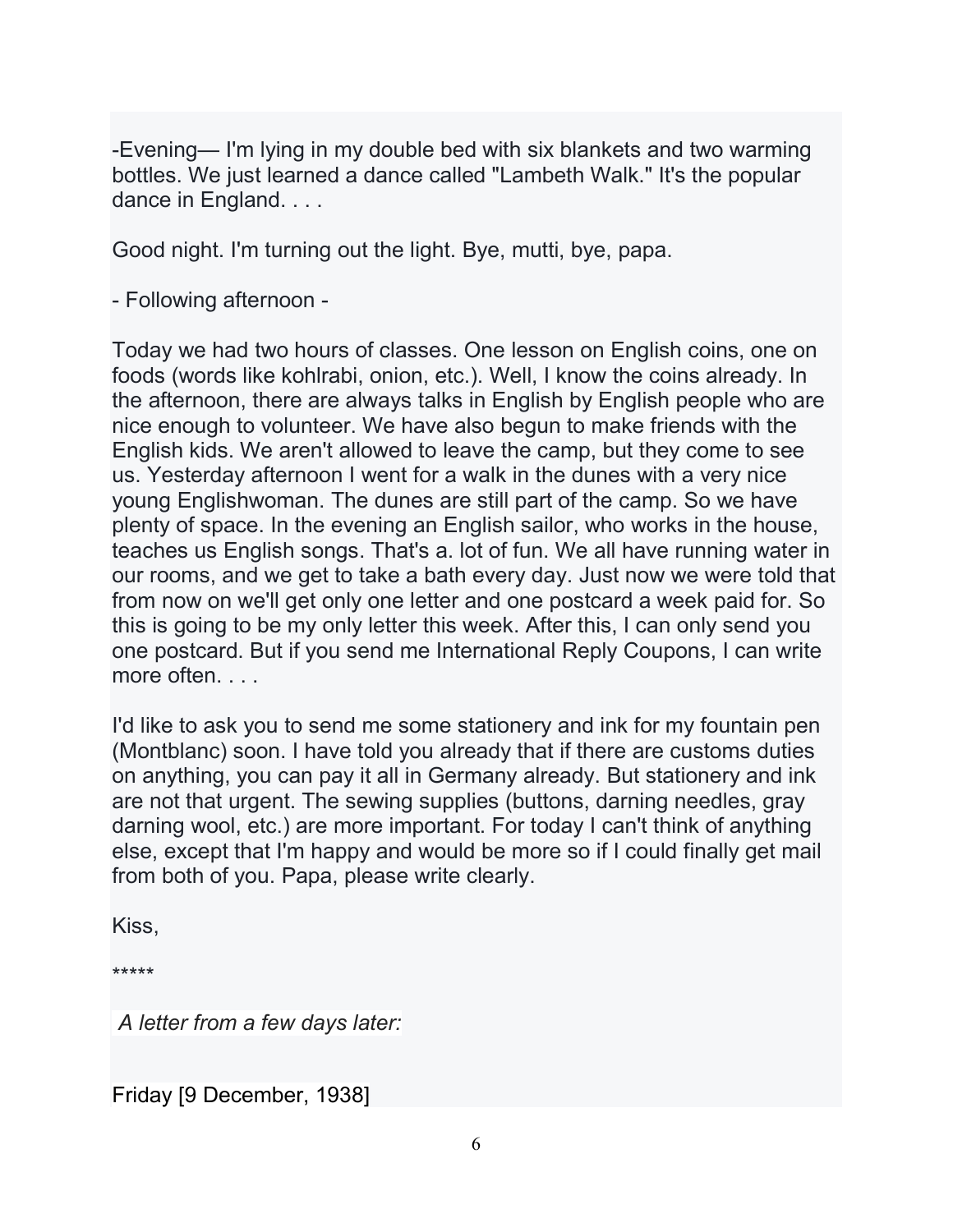## My dear parents,

I bet you can't believe that I'm in London, but it's true! I must have told you that I wrote to the daughter of this upper-class Englishman. She replied promptly, in a very sweet letter, saying that they are all looking forward to seeing me, and that she is happy to have a sister. She's turning 17 this month, and she studies art at the university. Yesterday evening a telegram from the Committee arrived in the Holiday Camp, that Mr. Easterman had contacted them about me, and that I was to go to London the very next morning. He lives in just about the most fancy neighborhood in London, in a first-rate apartment. So I left for London early this morning, with all my kit and caboodle. After two hours on the train, I arrived safely in London. Mr. Easterman and daughter met me at the station. They are both very charming. He is a journalist and very rich. First of all, the two of them took me on a bus ride through all of London. Good god, what a city! I'm all excited about everything. Then we went to a restaurant. Very fancy, very expensive, very good. After lunch we went home. The apartment is fabulous. I live in a charming, huge room with my new sister, whose name is Joyce. There is an eighteen-year-old son, too, Leslie, who is planning to study history. Mrs. Easterman is very sweet, too. She sends her regards and asks me to let you know that they are all very happy to have me, and that she'll write you as soon as she gets a chance. They have an Austrian [inserted: Jewish] maidservant.

Mr. Easterman knows some German, and he's often been to Berlin. Tomorrow morning he's flying to Paris, Marseilles, and Tunis, to report from there. He'll call the Mops [nickname for my mother's Uncle Bernhard Bloch, b. Sulzburg 1894, since he was little; it means something like "little pug dog"] when he gets to Paris. They wrote me this morning, and they sent me one pound. The Eastermans are Jewish, of course. They are liberal, but they don't eat pork. Mr. Easterman is a Zionist. In March he's going to New York. So, once again, I've been luckier than I deserve, and I'm very happy. Within the next couple of days, they are going to talk to the teachers about my schooling. They, too, want me to finish school. Please write immediately whether you are happy, too, and whether you've gotten my mail. The camp is forwarding all my mail etc. Enough for today.

Kisses, Marianne.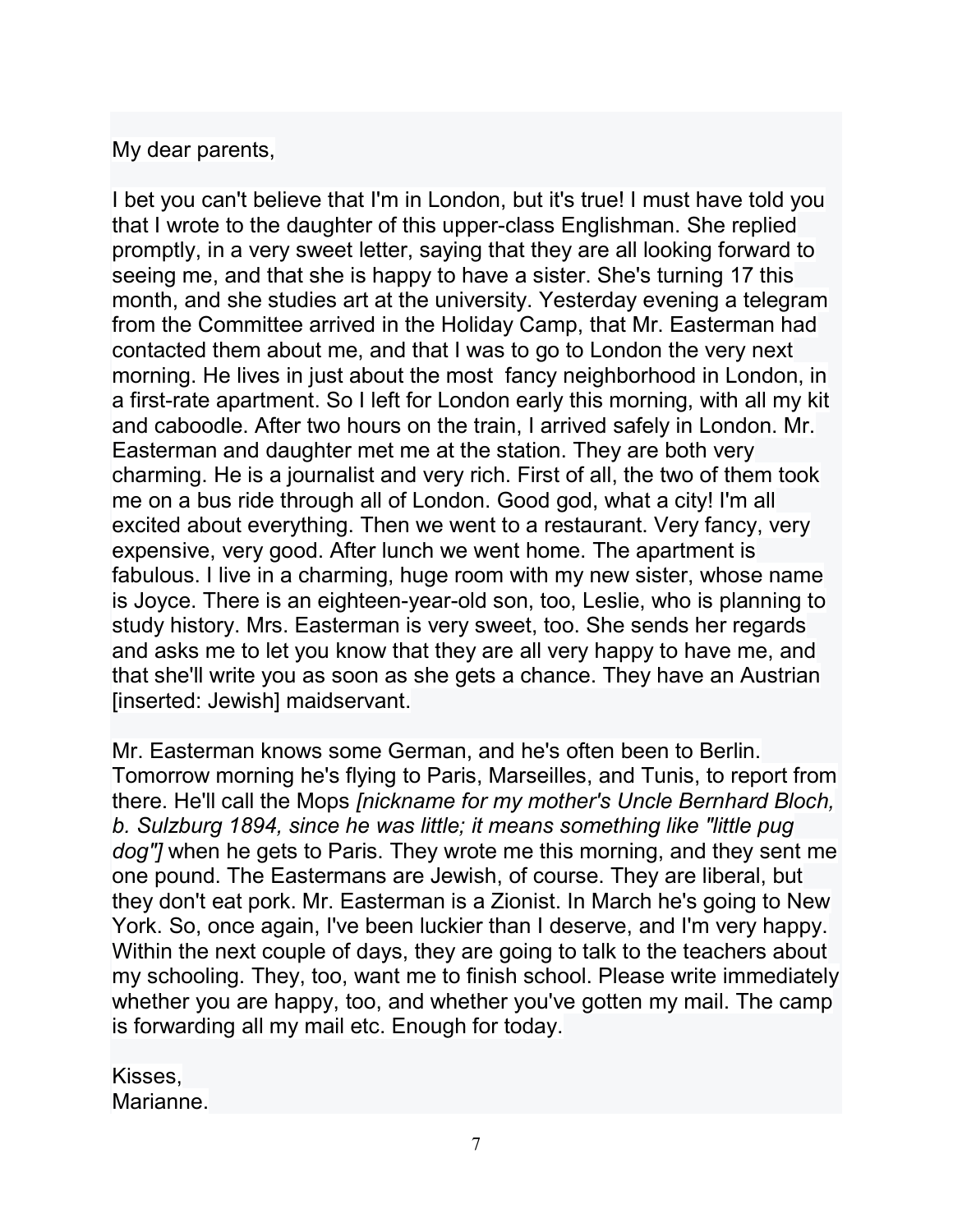\*\*\*\*\*

12 Dec., 1938

My dear parents,

I assume you've by now received the letter in which I told you of my arrival here -- It's wonderful here. The Eastermans are just delightful people. I don't remember exactly how much I've written about them already, so I'll start again from the beginning. Mr. Easterman is a journalist\*. He is constantly traveling all over the place by plane. Prague, Paris, New York, etc. At the moment, he's in Tunis. He is a very courteous, educated, and nice man. His wife is also very nice and friendly to me. Thank God she's not an arrogant, rich Jewish bitch [please don't judge my mother too harshly for saying that; she was only 15!], but a very nice, competent woman, and although she wears a lot of makeup, like everybody here, she also does a good job in the kitchen. She and her husband are real bigshots (on a volunteer basis) with Woburn House and other organizations. This, of course, could come in very handy for me on your behalf...

Now about English food. The food in camp [Dover Holiday Court] was revolting. When I wrote "good," that was only to reassure you; "plentiful" was true. The plates, as well as the silverware, were always very dirty. In the morning, there was porridge. It looks like puke, and that's pretty much what it tastes like, too (oat gruel with sugar and water). Here, everything is very good and appetizing. . . . [Although] the pink meat is a disaster, the blood positively streams from it. I always get queasy just from looking at it, but I always eat it!!!

\*See Mr. Easterman's obituary: http://www.jta.org/1983/09/07/archive/alexander-eastermandead-at-92

#### Alexander Easterman dead at 92

September 7, 1983 NEW YORK, Sep. 6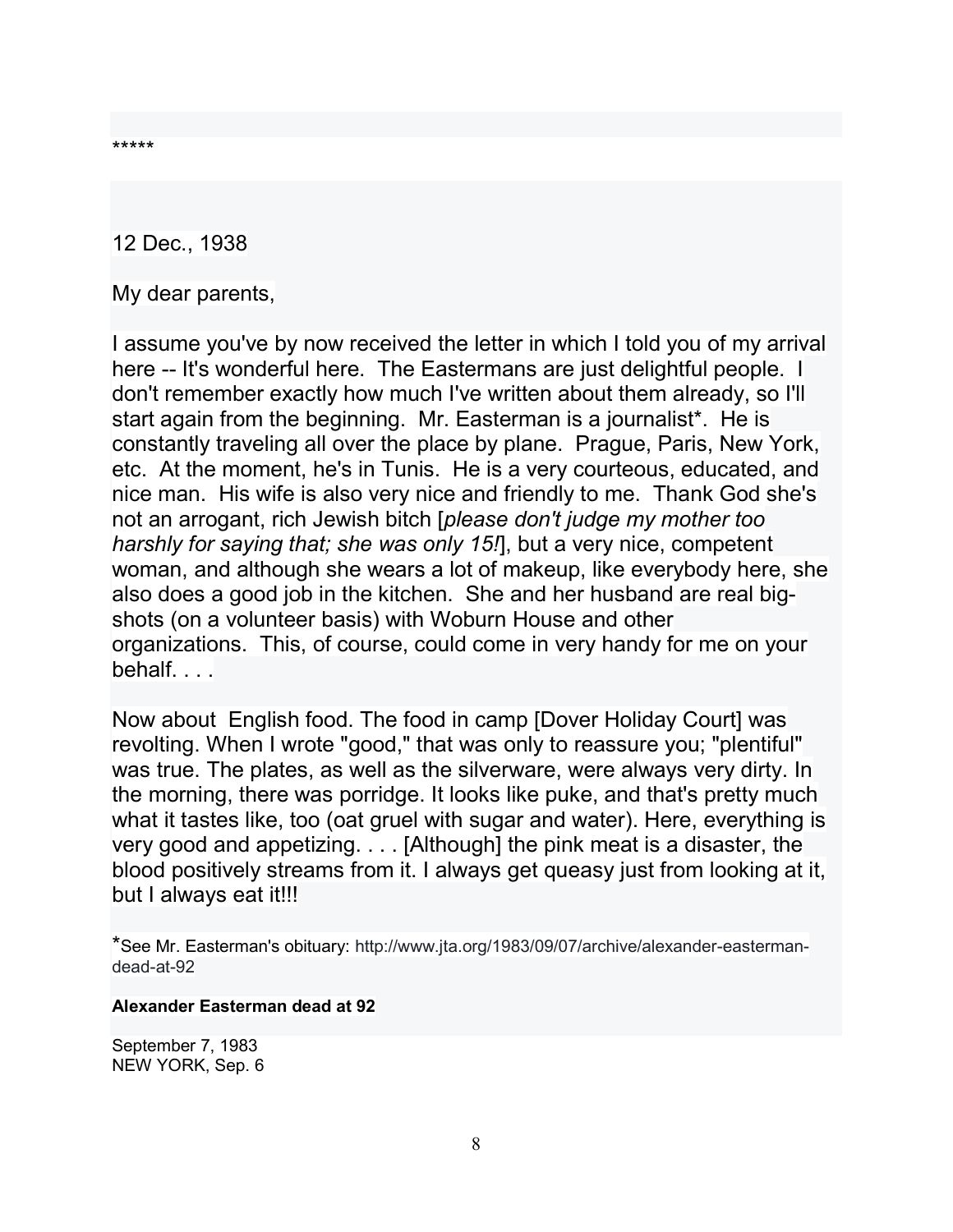Alexander Easterman, a lawyer and journalist who, as the representative of the World Jewish Congress helped negotiate the Allied governments' declaration condemning the mass slaughter of European Jews in 1943, has died in London at the age of 92, the WJC reported here today.

In the late 1930's, Easterman accepted the invitation of Dr. Stephen Wise to take the office of Political Secretary of the WJC and became head of its International Affairs Department in 1941.

He was born in Scotland and after graduating from Glasgow University was admitted to the Scottish Bar. He took up journalism as a career in the early 1920's and, as one of Britain's leading political correspondents, he travelled extensively in Europe, the United States, North Africa and the Near East. Easterman served as foreign editor of the London Daily Express from 1926-1933 when he resigned because of his disagreement with the publisher, Lord Beaverbrook, over the newspaper's policy toward Hitler which he considered sympathetic.

He joined the Daily Herald as chief foreign correspondent and was its Paris bureau chief when war broke out in 1939. Easterman remained in Paris until the Nazi occupation, when he escaped to London.

#### ON CLOSE TERMS WITH EUROPEAN STATESMEN

Easterman was on close terms with leading European statesmen before and after World War II. His interviews with King Carol of Rumania and with Rumanian leaders, including fascists, created a sensation, as did his book, "King Carol, Hitler and Mme. Lupescu."

He maintained close personal contact with President Benes of Czechoslovakia and Foreign Minister Jan Masaryk. In the early 1950's be established close relations with Tunisian leader Habib Bourguiba and Sultan Mohammad of Morocco, then both in exile in France.

In 1943, Easterman played a prominent part in the negotiations with the British and Allied governments that led to the declaration condemning the Nazis mass slaughter of European Jews and announcing that war criminals would be punished. In 1945, he participated in the WJC's war emergency conference in Atlantic City.

At the war crimes trial of the Bergen-Belsen Nazis he joined the representatives of 12 Allied nations on the judges bench at Luneberg. Later he represented the WJC at the Nuremberg war crimes trials, along with British MP Sidney Silverman.

Easterman was a member of the WJC delegation to the inaugural conference of the United Nations at San Francisco in 1945 and to the 1946 Paris peace conference. He attended subsequent meetings of the UN and served as spokesman for the WJC at meetings of the UN Economic and Social Council and the Human Rights Commission.

[Skipping a number of letters]

\*\*\*\*

December 28, 1938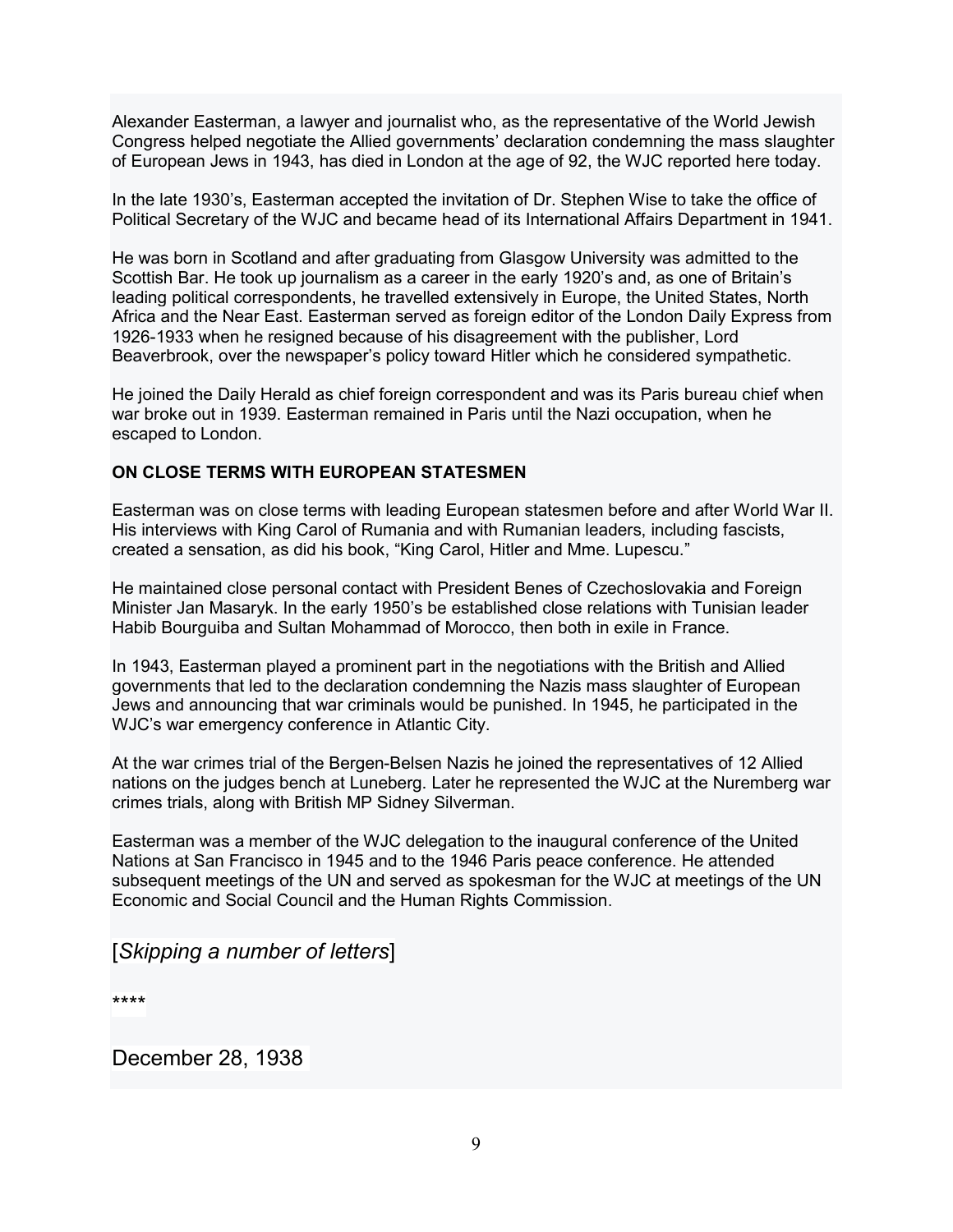## Dear parents,

I just received your letters, and, as I'm sure you intended, I'm furious. You can't be serious about [my letters being too] "short and succinct." I can't report on every fart I make. That can't possibly interest you, like whether I go to the toilet regularly or something. If I write that everything is o.k. with me, that I like the English food and that it agrees with me, that ought to be enough! Or no? Besides, it's not like you write frequently and copiously, either. And the headings are very revealing, too. In the first letters, it said, "my dear, dear child," or "dear little Marianne"; then it changed to "my dear child," or just "my d. child"; and now you're already down to "d. Marianne." Where's it going to end?

But I don't intend to quarrel with you in writing; instead I'll respond to your "trains of thought." No, we don't have central heating, but fireplaces. That is, there's a fireplace in the "lounge" (sitting room, in German), with coal and smoke and not much heat, just like it's supposed to be. In all other rooms, except the kitchen and the bathroom, there are electric fireplaces, with no smoke at all and a little more heat. You switch on these things as you enter a room. In the bathroom, my butt regularly almost freezes to the toilet seat, and this always makes me think of Mom's story about the outhouse in Sulzburg. *[I'm afraid I don't know the story!]* Pardon my language, but I have to let off steam occasionally. Besides I'd never noticed your question re central heating. So, sorry!!

Next, since the package from the camp with my orthotic things still hasn't arrived (there, too, they have a huge mess about transports of kids and accommodating them), I can't take gym. But I keep so straight that Mrs. Easterman always uses me as an example of good posture for Joyce.

The people I'm meeting are just like five years ago: [decorated?] clothes horses, with, by our standards, narrow horizons (balls, servants, toiletries, gossip). The Eastermans are, in fact, an exception. Joyce's friends are all heavily made-up young things who are interested only in amusement. Joyce is quite different, above all terribly nice and sweet, and, although she isn't very gifted, she's smart!!

Why would I be disappointed with the Eastermans? I certainly don't expect love from them, nor do I need it! Of course I'm always as nice and amiable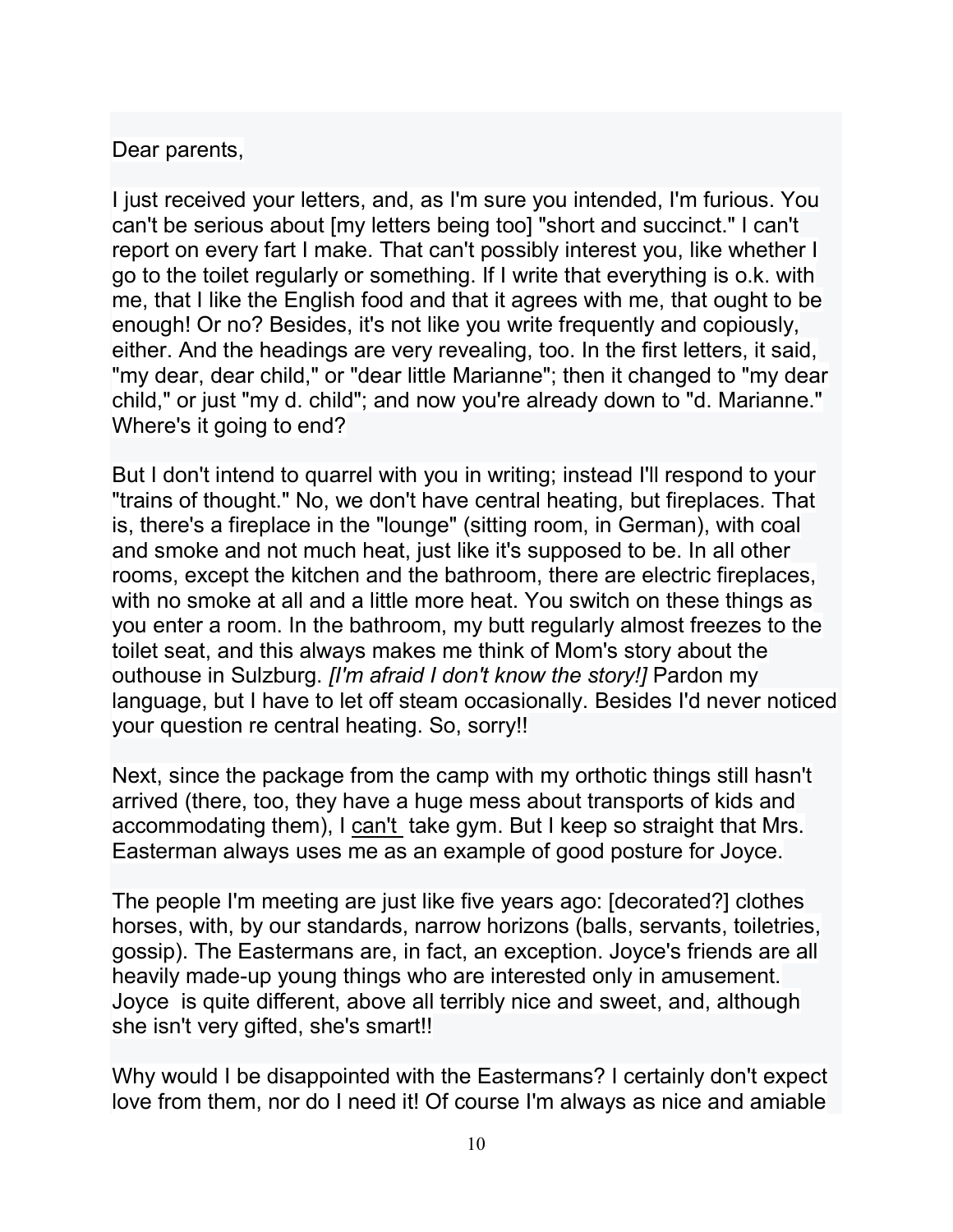to them as I can, and I always give them your love. I know exactly that everybody likes me a lot! . . . .

I never polish my shoes!!! It's not customary here, for at home you wear slippers, and outside you wear overshoes. The nice leather shoes I polish once a week.

— As for requesting that a friend be evacuated, I really didn't want to show off or anything. It was like this: in the first few days of my stay there, Mrs. Easterman asked me if I didn't know any girls my age who I wanted to bring over; if so, I should have their papers sent to me immediately, and she would pass them on with a special recommendation to Mrs Bentwich (who is the top mogul in the operation), and that way it would all go very fast! Well, of course I was very happy, and I wrote accordingly. The papers have been submitted, but God only knows what's going to happen with them next, in this Jewish chaos!

Have I written you about the Christmas presents already? I spent, unbidden, 10 shillings in all! That's customary here. I got:

One pair of wonderful slippers from Tunis, a wonderful stationery set with tons of writing paper etc. , 3 sets of handkerchiefs, and sweets. English sweets are, by the way, remarkably bad. I've gotten sick from them lots of times. Enough for today [inserted: kisses], Marianne.

[P.S.] Joyce is learning German really well. She can say: aufstossen [burp], Scheisse [sh\*\*], Stuck Malheur ["piece of misfortune," apparently an insult], Nase [nose], Auge [eye], Mund [mouth], Hund [dog], Bauch [belly], Magen [stomach], Salz [salt], Messer [knife], Gabel [fork], Loeffel [spoon], Pfeffer [pepper], Mostrich [mustard], Meerrettich [horse radish], Kopf [head], Psychologie [psychology], Schuh [shoe], denken [think], muede [tired], gute Nacht [good night], guten Tag [good day], Hunger [hunger], and she knows how to conjugate sein [to be].

Kisses, **Marianne** 

\*\*\*\*

January 6, 1939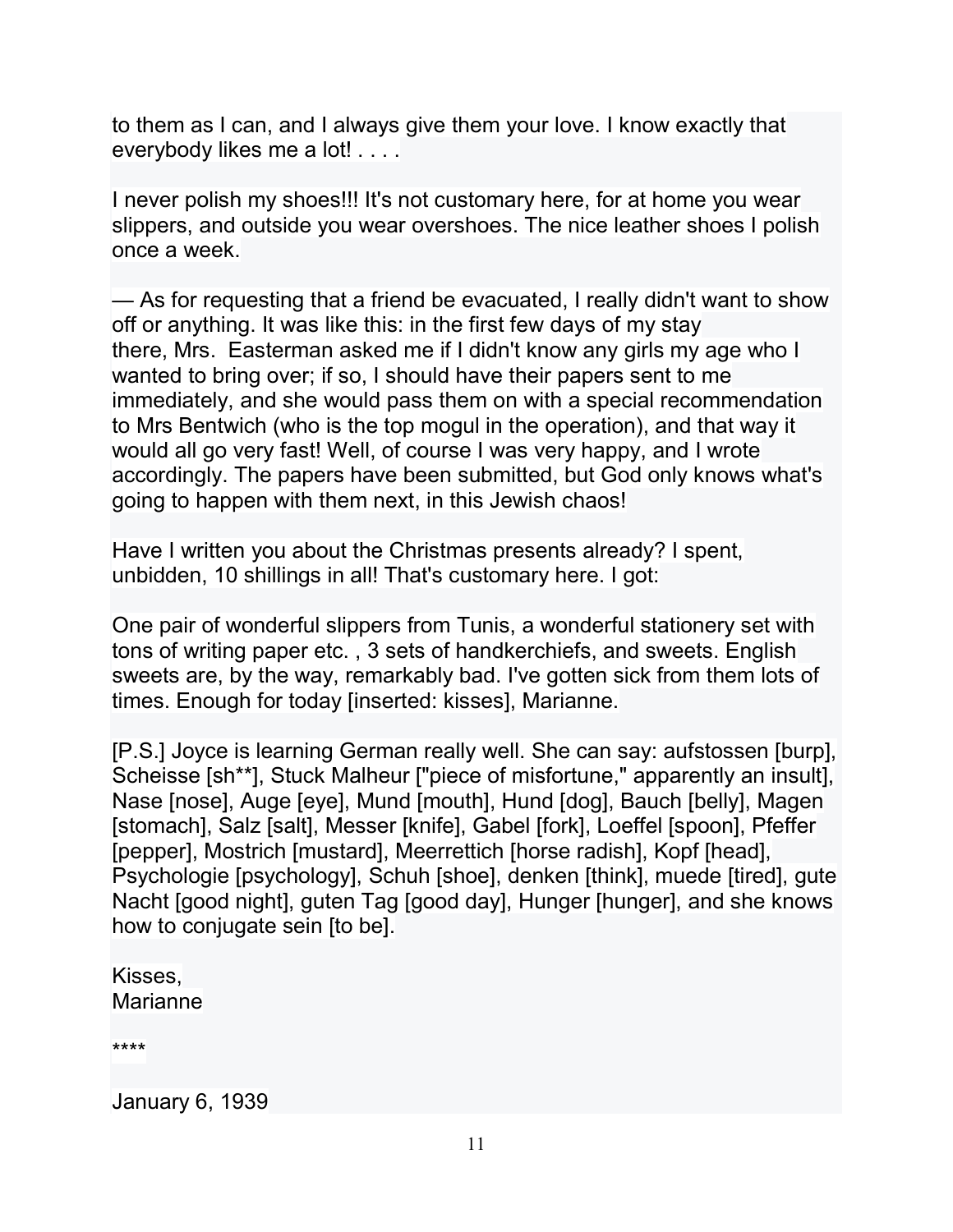Dear parents,

I received your two parcels today, and I can really use both—so thank you very much. But the parcel from the camp still hasn't arrived. I've given up hope. I'll go pick up the umbrella tomorrow; they notified me that I'll have to pay only 3/- customs. . . .

Recently I went to Mme~ Toussaud's wax cabinet. It was fabulous. So lifelike that I was almost scared. All celebrities, from King Harold (d. 1066) to the British Chief Rabbi, Hertz—"from Aschloch to Zintloch" [apparently a humorous expression for "from A to Z" - mildly vulgar, for "Arschloch" means "a\*\*hole", everything is there. I also visited the "Chamber of Horrors," for 6d. extra. It was wonderfully scary. To top it all off, Mr. Easterman made the requisite horrific noises in the dark — well, I'll tell you, Mutti would have been scared out of her mind.

The vacations here are nearing their end, thank god; about one more week, and I'll get to go to classes. If I could pass the real Matric in July, instead of the "school certificate" (which you take at the Goldschmidt School [the Jewish school that Marianne attended in Berlin after she left her public school because of anti-Semitic problems in 1935]), that would be terrific. Well, I'll do my part — and apart from that, we'll have to wait and see.

Now for the things I'd like you to send me. I can't wait to see the pictures, send as many as possible, and soon. I

It's really sweet of you to offer to send books; let me tell you which ones I'd like to have, on the whole; you can then mail them over a period of time, at your convenience.

Jaeger's World History Thoughts and memories [Thoughts and Memoirs] (Bismarck) Poems by Stefan Zweig (sitting on the buffet, with a dedication from Tante Lilli. Thin and reddish.) Buddenbrooks. Im Schatten der Titanen [In the Shadow of the Titan] Kreutzersonata Auferstehung [Resurrection] War and Peace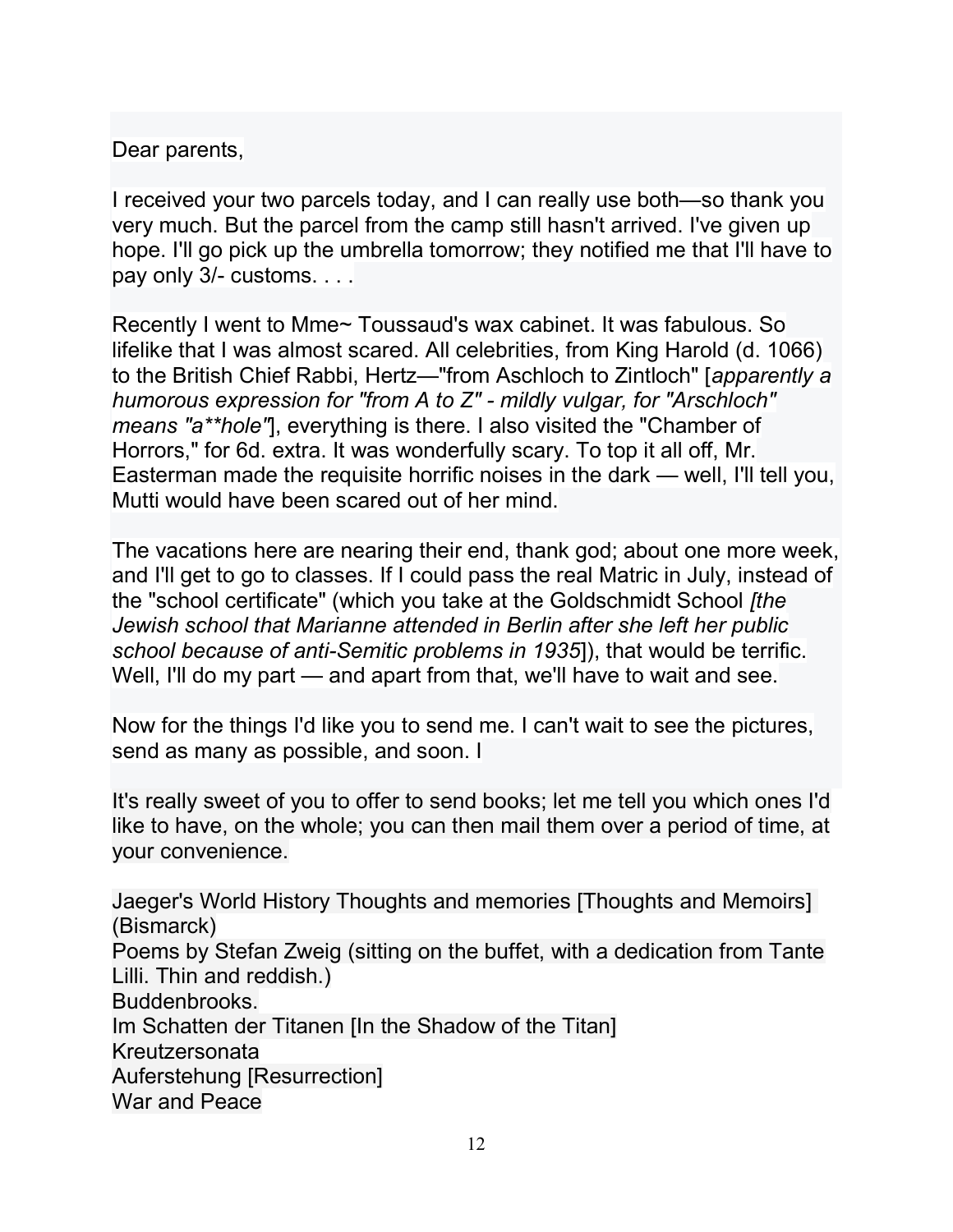Goethe (your [Dora's] volumes) Schiller (over time) Heine (perhaps onlyConfession Judaika) The skinny red book which I lent Elli Kroner ages ago; it's about a Jew in North Africa, written by a Christian; unfortunately I've forgotten the name. The title is the Jew's name, something with an "a" in it.

If you can get it, a little book by Rilke? Or Conrad Ferdinand Meyer, the title is something like schichte des Kornetts?? Ruth Kapizky knows the exact title; please call her. The book is cheap, if you don't want to buy it, please have it sent from Sulzburg [in Baden, where her mother's parents lived until they were deported to concentration camps in October 1940]. I saw it there in the summer. It's wonderful, and I'd love to have it. Grimm's Fairy Tales

### Of my textbooks

1. Le Roman d'un jeune homme pauvre (a green booklet), with vocabulary book, if it's in there.

2. Deutsche Vorgeschichte [German Prehistory] (by Blücher). It's a grayishbrown booklet.

I'll talk to you tonight, so I'd like to leave something for our conversation. Apart from this, there's not much that's new. I can't find your last letter right now, so I don't know what you wanted to know; if it's something important please write again, and don't get mad. Could you kindly let me know what's going on with your English; I've "asked about it in my letters three times already, and haven't received a reply." *[I suspect that she was quoting back* to her father something he had written to her complaining about a lack of response to his questions.]

It's four o'clock now; at 7 or 8 I'll hear your voices. I've got a funny feeling in my stomach — I'm all excited!! Once you start thinking about it, in the age of the telephone, Berlin - London is really not much of a distance.

Kiss -- talk to you tonight

**Marianne**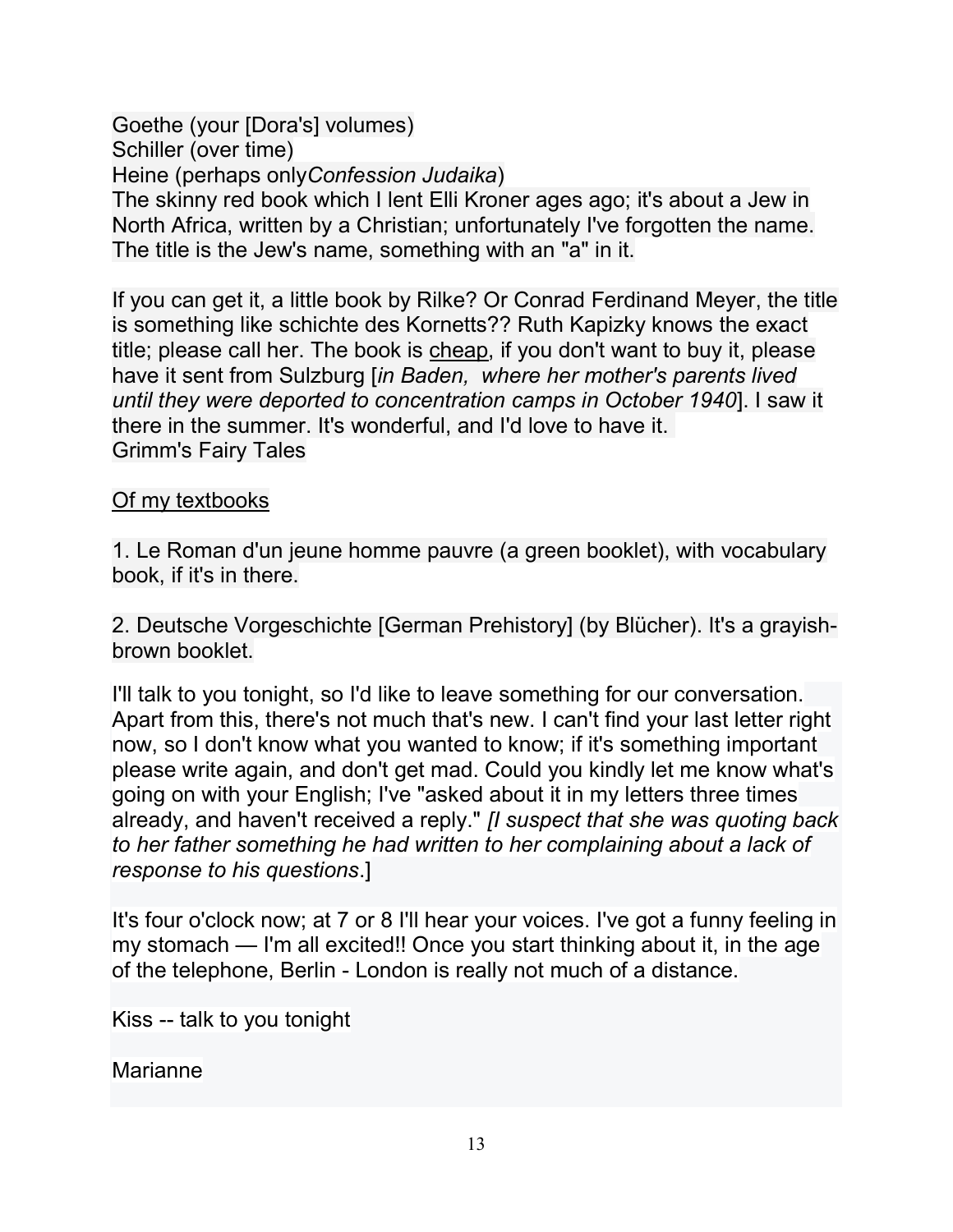[Of all these books, only three have survived the last 77 years and still sit on a bookshelf in my apartment: the book of poems by Stefan Zweig with her aunt's dedication, and two volumes of Goethe with my mother's -- and grandmother's -- names written in the flyleaf.]

\*\*\*\*

[Undated - Jan 1939]

Dear parents!

.... Mutti, you must write immediately to this address:

Co-ordinating Committee for Refugees, Domestic Bureau, 5 Mecklenburgh Square, off Guilford Street, London W.C. 1

Write that you're absolutely perfect in all aspects of housekeeping, which is, after all, true. Write that you've led a household for so-and-so many years, and that you're particularly qualified for work with children because of your training (nurse). Write, too, that you're a good dressmaker, and send all your school reports and recommendations (photocopies). It is best if you're placed by the Committee in London, for first of all, there is great demand there for really good domestics, and secondly, there is a house in London where all domestics can find temporary lodging when they are out of work. So you'll be taken care of when you get here. Pay here is usually one pound to 25 shillings a week if you live in; so you can save money right from the start, because you don't need much when you have free board. Free time is every other Sunday afternoon, and one free afternoon a week. We could spend that time together, and of course I'd come see you often and help you. So everything would be just perfect ! ! ! ! ! !

Just keep learning English really well -- Papa too. I'm so glad you're having so many English lessons; it's immensely important. I have absolutely no problems with the language, not even in conversations about abstract subjects, or in translations from English into French and vice versa (something I practice a lot, and I could pass the matric if I took it today --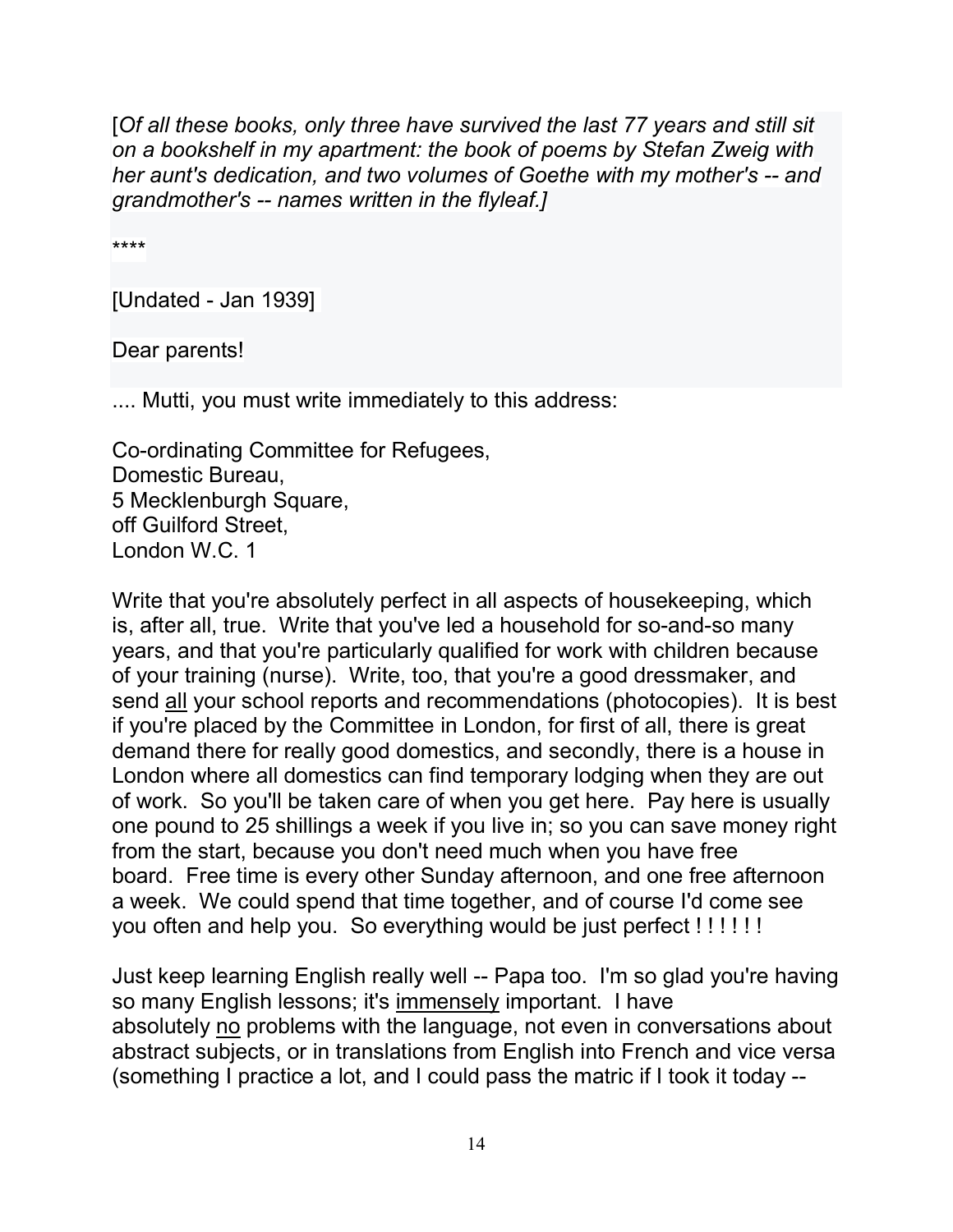French is so easy), or in talking to people who speak with thick accents (Cockney, Scots, Irish, American).

Yesterday I went to 69 Russel [sic] Street, i.e., Woburn House's branch for refugee children. With Mr. Easterman, because of my schooling. The tuition, which is horribly expensive (about 10 qu., or 300 marks per quarter), will be paid by the Committee up to the matric, "in my special case." In a few days I'll be notified where I'll be taking the classes for it. I think if I only cram the necessary history and math for three weeks, and throw in another three weeks for Shakespeare and Tennison [sic], I could actually pass the matric. It's so easy. [Of course, it took her a lot longer than that!] I don't have time now, gotta go. A friend's house has been broken into.

Kiss,

Marianne.

\*\*\*\*\*

[Next day, undated]

**Thursday** 

I'm sorry I broke off yesterday's letter so abruptly. Friends of ours had burglars in their house, and I had to go there immediately. At the moment I'm at their house too, because their girl is so nervous that somebody has to keep her company during the day. At night, Joyce sleeps over, so we take turns.

Well, I don't think there is any point in Mutti's writing to Mrs. Easterman about finding a job in a children's home; she [Mrs. Ea.] doesn't do anything, strictly speaking -- she just thinks she's doing something. I think it would be best if Mutti came here as a maidservant, because that's apparently the easiest way, and you make the most money. Once she's in the country, she can always see if she can find a better job as a nurse. But in any case, send me all of Mutti's documents, curriculum vitae, etc., in English translation; I'll try, together with the Eastermans, to do what I can with them. . . .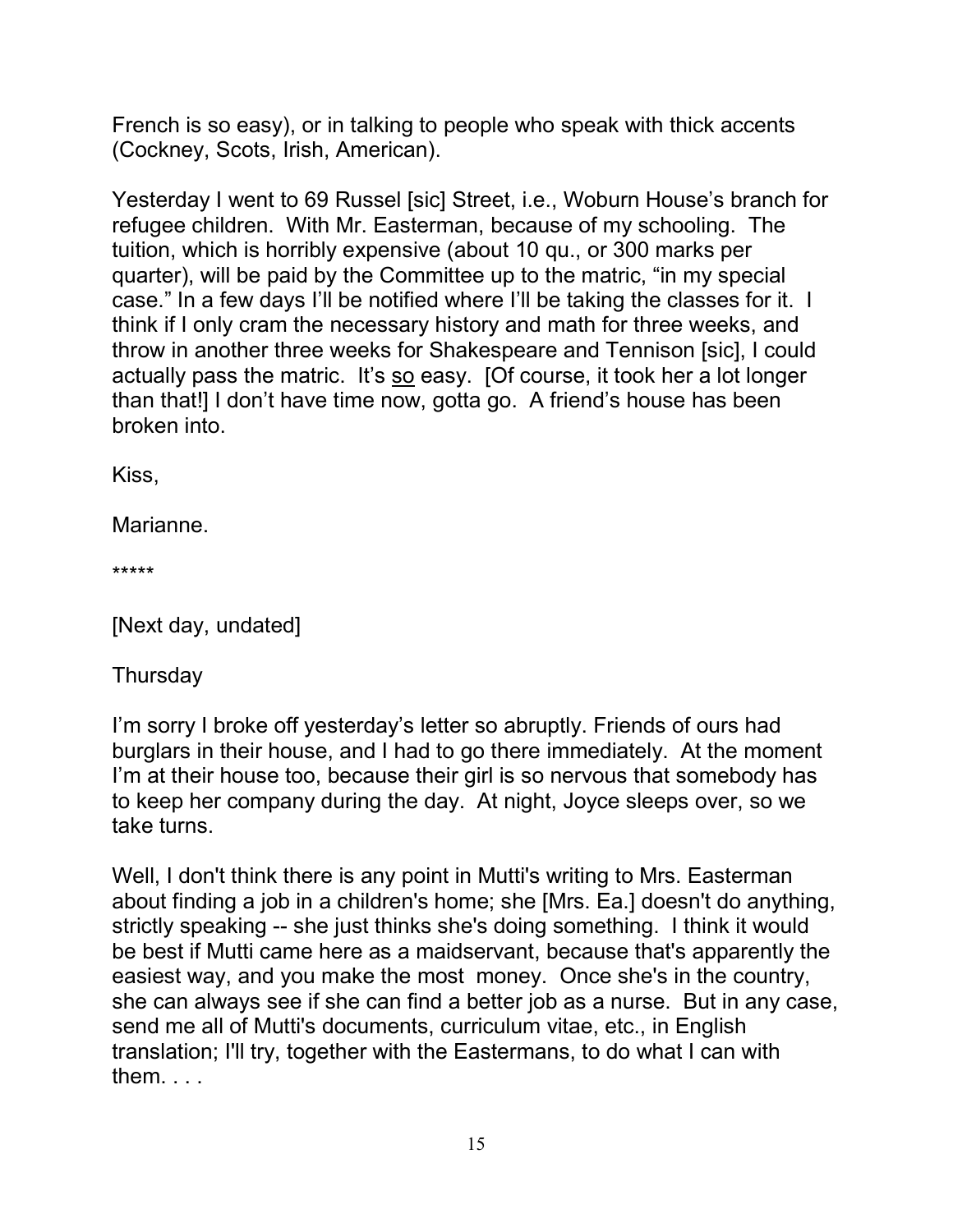I talked to Dr. Goldschmidt [of the Goldschmidt Schule, my mother's school in Berlin] on the phone. I'm going to see her tonight; tomorrow she'll come to the Eastermans, who are very interested in her plans and want to help her. Dr. G. is complaining terribly about the Committees here, like everybody here. She told me today she'd like to be in touch with me. Why, I wonder?? Well, it's fine with me. Monday or Tuesday she'll have to go back to Berlin; so call her sometime during the week and have her tell you how well I am and how nice everybody is to me. Perhaps she can give me some suggestion about what to do about you. But I'll only discuss your case with her if she brings it up. . . .

I hear that at G[oldschmidt] School, nobody has the energy to study anymore. So I couldn't have gotten my matric there -- just frayed nerves. I'm glad I'm here.

\*\*\*\*

[Undated, Jan/Feb. 1939]

Dear Parents,

I just talked to the Eastermans about Mutti, and now I have to write you right away to tell you how beautifully I have arranged everything. In order to stimulate their compassion and their activism, I didn't say anything about the clearing camp [?], but only that Papa wants to go to South America, and that Mutti can't bear the climate there and would have to stay behind, and that this is why Papa can't go there. So I softened everybody up, first of all. Apparently I did a great job, for Mrs. Ea. will go to Woburn House tomorrow and send Mutti a household permit. Just so that Mutti gets out, first of all. Everybody says that once you're here, you won't have any trouble finding a job as a nurse, and if that fails, well, then, you'll work as a domestic. But so many homes for German kids are being founded now that you're sure to find something.

Dr. Goldschmidt will accept 130 children into her school to begin with (without the farm), and these are all children for whom there are high financial guarantees abroad. Mr. Easterman is of great help to her in the realization of her various plans, which I don't have time to describe in detail right now. When I told her [Dr. Goldschmidt] about Mutti's England plans, she said spontaneously that she wanted to take her in at the school (for child care), but you know her, she says one thing one day and something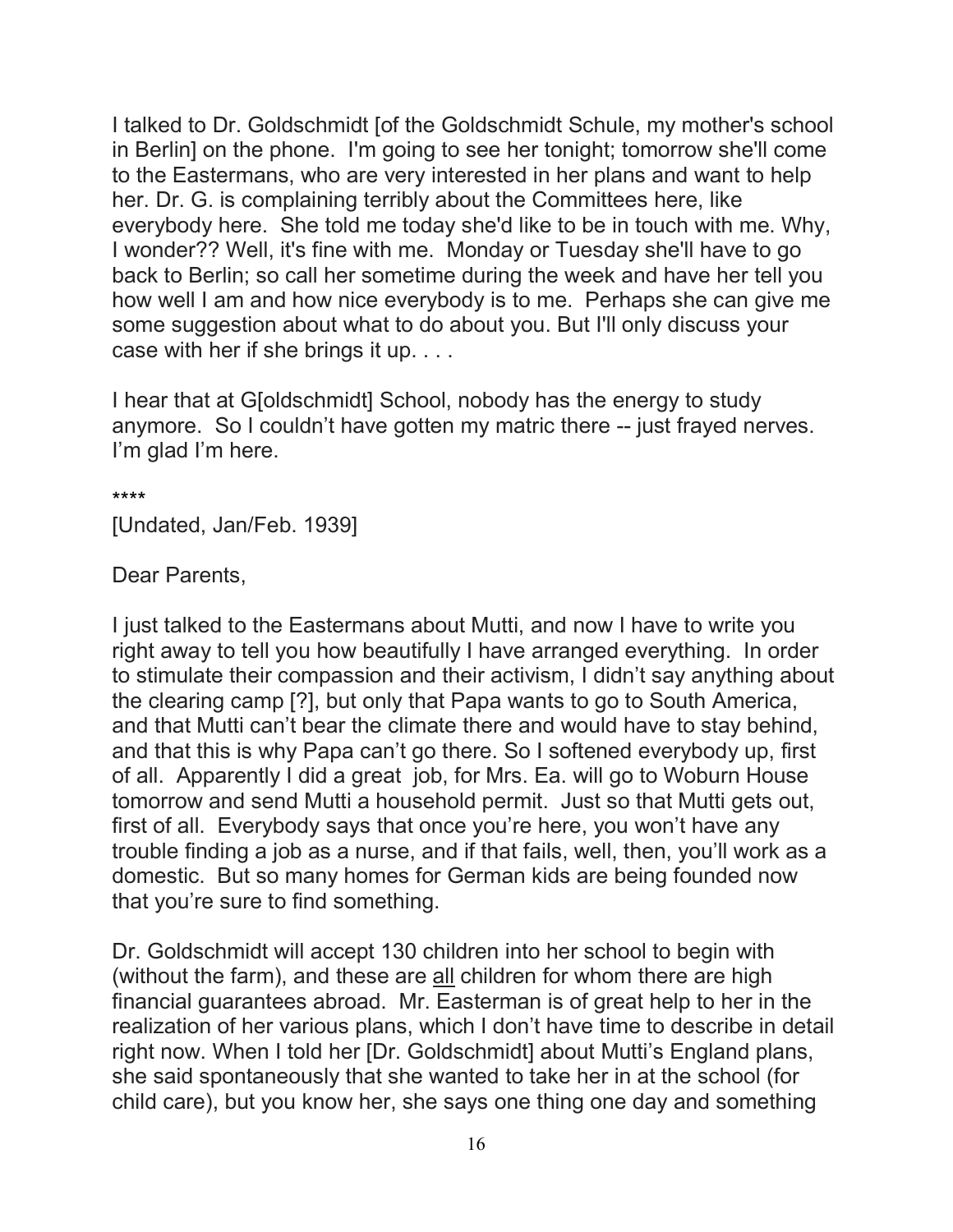totally different the next. At any rate, she's going back next week; give her a call. I'll call her before she leaves.

[Unfortunately, as is probably not a surprise, things with the Eastermans didn't end very well. The Easterman family "sent Marianne away" after 3 months. The main factor that led to the departure was probably a letter Marianne's father Ernst Mosevius wrote in English to the Easterman family on Feb. 4, 1939. Most of the letter expressed gratitude for the family treating Marianne "as your own child," which is "the best comfort for parents abroad, who cannot help their daughter anymore," while another part of the letter emphasized how "totally necessary" it was for Marianne to start school as soon as possible, and within six days, since school had already reopened for the new term and Marianne hadn't started yet. Why that was the case isn't clear to me. Marianne's response to her father is excerpted below. She was soon sent to a Gentile family, Mr. & Mrs. Williams, who, while not as "well off," were considerably nicer to her.]

[Undated, Feb. 1939]

Dear Papa, . . .

Well, just now, Mrs. Easterman called me in and told me, with a face that showed that there was trouble, that she got a letter from you which upset her very much. And then she read me your letter, which of course I knew already, with a furious voice. And I don't know why, but when she read the letter, suddenly all the words got turned around, and the letter didn't sound nice anymore at all, although it did sound nice when I read the copy. She said that I must have complained about the school business on the phone, and that I was ungrateful, etc. Well, of course I was flabbergasted; I really didn't complain, and I always write you how good I have it at the Eastermans, and that everybody is doing their best to get me into school, and now this! She also had said that if she were in your and my situation, she'd be happy that her child is in good hands and that everybody is trying to get her into a good school, instead of writing schoolmasterly letters. She said that the letter was very impudent, especially the bit about the "six days" underlined, and she wasn't going to take that kind of thing from you.

— Now, by sheer coincidence, the school called this morning and said that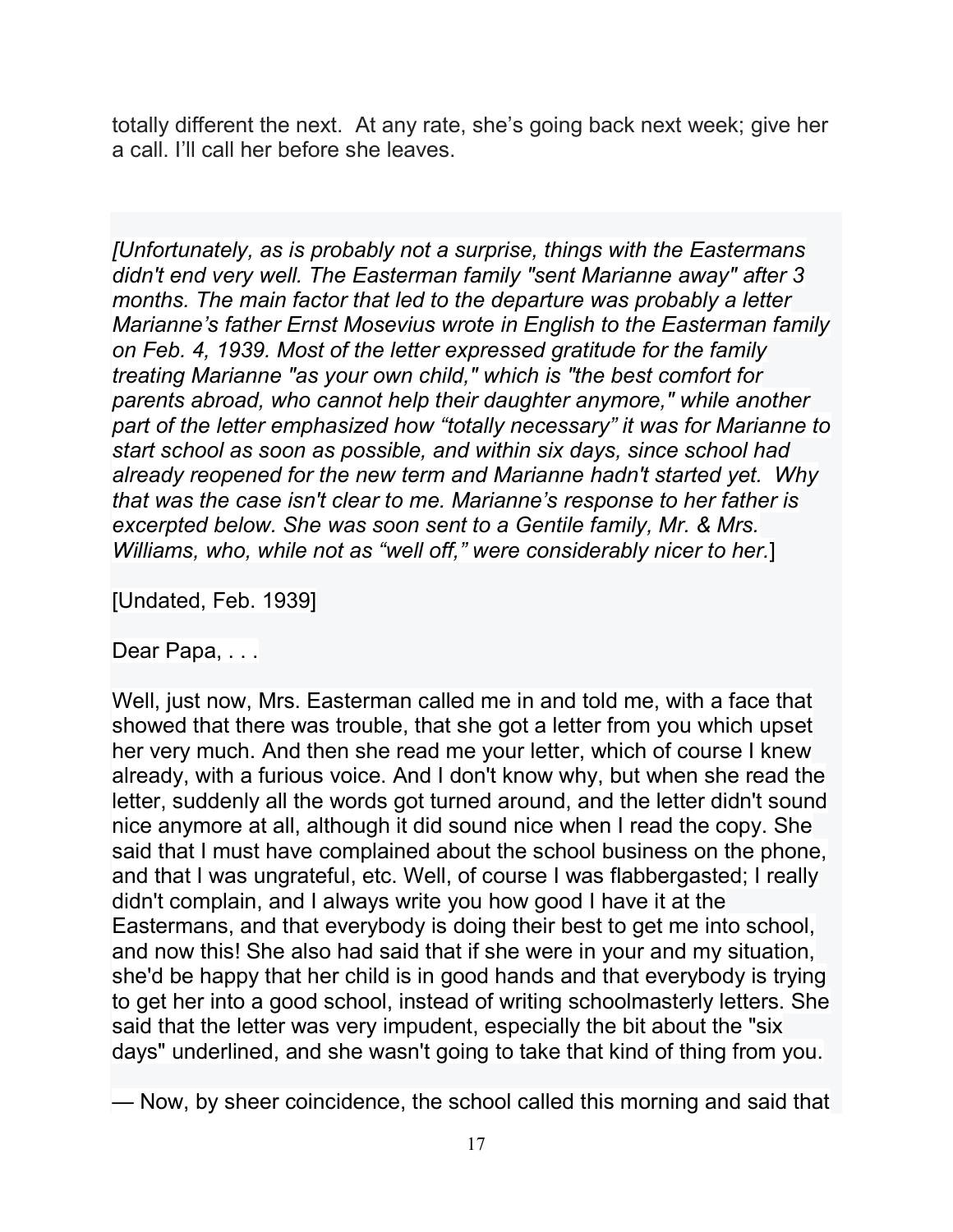they were taking me, and I should be there at 9 tomorrow. Mrs. E. said that if the school hadn't called today that I should come, she would have sent me away — six days indeed! — and would have had me put up somewhere else, in a boarding house or something. — Well, I must say, you got me into a bad fix there! — It's not only that you have lost the Eastermans' favor for good, but you have made me look bad, too, and I don't think that I'll ever be able to break the ice that's now piled up several feet high between me and the Eastermans. Well, you got us into a pretty kettle of fish! Of course I won't be able to do anything at all for Mutti now, either. [Namely, to try to enlist the Eastermans' help in getting Marianne's mother out of Germany, perhaps as a domestic.] Then again, Mrs. Easterman didn't lift a finger for Mutti anyway. She also said that Mr. E. would be very upset about the letter when he got back. That's very bad, because I like Mr. Easterman very much, I look up to him, and he used to like me a lot too, but of course now he won't like me anymore, either.

For God's sake, never write any letters directly to the Eastermans again. Always send it to me first so I can see what's suitable for the Eastermans and what isn't. And moreover, you should get a decent translator for English letters, so you don't write such a faulty letter again. Your "full of gratitude" didn't please Mrs. Easterman either; she said she didn't need gratitude. Of course that's only a cliche, but you can see from that how mad she is at you and me, and how moody she is. You have to treat her like a raw egg. — Now, don't get unnecessarily upset over this letter; I'll be fine, as far as food, sleep, health, and clothing are concerned. As for my intellectual needs, school will take care of that starting tomorrow, and love I get from your letters. Of course I'll continue to be as nice, amiable, helpful, and smart to the Easterman's as I can, and I'll work like crazy to be somebody soon and stand on my own two feet, so that I don't have to depend on strangers. You can learn something good, and make something good, out of every disappointment if you want to, and I do want to! I've learned to pull myself together and always seem friendly on the outside. That, plus first-rate English and some Hebrew, is the net gain of two months. So, although I didn't go to school, I didn't waste my time.

Kiss, **Marianne** 

\*\*\*\*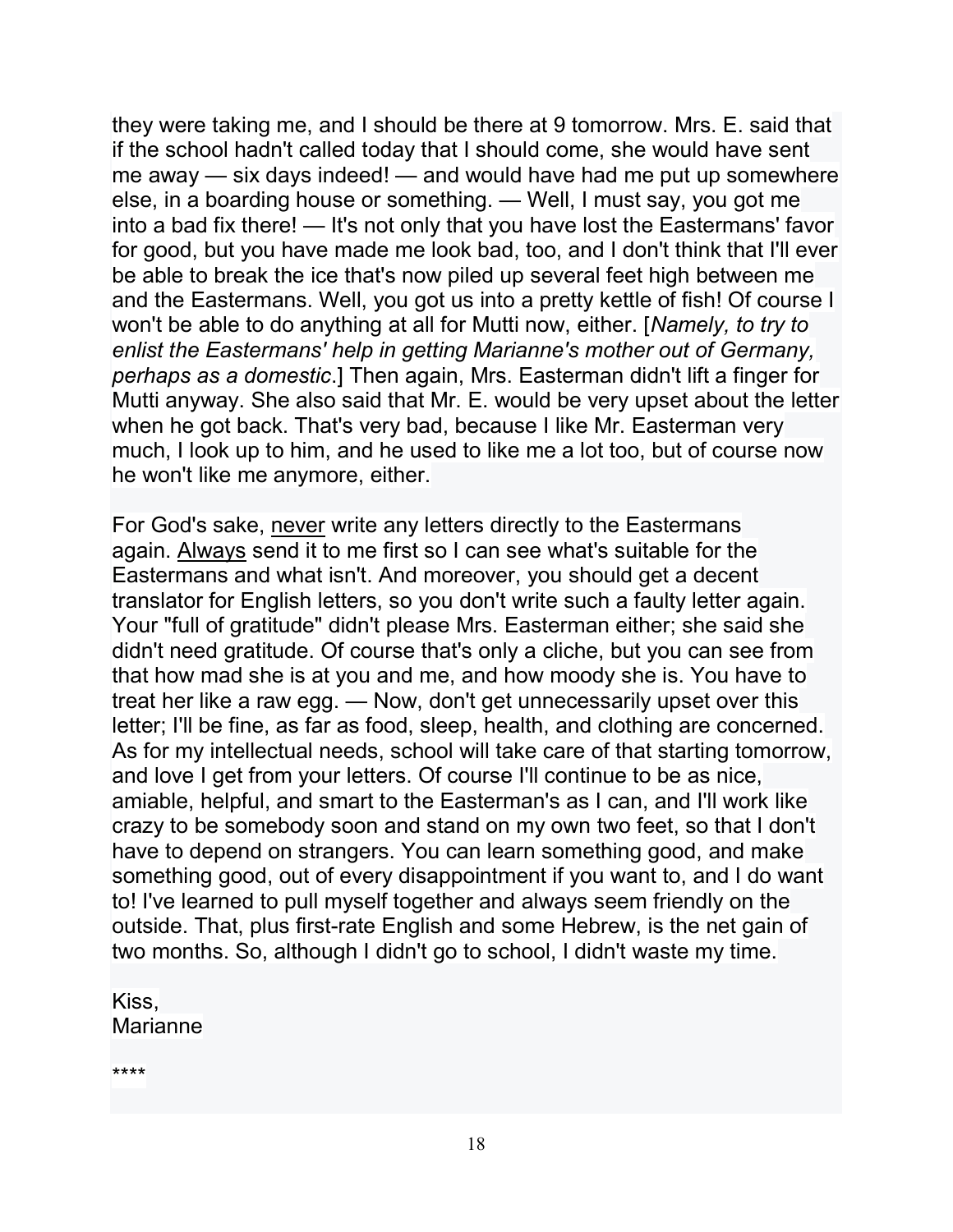# [Undated, Feb. 1939]

 I'm joining a class of 26 kids, who are all about 16-17 years old. So I'm once again much younger. So much the better!! It's the school of the City of London, very old, very famous, very expensive (more expensive than the Goldschmidt School). All kids study German there (which is very unusual), so I'll have to "study" German, too, whether or not I want to. At any rate, I'm in very good hands there. Now to you. Today I went to Mecklenburgh Square because of Mutti, which is where they sent the documents from Berlin. They told me it could be 2 or 3 months before they found a job for Mutti, and that they could do it only if it's certain that the husband will come to England, too. This means that Papa needs to get it in writing as soon as possible that he's coming to the camp. Mrs. Easterman can vouch for Mutti only if she will give her a job, too, but she is neither able nor willing to do that. I talked to her today until she promised to find a job for Mutti in her circle of acquaintances. Mrs. Easterman is very lazy; you have to keep bugging her until she actually does something. But I worked on her long enough that she's definitely going to vouch and find a job. The question is only, when! In the meantime, I wrote to the English Nurses' Association today. At Woburn House, I was told that it's not very hard to get a nurse's permit. I sent them the transcripts, too. Apart from that, nothing new.

Kiss Marianne

\*\*\*\*

Friday [also undated, Feb. 1939]

Dear parents,

I got your card today. I figured that you didn't think of the effects of your letter to the Eastermans. But nothing has straightened itself out yet. Everything's as cold as a dog's snout, especially Mrs. Easterman, who carefully avoids speaking any superfluous word. Mr. Easterman is still out of town, so I have no idea what position he'll take. And—something which is very unpleasant—I haven't gotten any pocket money for ages, and I spend a lot of money on transportation (7-8d. per day). I'll last another four days exactly, then that's it. But I don't have the guts to ask for money. Besides, I've lent them about 3 shillings on various occasions, and I haven't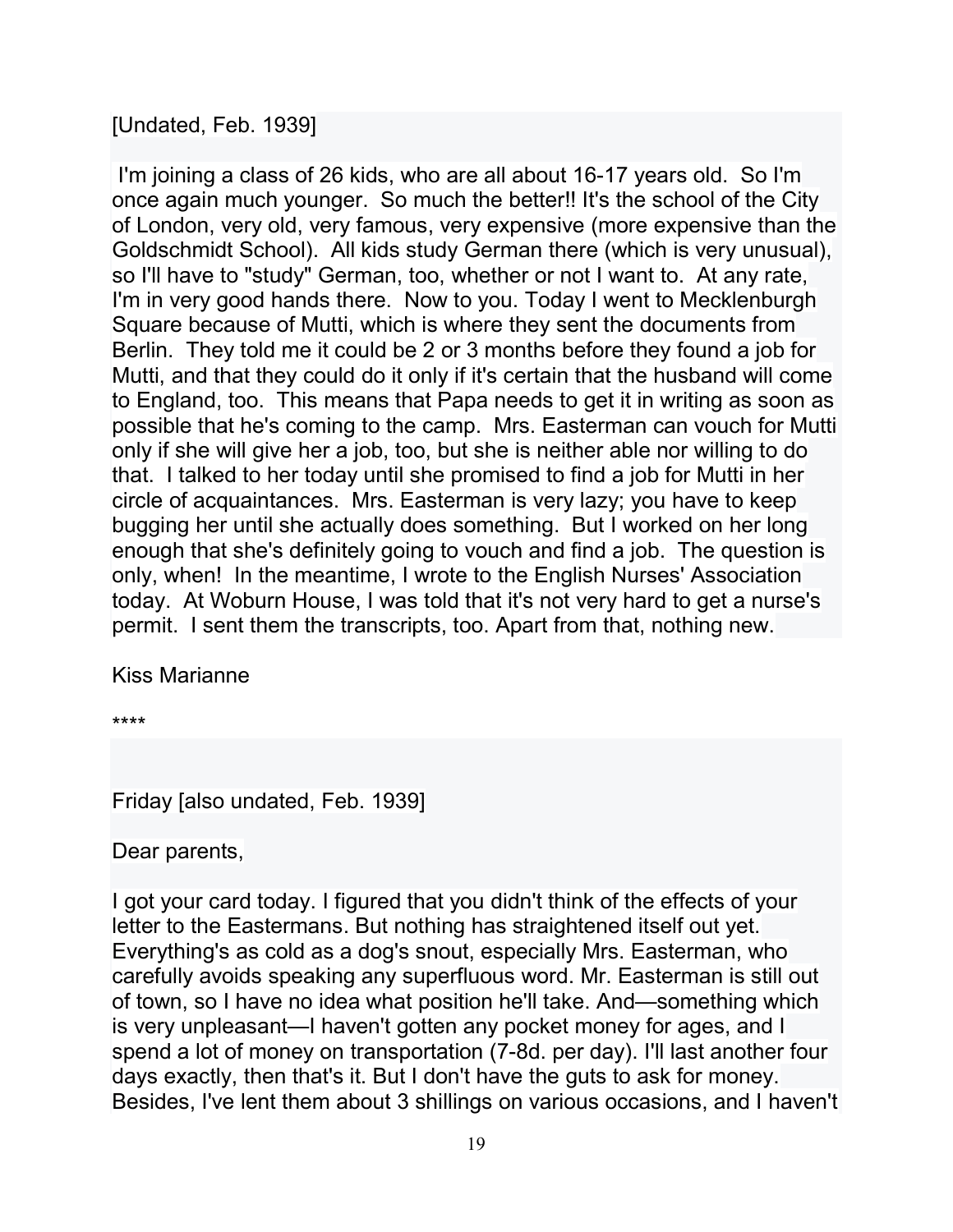gotten that back, either. I'm not allowed to take money from the two kids I taught English (Mrs. Easterman vetoed it). It's true I have one pound from the Mopses, but that's going to be spent on the book box. Couldn't you please write to Paris, that they should send me one pound? That'll last a few months, and at some point Mrs. Easterman is bound to realize that I don't have money.

You can read all about the school in the letter to Dr. Gutman. which you should forward to Dr. M. Gutman, c/o Aschenheim, Berlin-Grunewald, Hohenzollerndamm 55.

The bit about the six days at school is a lie. Please write the Mopses immediately, and write me soon, too. I have to end because otherwise the letter will be too heavy. I'm really very happy at school. [The City of London School for Girls.]

Kiss,

Marianne

\*\*\*

[Undated, Feb 1939]

Dear Parents,

. . . . Why should I want to leave the Ea's? That's ridiculous! How do you imagine that would work? Do you think I'd be better off elsewhere? Definitely not! I really can't expect more, can I, than a decent school, good food, a good bed, etc. Do you really imagine that with another family it would all work out? Most of the girls my age were placed in families where they do housework, and the others have been put into housekeeping schools (for two years) by the Committee. . . I'm really an exception in that I'm allowed to do my matric and am in a good family. The "yoke of oppression" [obviously she was quoting something her parents had written to her] consists simply in Mrs. Ea.'s being very moody, and having to be treated like a raw egg. (That's generally true of everyone here in England.) But do you really think that I'd be better off elsewhere? Sure, the Ea's are a little too elegant for my taste; I never know exactly whether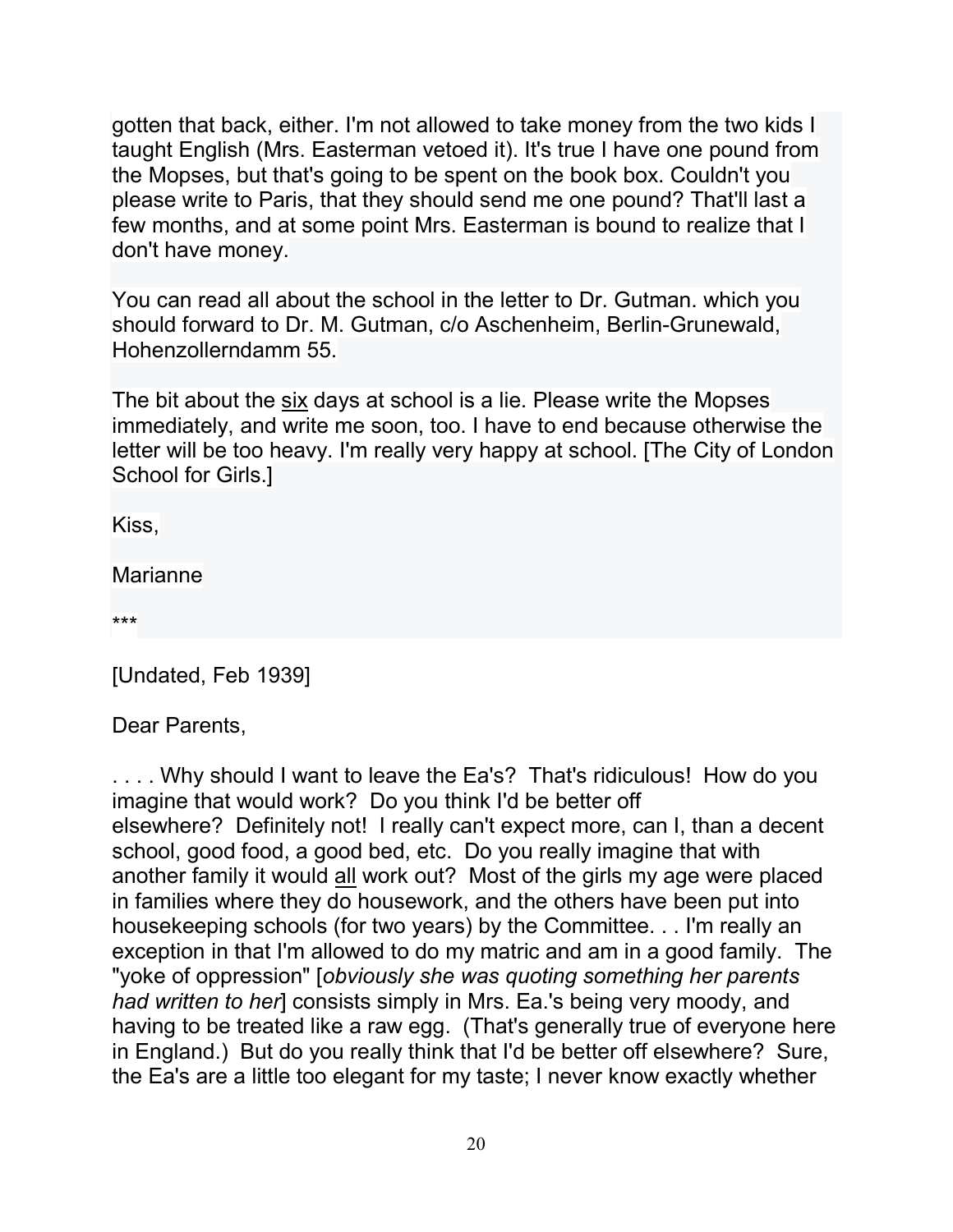I'm behaving right or not, but that's still much better than it could have been if I'd been placed in [another family] . . . .

Once again, to make myself perfectly clear: the people I'm living with here are fundamentally different from our circles. You have to deal with them very differently than I was used to and you are used to. Please get that into your heads! For God's sake, never write letters that I don't see beforehand to anyone around here. There's just no way you can guess from Berlin how to deal with the different types of people here. If you try, you'll produce nothing but nonsense.

Kiss,

Marianne

\*\*\*\*\*

[Undated, Feb. 1939]

Dear Parents,

 I'm terribly busy at school, but I like it better every day. Everybody there (teachers as well as students) is especially nice to me.

I received your letter. I read the letter to Mrs. Easterman [obviously a new letter] very carefully and then sealed it; I'm going to give it to her within the next few days. She is already beginning to be nice to me again; this is because I don't bother her with anything. She is quite approachable as long as you don't "trouble" her, but if you interfere with her convenience in the slightest, she immediately flies off the handle. It's in part because she's had too much money all her life. I just received 1 pound and a letter from Uncle Mops. That's a blessing, because although she [Mrs. Easterman] has given me the underground fare for this week, I can never be sure that she won't forget it next week (it really is just absentmindedness), and you can bet our last penny that I'll never ask her for money. . . .

At school, we have exams every day this week and next in all matric subjects. That is, we are given the matric papers of previous years as inclass tests. It's a kind of pre-matric. I'm already taking part in most of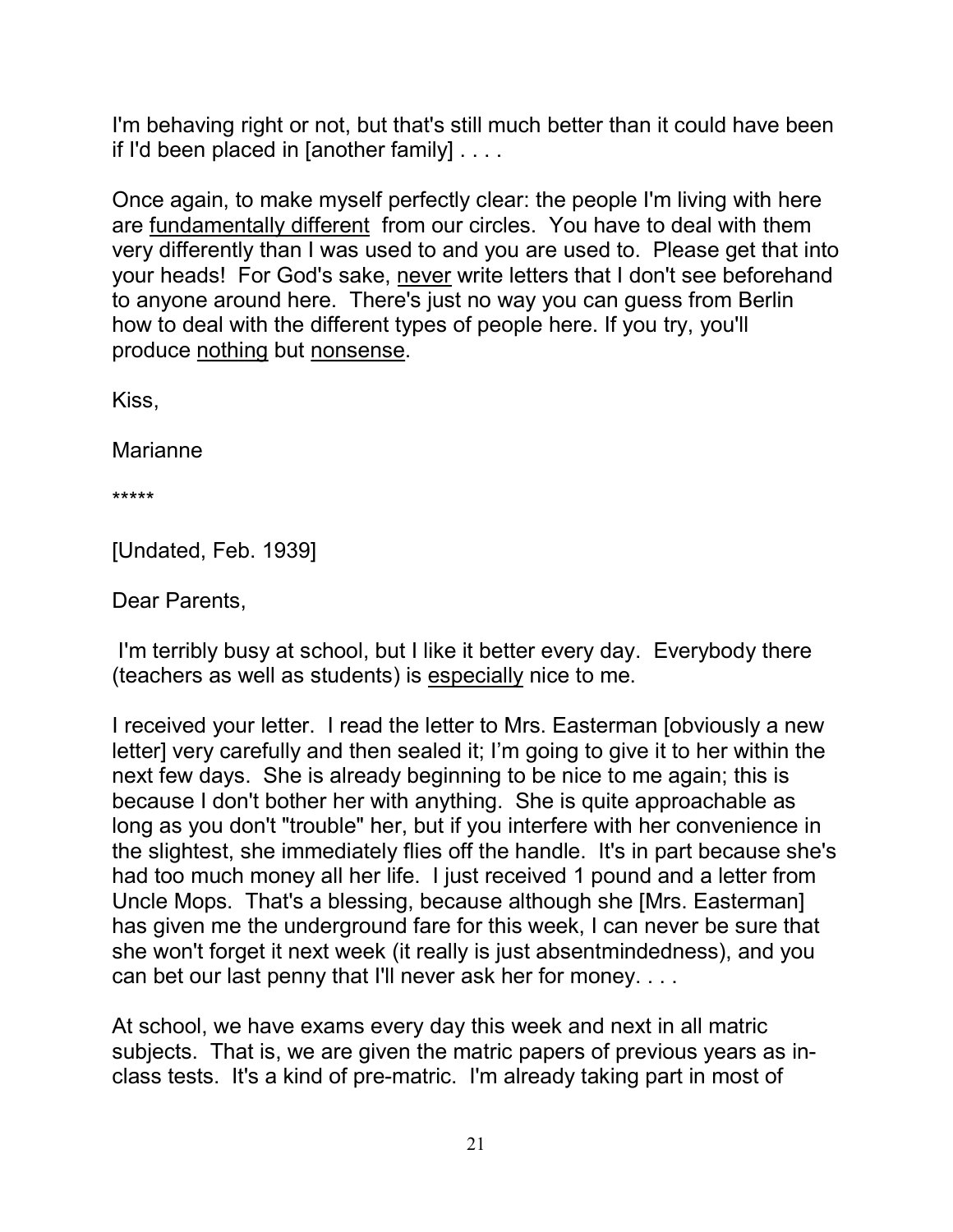them; in a few weeks I'll be fully involved. My commute to school is 30-35 minutes, about 10 minutes of it on the underground.

Morning.

I just received your letter and am very happy, although I cried a little. I know that you always think of me; I always think of you, too. . . .

Right now I'm writing at school, between lessons -- I have no time at home.e take sandwiches to school for lunch, because the food there is so bad. In the afternoon, we have classes until 4. Next week we have no classes at all, but exams from morning to evening. But I no longer get upset about things like that. In the evening I usually work till 9:30. Then I take a bath and sleep from 11 to 6:30. At 8:20 I leave the house, and at 8:50 [I'm] at school. The real classes begin at 9:20. On Sunday mornings I study Hebrew. That's about all the studying I do.

Enough for today. Talk to you Friday.

Kiss, Marianne

\*\*\*

.

[Undated, Feb 1939]

Dear parents,

Today is Monday, and we don't have classes because it's half-term. I assume you've received my Friday letter in the meantime. I'm always going to write you on Friday for sure, and then one more letter in the course of the week. Because unfortunately I don't have time or money for more letters. Please tell Grandma and Grandpa that that's why I'm not writing them. Can't you get reply coupons at the post office anymore? And please, if it's possible, send me a reply card once a week, which I can use for Paris or America or some other unavoidable thing. For I really can't spend more than 5d. a week on stamps. Now I regularly get [from the Eastermans] (or so I hope) 4 s. every Monday morning, of which I spend 3s 6d. on fare and 5d. on stamps. That leaves me 1d. for emergencies. Plus I still have 1 pound from Paris and 7d. saved from the last few weeks. --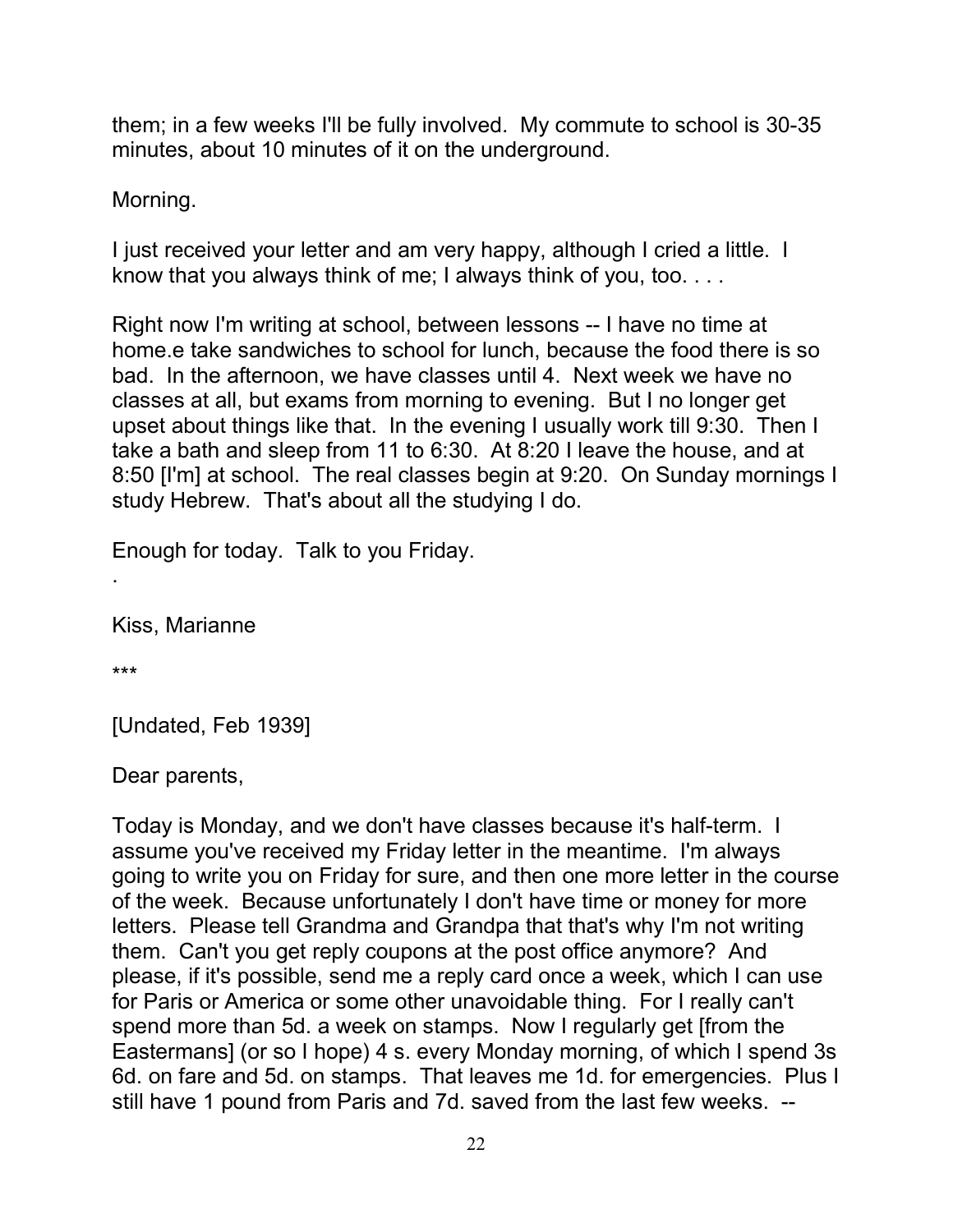Since the Ea. children don't get more, either, and I can get by, I hope that the money question is solved once and for all. If there is another row and I don't get money, I'll have to write to Paris. -- The Eastermen and Easterwomen have been very nice to me again for the past seven days or so. I'll just have to see to it that such rows don't happen too often; they really wear me out.

Now to Mutti. You wouldn't at this point get a job anywhere in England, everybody is so fed up with Jewish maids that it's hard even for the maids who are here already to find a job. . . .

When do you think you can go to the U.S.?? And what's the story with Sweden? Is there nothing that can be done for Papa through B.B. [B'nai B'rith]? . . . .

Friday afternoon I always play hockey at school. From 2-4. It's great fun. In summer they play tennis and swim at school. . . . The weather has been wonderfully warm and sunny here for a few days, very spring-like already. What a shame there's nothing like a Grunewald here. . . .

Kiss, Marianne

\*\*\*\*

March 2, 1939

. . . [S]ome of the exam results have been announced, and I really didn't do too badly. In English -- get this -- I'm the third best with 55%. Good, isn't it? In German, naturally, the best, with 87%; in French, with 55%, also one of the best. More isn't known yet. But if this had been the Matric, I would have passed with "credit" (i.e., distinction). . . , and I'd be matriculated in a university (50% and up, which nobody has done yet at the Goldschmidt School). And the test papers were the ones that had been used as Matric papers in December 1938. What do you think of that.?. . . .

....The "C.K. Hört Zu und Rät ["C.K. Listens and Gives Advice" -presumably an advice column from a magazine] was great; if you like, you can always send it to me, but these things are already too far away for me, and I'm somewhat indifferent to them.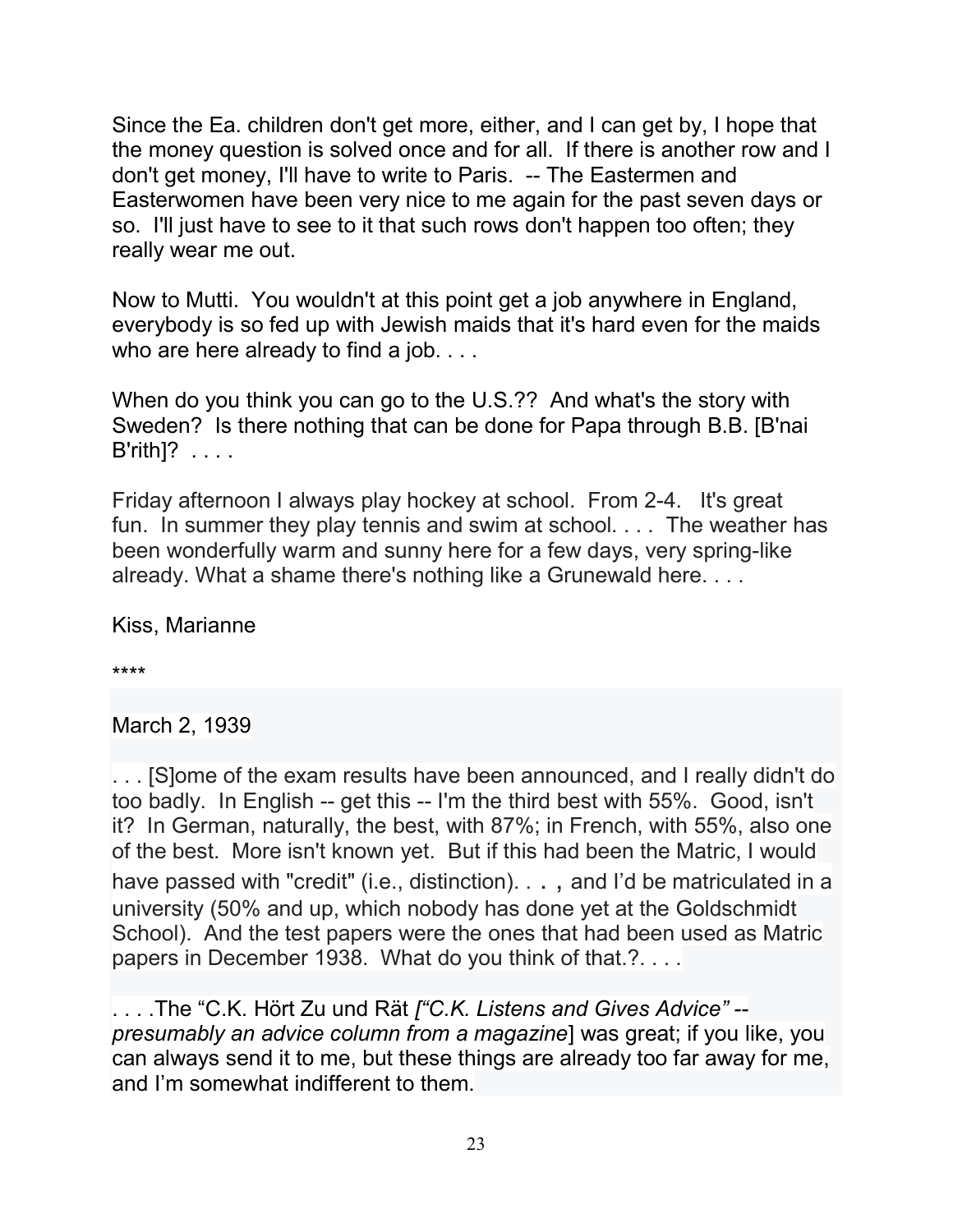No, really, don't send my bike. Look, when the Ea.'s moved from the country to the city two years ago, the Ea. kids had to sell their bikes because there was no room in the flat for a bike, and besides people don't bike in London, honestly. I have brought up the matter a few times with the Ea.'s, and all I ever saw was the most icy, negative faces. It would only cause me all kinds of embarrassment; why don't you put it with the other things in the elevator? That's the best place for it.

\*\*\*\*

### [Undated, the following Friday afternoon]

At school there is tons of work for me right now, because, although I finished first in various exams, I have great gaps, which I can fill in only through constant repetition. That's why I always have a lot of work to do, even on my free days. On Friday afternoons I play hockey until 4:30, then I write letters and help in the kitchen, and, depending on how much homework I have, I work after dinner or read. Saturday morning I do my real school work, i.e., the assignments they give us at school. In the afternoon, we either have company, or we all go to the movies, or I review my lessons; Sundays I sleep until nine, then I work until lunch, and in the afternoon I sometimes go for a little walk, or else we have company, or we are invited somewhere, and then I work 2-3 hours in the afternoon or evening. Then I have a bath, and then the week starts all over again. School from 9 to 4; I get home at a quarter of five. I study from 5 to 7, then from 7 to 8 there's dinner and polite conversation, etc. From 8-10 it's studying again; at 10 (since at the moment we don't have a maid) we prepare the breakfast for Lesley [the son in the family, who had not yet gone up to Oxford]. and then I sleep from 11 to 7:17. I'm going to bed now -- it must be 10:30 already, or something like that. Good night. . . .

Friday afternoon I had tea just now, and now I have time to continue my letter. This afternoon I played hockey for two full hours in the gorgeous spring sunshine that we have at the moment. It was wonderful. Mrs. Ea.'s blood pressure is still low, so she's still lying in bed looking like a martyr. I'm convinced that there isn't the slightest thing wrong with her. Next Monday she's going on a trip with Joyce to recuperate. I'm looking forward to that. The boy will be going to Oxford on Monday and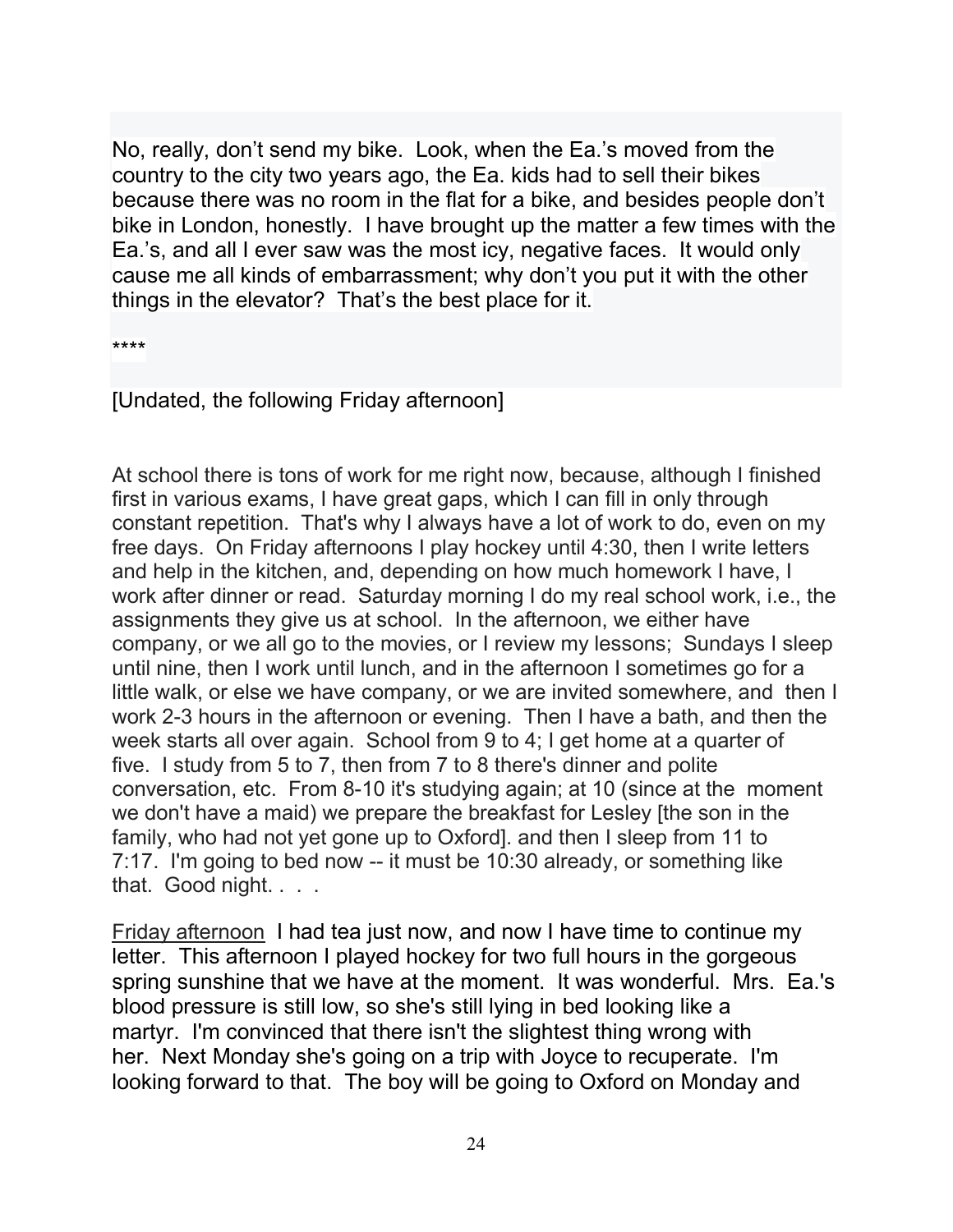stay there all week to take exams for a scholarship. So I'll be as good as alone, because Mr. Ea. is gone pretty much all day. Isn't that great? . . .

I don't have the school uniform yet, because the Ea's seem to have forgotten about it, and of course I don't want to remind them.

March 11, 1939 [still age 15; turned 16 on April 2]

Saturday evening

Dear parents,

Well, you're probably going to be surprised to get another letter from me already, but there are special reasons for that. Tonight, Mr. E. called me to his study with a very serious face. I immediately sensed trouble ahead, but I really didn't anticipate what followed.

Didn't I write you already that Mrs. Easterman is "ill"?

Now on Monday she's going to the country for an indefinite period of time, with Joyce to take care of her, and Leslie [the Eastermans' son] is going up to Oxford. So Mr. Easterman told me that, much to their regret, they were forced to send me away. For Mr. Easterman himself is leaving later this month for a three-month trip to America. So they contacted the Committee about me, and they suggested a Christian family in London. Monday I'll find out whether these people, who live a little outside London, are prepared to take me in. I'd have to take the train to school every morning, but that would work out fine. At any rate, it wouldn't affect my schooling-. And that's the most important thing! ! ! ! !

Of course I don't know what the people I'll be staying with are like; I might get lucky, or I might not. The only thing is that I'll have to make another complete change; I'll have to adjust to strangers for the second time and to subordinate myself to them. As soon as I am at my new address, I'll let you know. I suppose you won't be able to phone Friday.

Tomorrow morning I'll pack my bags and get all my things ready! Please God let the new family be nice to me, and let me be happy there! It's not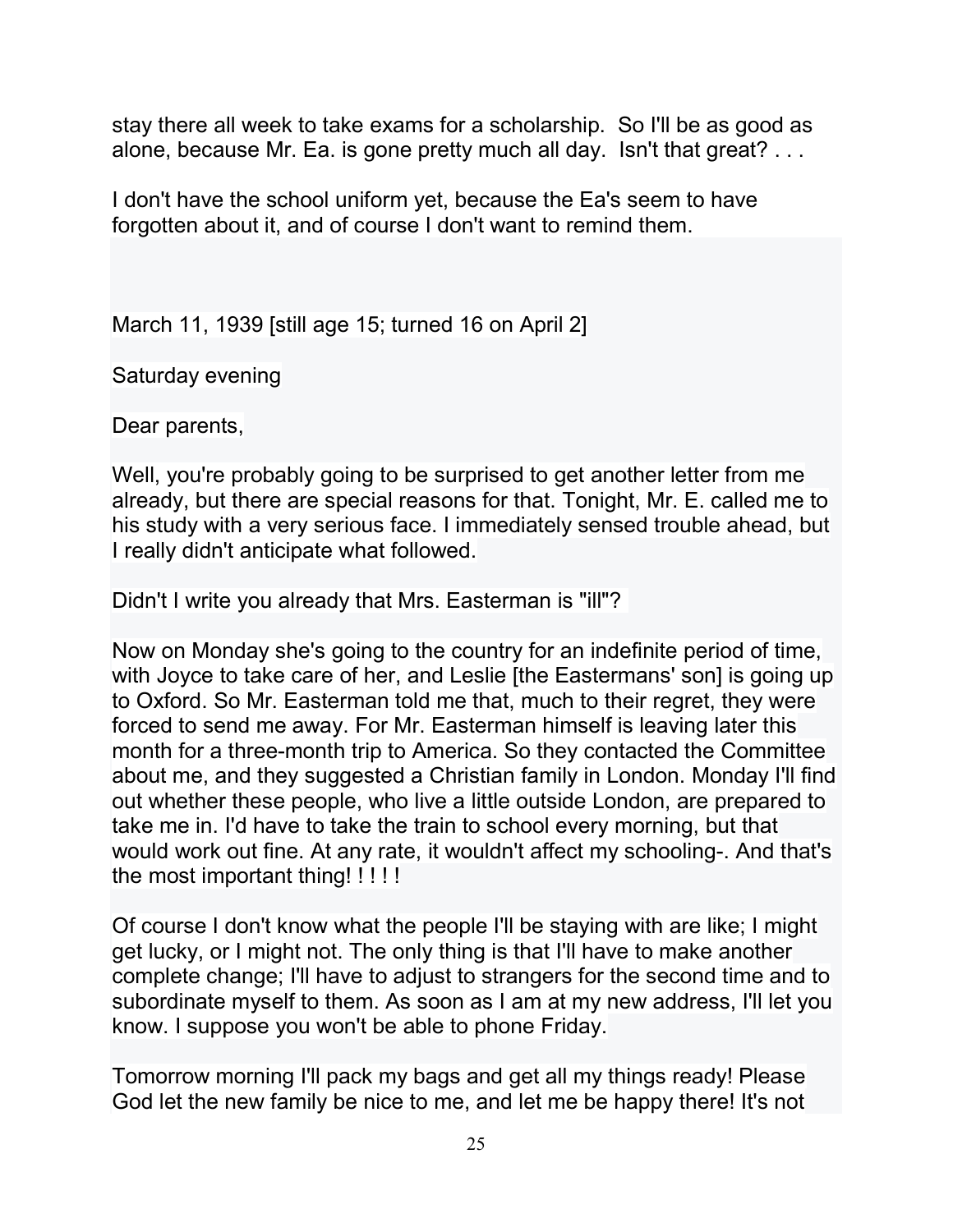very pleasant to be pushed around like this, but it's all going to work out fine. The most important thing is that I can continue in school and do the matric.

The Eastermans said, of course, that I should always feel free to contact them if I need advice or anything else, and that at any rate I should always stay in touch. But in three weeks they'll have forgotten me. Of course I'll stay in touch with them, because for one thing I do have to be grateful to them for having kept me almost four months, and, secondly, they may still be of use to me one day. All this is weird, like a dream. I hope it doesn't turn into a nightmare. But please write to [family in] Paris [Bernhard & Lily Bloch] and Lörrach [Sepp & Toni Bloch], etc., so that they don't send things to my old address anymore. Well, that's life!

Kiss,

Marianne

\*\*\*\*\*\*\*

[Moving forward, to a March 16, 1939, letter, five days after my mother's letter at the end of the previous installment, telling them that the Eastermans were sending her off to another family.] [March 16, 1939] Thursday

Dear parents,

At the moment I have a free period, and so I have leisure to write you. I'm assuming you got my letter and my card. I got your letter, too. On Tuesday afternoon, the Williams's came to the Eastermans' house with their car to pick me up. Mrs. Ea. was in bed and therefore didn't talk to the Ws. Of course I had packed everything on Sunday and Monday evening, and I managed to fit everything into my several suitcases. Mrs. Ea. said she hoped I'd be very "happy" with the new people, and I should stay in touch and always let them know how I was. I promised.

Then we crossed London by car, from N.W. to S.W. Finally we arrived. Then we immediately had tea. The little house is very charming, it's an old villa that has been converted, and the ground floor now belongs to Mr. W's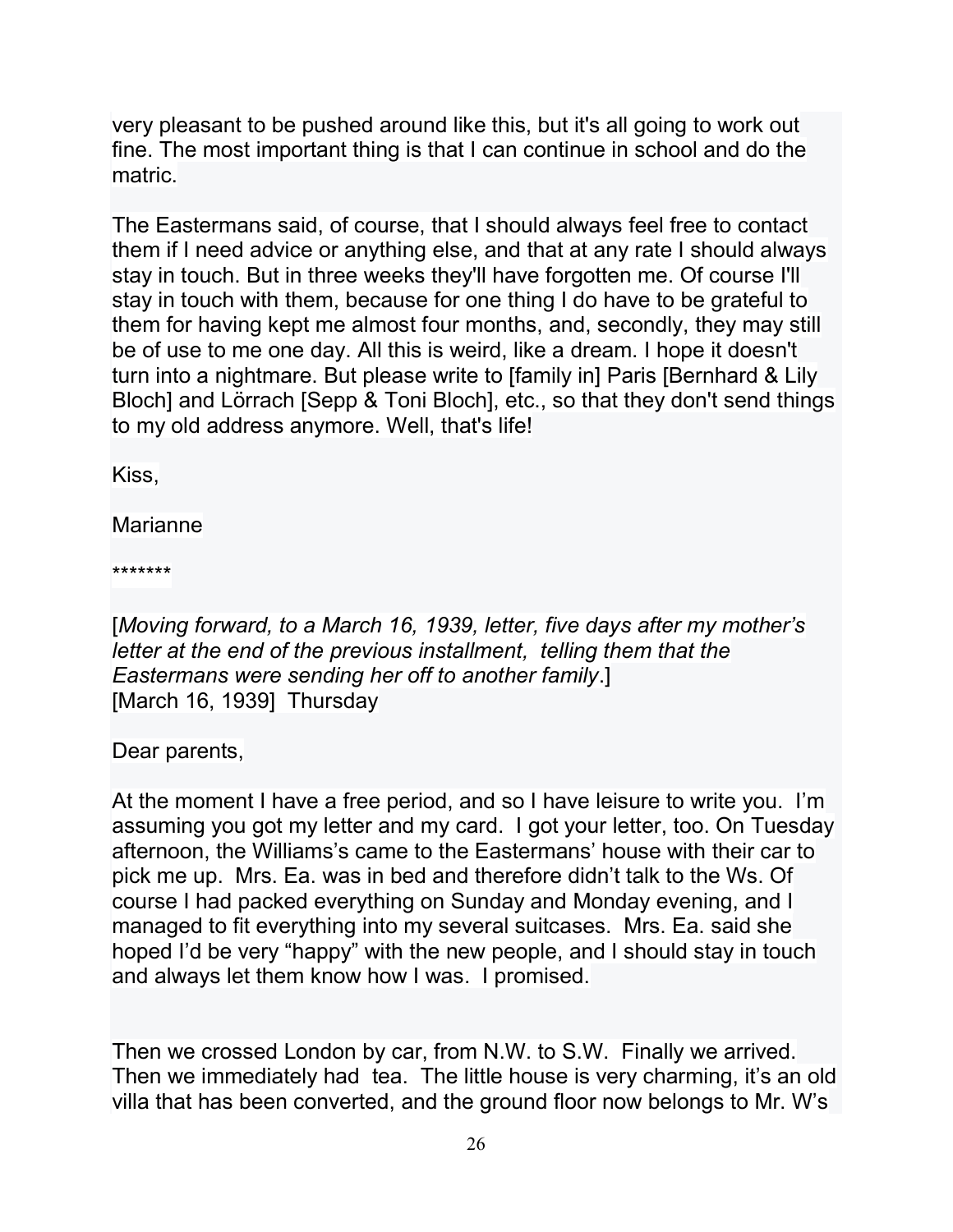sister, and the two top floors belong to the Ws. Everything is tiny and compact, so they don't need a maid. There's a dining room (very cozy and a little larger than our study), a study (very elegant, and also about 18' by 15'), and kitchen, bath, toilet on the lower floor; a bedroom for the Ws; a small child's room for their little daughter, Sheila; another mid-sized room, which used to be Sheila's play room and which I will get (they have to put in a few more closets first) , and a fabulous guest-room, where I'm staying at the moment, on the second floor. It's all brand-new and built-in. The residents are:

# 1. Mr. Williams

A man of about 38. He and his brother have a firm which buys plots of land with old houses, converts them into apartments, and sells them. (They seem to be doing very well.) [Note: it's clear from later letters that the Williamses really struggled after the war began.] He is very nice; he gets up early in the morning [translator's note: double underline beneath part of "morgens," presumably because Marianne had occasionally misspelled that word occasionally in earlier letters, and her parents had pointed her mistake out to her], makes tea for the entire family, and starts the heating. He's a real goy, who does sports, wood working, and gardening in his spare time.

# 2. Mrs. Williams

About forty. Very tall and strong. Very lively and funny. [The words strong and funny are underlined.] She used to be an elementary school teacher. She's very well educated, reads a lot, and does all the housework by herself. She's a good seamstress. She's always laughing, and she's very concerned about me. (On Easter I'm going to the dentist.)

3. Sheila

Sheila is very sickly (11 years old); she used to have a lung disease, and she's very delicate. At the moment she's in bed with a cough and asthma. She's very cute, and she plays with dolls a lot.

# 4. Sarah, the cat.

Sneaks into rooms and beds at night, and is very young.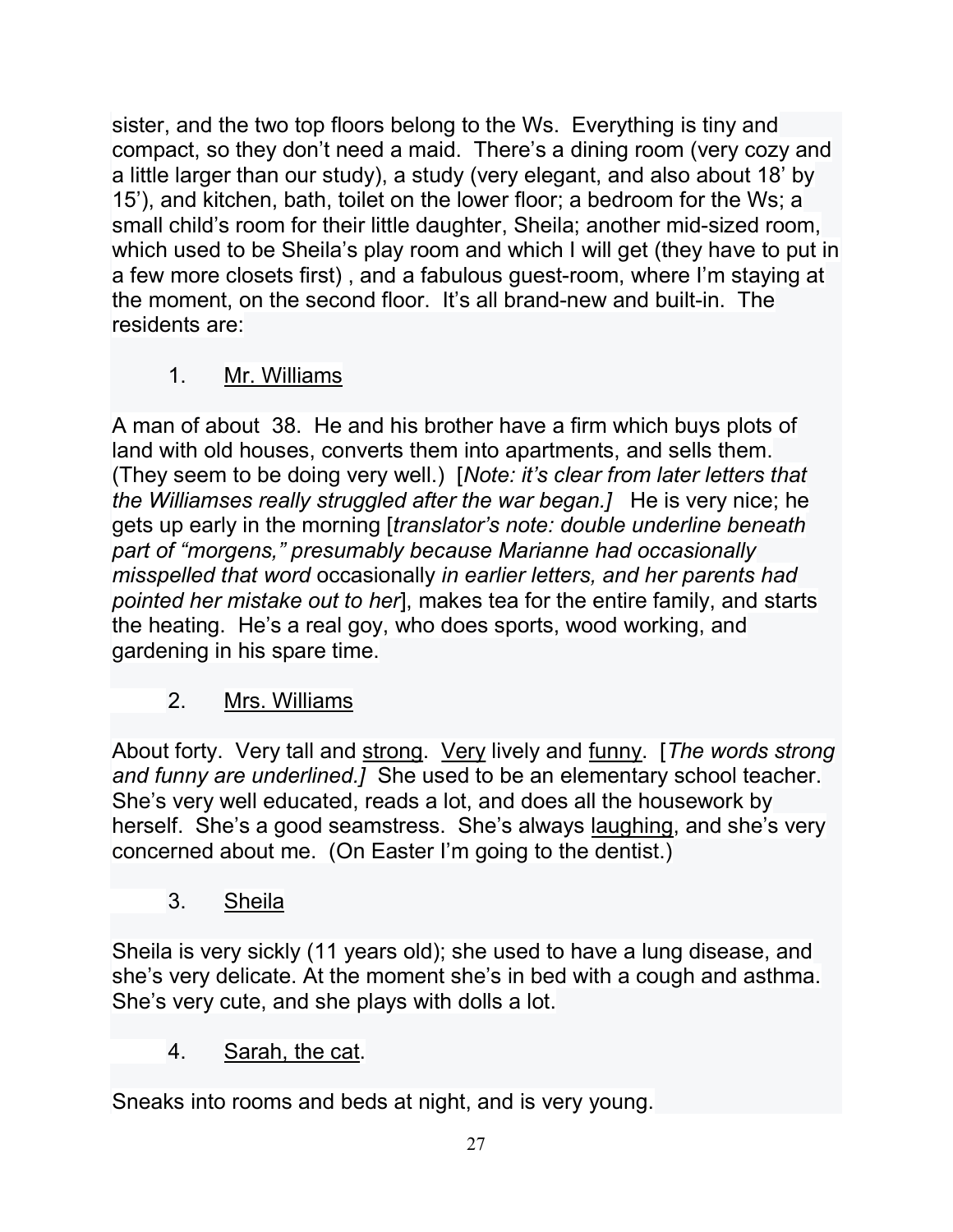The Williamses are charming, natural people, who are absolutely sweet to me. I like it much better here than at the Eastermans. The whole atmosphere is happier and healthier and more natural. The Williamses belong to a camping club; this means that every weekend from Friday afternoon to Sunday they go to the country with their car and a trailer. (This is very common in England and America; these trailers are very modern, with kitchen, bath, living rooms and bedrooms. ) Sometimes they'll go to Southern England, sometimes as far as Scotland. This weekend we're going to Devonshire (that's in the South, and it's hilly.) They also go camping in all school vacations.

Last summer the Ws spent two months in an international camp in the Black Forest. This summer they are going to Zurich, and they'll drive through all of France on the way there. They are going to take me!  $\int m e^{i\theta}$ is underlined.] They are already in consultation with the Committee about what should be done about my passport.

At school I'm making good progress; yesterday I got the best grade on an English composition. I still have a lot of work; if I work until 10 pm, I work from 6-7 am, and if I work until 11 pm, I get to sleep until 7:15. I'm so used to 7-8 hours of sleep by now that I'm feeling very good. After all I have two nights a week to catch up on my sleep. I'm looking forward to the weekend; it'll be a lot of fun to work outdoors.

--Well, you see I'm doing fine; I only hope I'll never do worse than this. I'm beginning to think that Mrs. Ea.'s "blood pressure" was a great blessing for me. ---You can give the sanitary pads to Annemarie [Annemarie Seelig, a] school friend of hers, see below], toothpaste too. I got one pair of stockings. I'll write about telephoning the next time.

Kiss, Marianne

[Added in smaller handwriting, between lines, upside-down]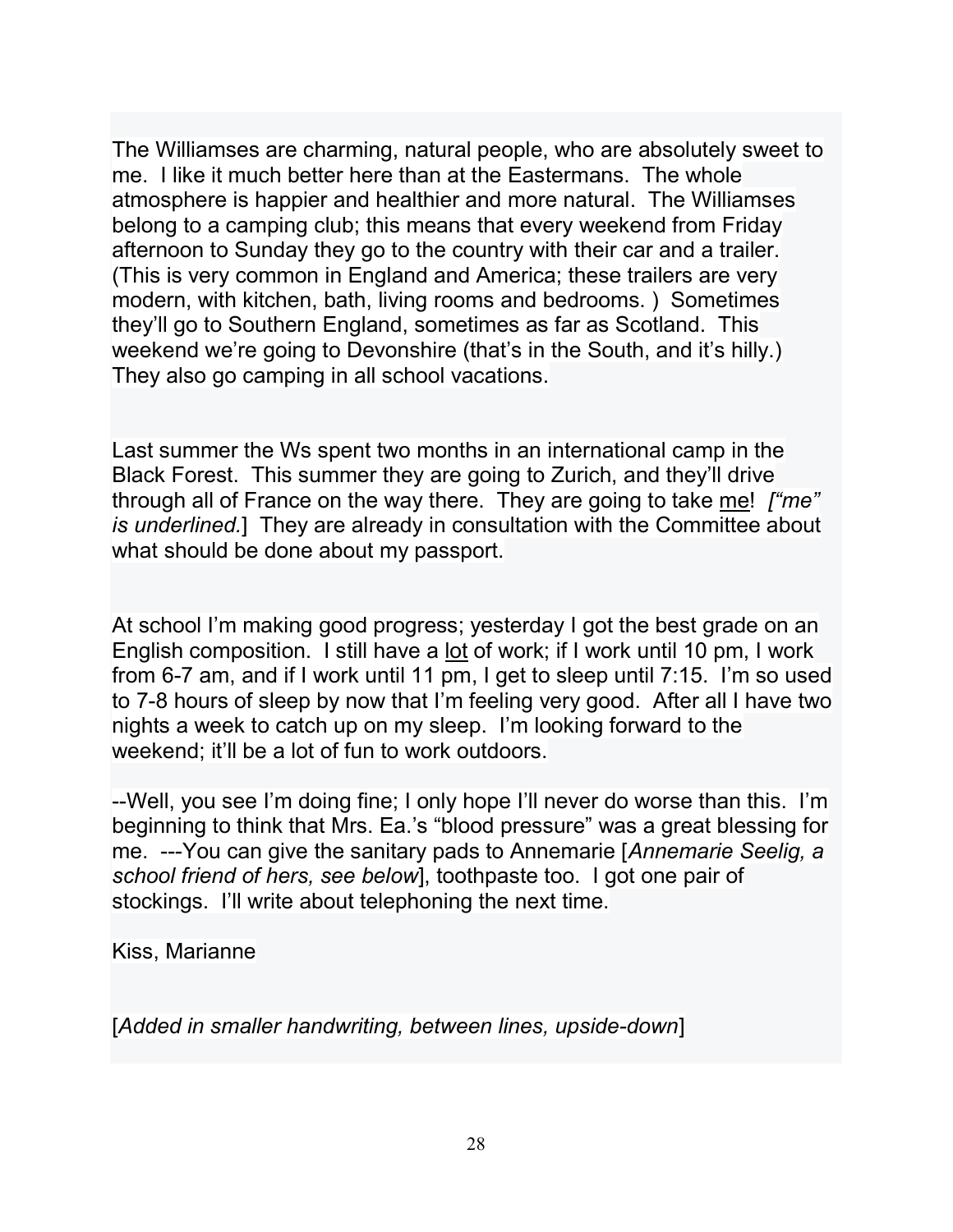Please write my change of address to Paris [my mother's Uncle Bernhard & Aunt Lily], Sulzburg [in Baden; my mother's maternal grandparents], and Annemarie.

[My mother's school friend Annemarie Seelig later escaped to England herself with part of her family, although not, I think, on a Kindertransport. See http://collections.ushmm.org/search/catalog/vha43537 and . http://www.thejc.com/community/community-life/115199/kingston-educatesyoung-shoah.]

\*\*\*\*\*\*

Letter from Mr. Williams, in English, to my mother's parents:

66, Wimbledon Park Road Southfields, S.W. 18

[Sun] 19 March 1939 [in English]

Dear Herr Mosevius

I thought you would like to hear from the house where your daughter has come owing to the illness of Mrs. Easterman.

We are a quiet family and feel sure that Marianne will settle well with us,we like to get away into the country at week ends and for our various holidays, we usually travel with our car and trailer caravan to many places of interest. We have found that spending as much time as possible in the country away from the impure atmosphere of London is beneficial to my daughter (now 11) who had chest troubles when she was younger.

Marianne works very hard at her lessons and we are sure will make excellent progress at school.

Yours sincerely,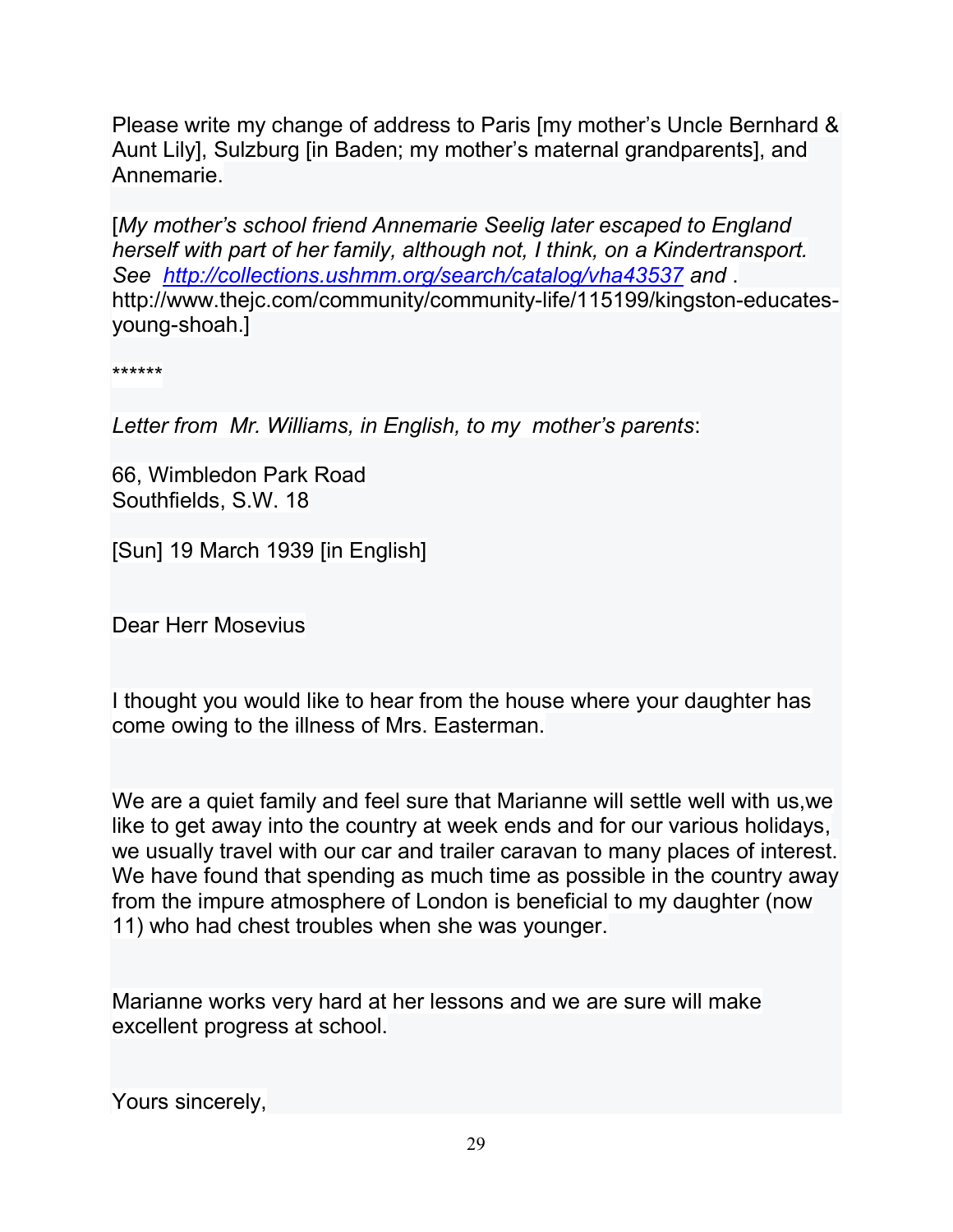J.E. Williams

\*\*\*\*

[See two attached photos of my mother, Marianne Mosevius, taken on a camping weekend with the Williamses in March 1939 -- perhaps the very same weekend she refers to in the above letter, although this trip wasn't to Devonshire -- in Reigate, N. Downs, Sussex, England. My mother is almost 16 years old, and looking very happy and grown up. I don't know if the planned trip to France entirely worked out in the Summer of 1939, but II do recall my mother telling me that she was able to be there with the Williamses for at least a little while, and was able to see her Onkel Bernhard and Tante Lily and their two children, who traveled from Paris to meet them..]

\*\*\*\*\*

[no date; still March 1939 ]

[top right hand: Stick different stamps on your letters to me, because Mr. Williams is a passionate stamp collector.]

Dear parents,

At the moment I'm on the train home from school. I got your letter, with contents, as well as your card yesterday evening. I'm doing fine! The people are really very nice and sweet. She [Mrs. Williams] is similar to what one would imagine a South German to be like. Very lively and funny and nice. The child is very cute and seems to like me a lot; she comes running every five minutes to hug me and say, "let me love you!" Please excuse the shaky handwriting; the train is very bumpy, and I don't really have anything to write on. Of course I'm as nice as I can to everyone. ---The whole thing is of course not as upscale as it was at the Ea.'s, but then you can move freely here and don't always have to be afraid that you might do something wrong. Did I tell you that the woman used to be an elementary school teacher? She comes from a real family of teachers: her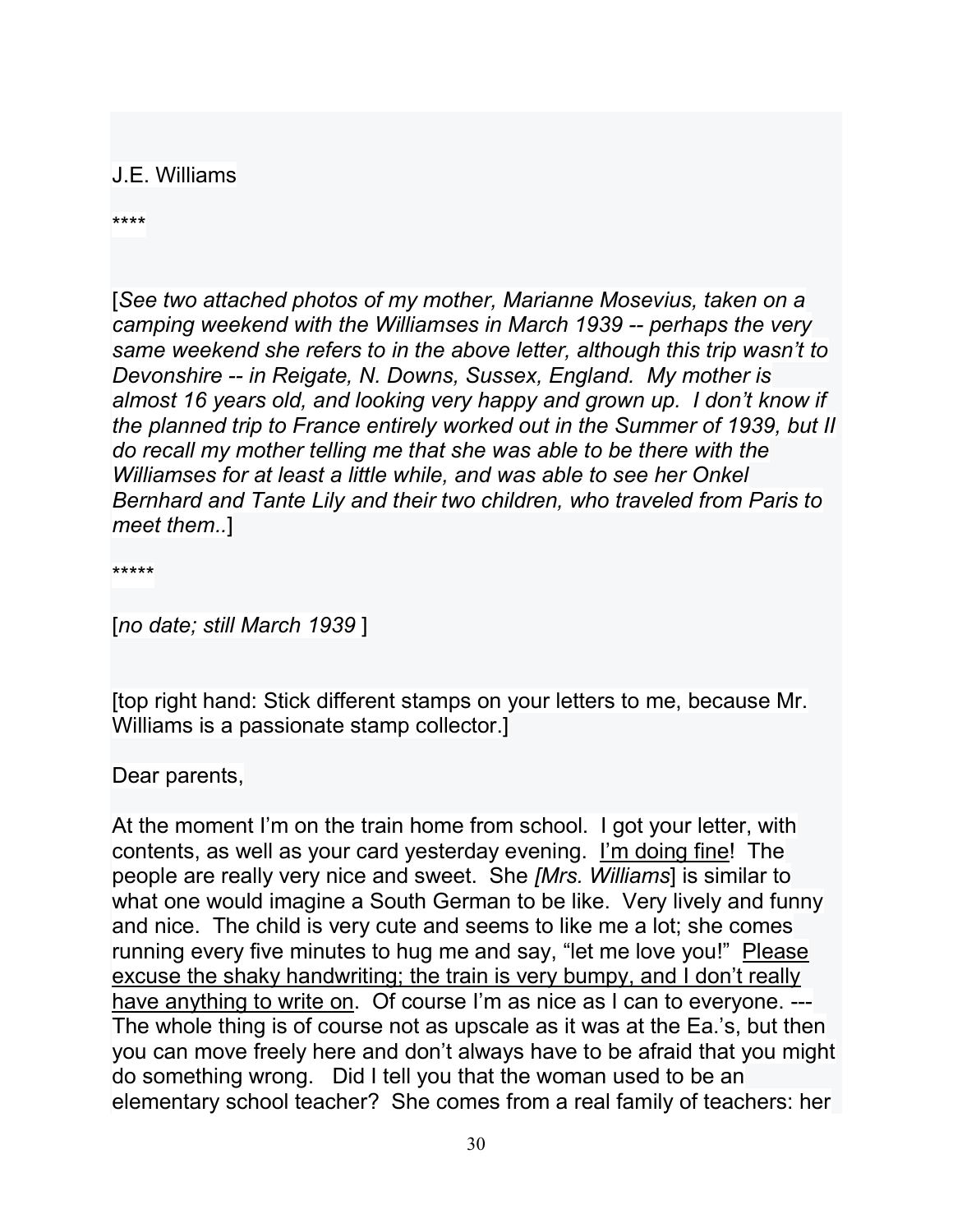sister is a teacher, and about five of her father's brothers are, too. So she is predisposed to be interested in my career.

With my matric, everything is moving smoothly. I registered today at London University. I had the committee give me my birth certificate for that, but I have to give it back. Papa, couldn't you get a second copy of my birth certificate from the registry, which I could hold on to? Who knows if I can always get the certificate from the committee when I need it. I called the Eastermans twice tonight but there was no answer; I'll try again tonight. The Ea.'s must also still have the originals of my last school report cards [from the Goldschmidt School in Berlin]! This is the story:

When I entered the City of London School, I sent them my last two report cards. And the school returned them immediately, for I saw the envelope a week later in the Ea.'s hall. But this was around the time we had a row, and I didn't want to take anything from an envelope addressed to the Eastermans. So I left it with all the other letters that had just arrived, and figured that of course they'd keep the report cards. Now recently I asked Mrs. Ea. to please give me my reports. But she knew nothing at all about them, and since Mr. Ea. was out of town, she promised me to check, before I moved out, where they were. But she did not. At any rate, she told me that she couldn't find them. She no longer was interested in me, of course. I asked Joyce [the Ea.'s daughter], whom I know to be reliable, to ask Mr. Ea. for the report cards and mail them to me. She promised she would do this for sure; I was, of course, very upset about the reports. But I haven't heard from her. Funny!

Wouldn't it be possible to get the last two reports again from the Goldschmidt School?? How is the old sweat shop anyway? [Note: In an earlier letter to her parents from January 1939, which I didn't include, my mother says "I hear that at the G[oldschmidt] School, nobody has the energy to study anymore. So I couldn't have gotten my matric there-- just frayed nerves. I'm glad I'm here!"]

And you have a chance to come to England? How, through whom, when - write everything in detail! That's absolutely fabulous! --- I just called the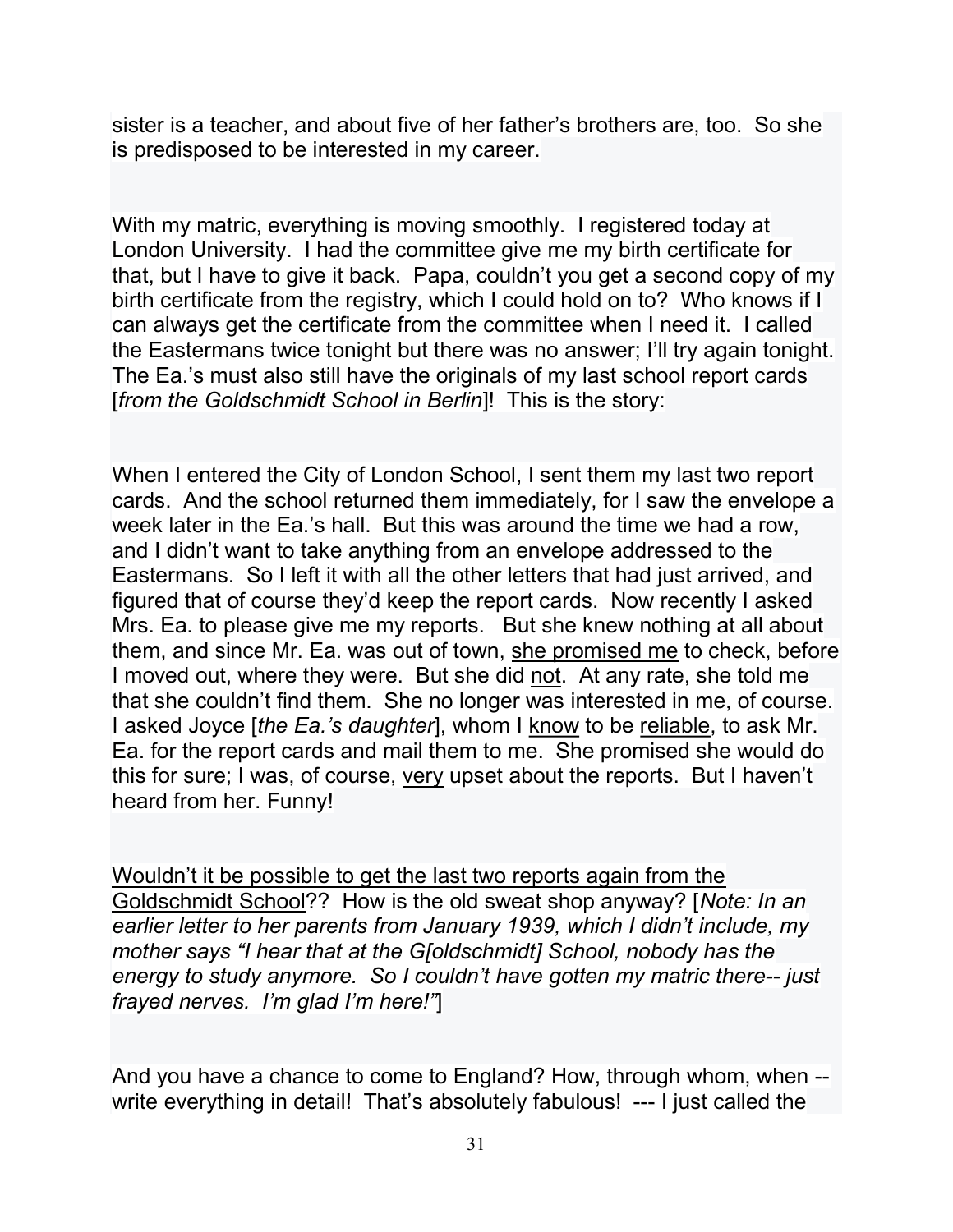Ea.'s again. Leslie [the Eastermans' son, about to go to Oxford] answered the phone, and everyone else is out of town. Of course I couldn't ask him about the reports, he doesn't have the faintest idea. [I got the impression from my mother that she was beneath the boy's notice, and didn't exchange more than a few words with him during her three months' stay with the Eastermans.*]* And how is your (pardon me, our) America deal coming along? How is Paris [her mother's brother Bernhard Bloch and his wife, Aunt Lily<sup>1</sup>? Do you know whether I can send a reply card that I got form Germany to Paris or New York? [Another uncle, her mother's brother Max Bloch, had emigrated to the U.S. in 1936 and was then in N.Y.C.]

Speaking of telephone: call me next Monday evening between 9 and 10 your time, for from Friday to Sunday we're probably not going to be in London. By the way, we didn't go away last weekend because Sheila (pronounced "Schila") was sick. The vacation begins on March 30. Enough for today.

Kiss, Marianne

\*\*\*\*

[Letter from Mrs. Williams to my mother's parents, undated, but from early April 1939. In English.]

Dear Mr. and Mrs. Mosevius,

Thank you so much for your letters, I only wish I could reply as well in German but I only know a few words and Marianne says that no german would recognize them as I say them! I am afraid that we English are very lazy as far as learning languages is concerned.

We are so glad that Marianne is settling down so happily with us. She is certainly a good girl with her lessons and has a good report from the school [the City of London School for Girls] this term. We hope she will pass the matriculation, she deserves to do so, and if hard work will count she has every hope of success.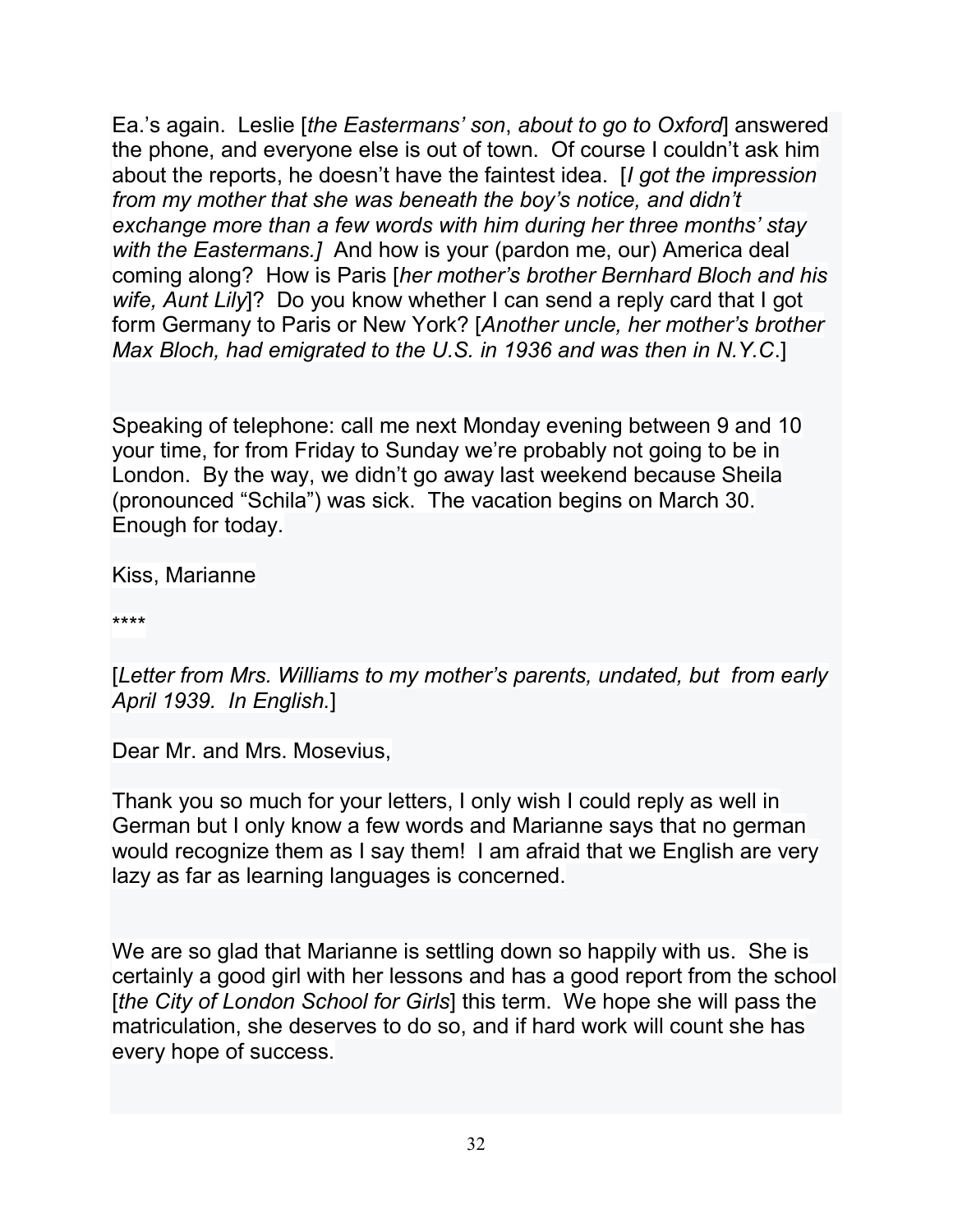As you both remark she is not a model of tidiness but one cannot have everything and no doubt she will improve in that direction as she gets older. At her age most girls will cheerfully use a safety pin instead of sewing on a button. I had a lot of study to do when I was Marianne's age, as I was preparing to be a school-teacher, and I do not remember being very careful of my possessions! In the case of the missing school reports, of which you have since sent copies, Marianne is not to blame. They were returned, with other papers, from the City of London School to Mr. Easterman with whom Marianne was staying and although she has written for them to be returned to her, so far, her request has not met with any response. So you see she is not to blame.

I am so pleased that Marianne enjoys our week-end excursions with the car and caravan. Between the holidays and the exam we shall not go very far afield as long journeys are apt to be rather tiring. We have a few very pretty spots quite near London where we may camp in quiet and beautiful surroundings. I think it very necessary for the children to get out in the country for some good clean air especially as Marianne's school is right in the city with no playing fields or garden nearby.

We do not go to the cinema or theatre very often but we do enjoy the countryside and have many friends and we feel that Marianne will have a very good idea of England and the English people by the time she rejoins you. We shall do our best to ensure that her memories are happy ones. She has been with us only three weeks but she has fitted in to the family circle and Sheila is very fond of her "big sister." It is so unfortunate that Sheila has been so poorly but she seems very much better again and Doctor says there is nothing much wrong with her and that a good week's holiday in the west of England will do her a lot of good.

Marianne was very happy to be able to see her special school friend yesterday and again today. Perhaps later on we may able to go and see her in Sussex. [I don't know who this was.]

It is true that I have plenty of work to do, but if I had to have domestic help we should not be able to have the car so I choose the work! I cannot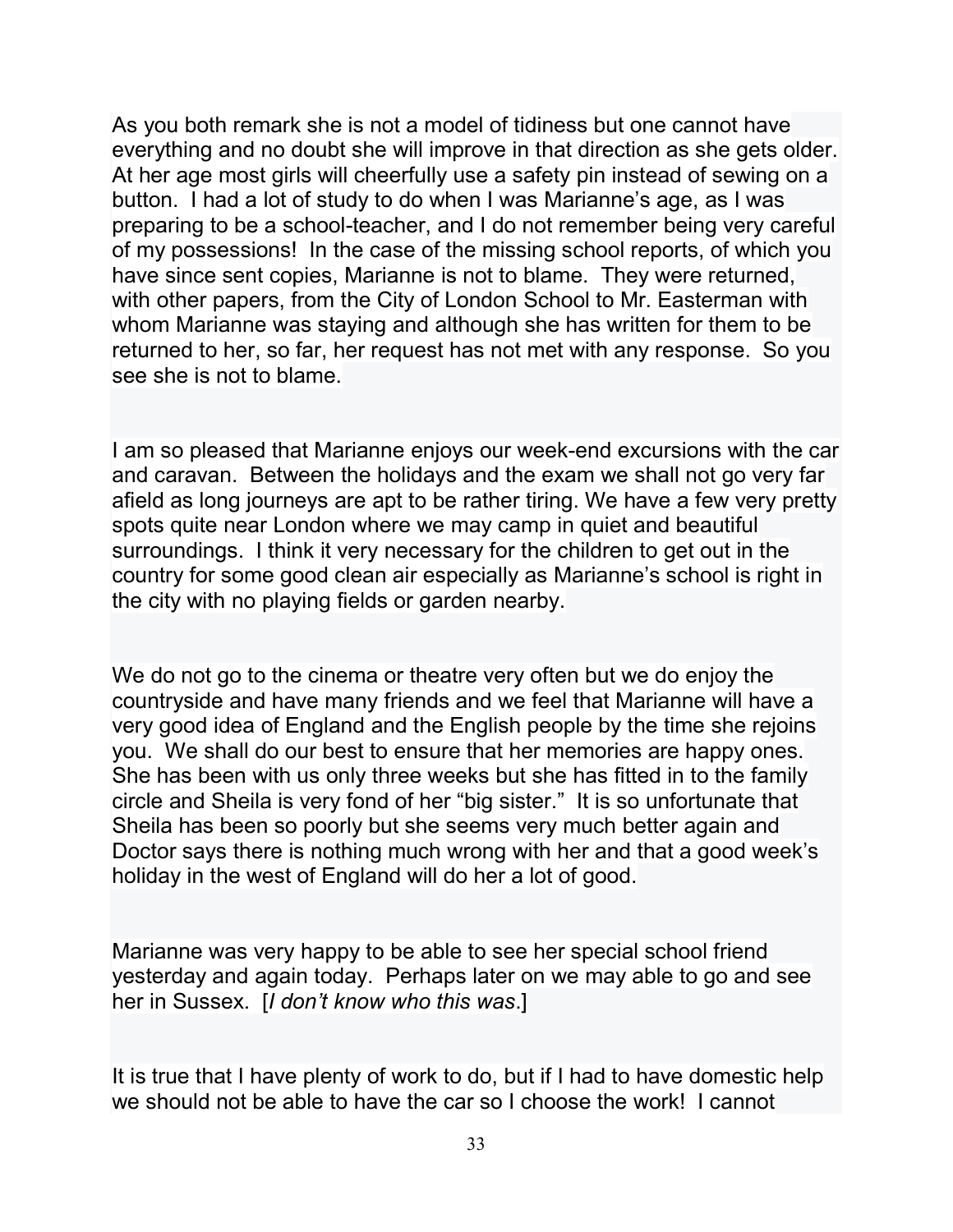pretend to like it but as long as everyone keeps well and happy I feel it is worthwhile and there is always something nice happening at the week ends. Marianne has promised to show me some German dishes. At present we have three dishes of sour milk on a shelf in the kitchen which she assures me will be delicious when they have been left long enough. I have promised to try it when ready. I must say Marianne is not at all faddy over her food and although she has had to eat all sorts of dishes strange to her, she tries them all and even manages to eat those she doesn't like. It makes it so much easier for me for there is nothing more worrying than a child with a finicky appetite.

It is late and I must stop now as we want to get to bed at a reasonable hour.

With kindest regards to you both from Mr. Williams & myself.

Yours sincerely,

Ivy Williams.

[No surviving letters from April 1939 to March 1940]

[After the War began in September 1939, until Marianne's parents were able to emigrate from Germany in May/June 1941, she exchanged letters with them by using first cousins of my grandmother's -- Julius Springer and Hedy Springer geb. Rothschild -- who lived in Basel, Switzerland, i.e., in a neutral country, as intermediaries.)

Re Marianne's school exams: I was recently looking at my mother's official British Kindertransport file, which I obtained a couple of years ago from the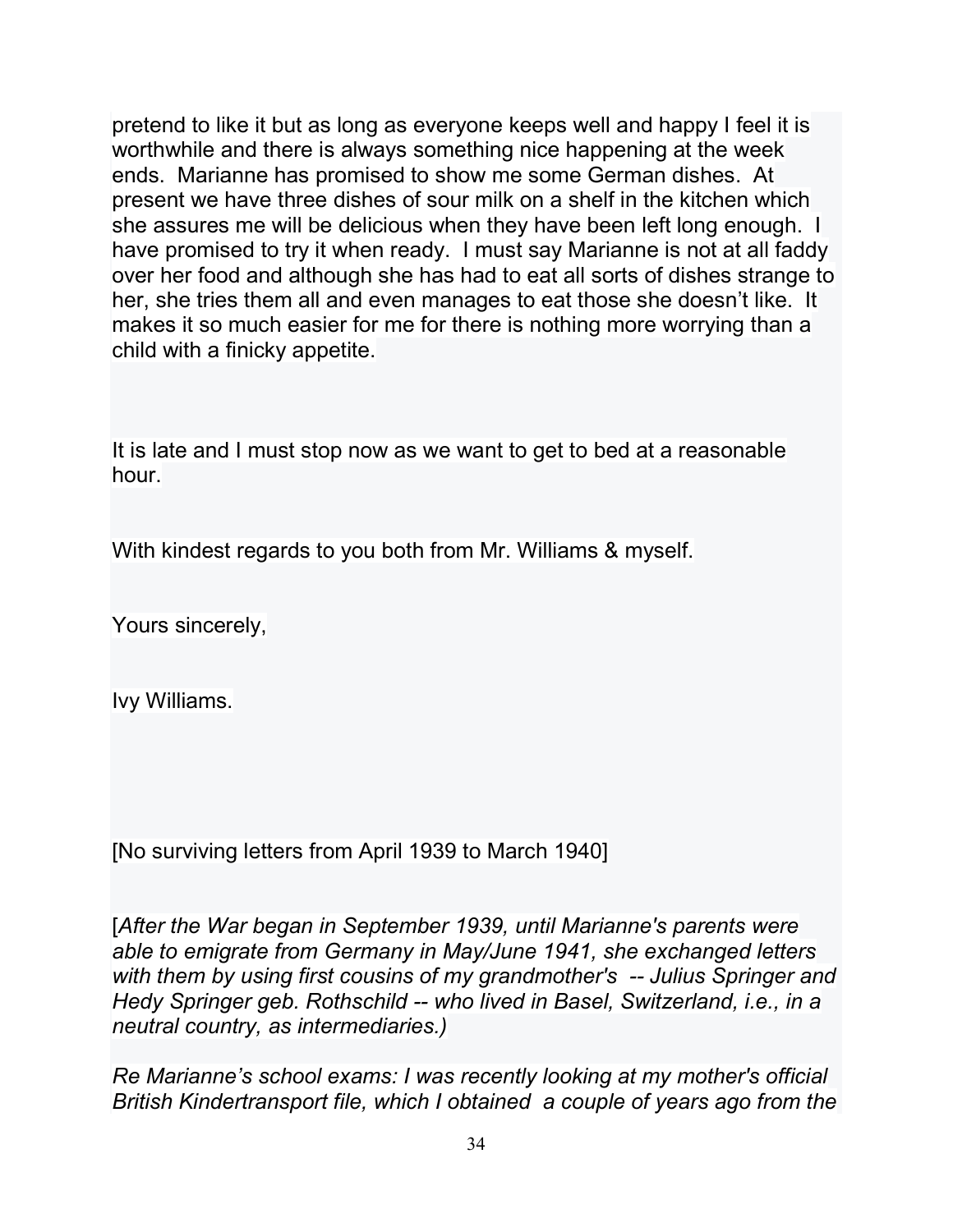World Jewish Relief organization. That file mentioned that in July 1940, when my mother was 17, during a time when she had been evacuated from London (where she had been staying with a host family, the Williamses) to Woking, she took her "Higher School Certificate" examinations at the Putney County Secondary School for Girls. She had taken her "School Certificate" exam(s) a year earlier, at the City of London School for Girls - which I already knew she had attended, since she saved all her report cards from there!

According to Wikipedia, the "Higher School Certificate" exams were the predecessor to the later "A-levels," and the School Certificate exam(s) preceded the "O-levels."

In any event, I came across a letter my mother wrote to her parents in late May 1940, while she was studying for her Higher School Certificate exams and taking practice exams. She described her exam schedule as follows:

"Let me tell you the exact days on which I have my real exams so that you can keep your fingers crossed, and I will be able to think, as I sweat through the exam, oh good, my Mutti and Papa are thinking of me right now and hoping that I'll do well. So: on June 28 I'll have two history exam papers, all day long (three hours in the morning, three in the afternoon), about a special period that I've worked on. On July 5 I will also have two three-hour exams all day: the history of this country in the morning (9:30 to 12:30), and general European history in the afternoon (2-5). On July 8 I'll have Latin exams all day: a paper on Caesar and Virgil, 9:30 to 12:30, and grammar and translation from 2-5. On July 12 I'll have French from 9:30 to 12:30, i.e., a writer (prose) and one poem (both really hard) from the French; one writer into French (all these passages about 1000 words), and one French composition. In the afternoon from 2-5 an exam about French literature. On the 18th we'll have German exams all day. Well, you can see they're keeping me busy."

That adds up to 30 hours of exams, on five separate days, on five (or more, depending on how you count) different subjects. Rather impressive under any circumstances, I think -- never mind that she was somehow able to focus on exam preparation, in the middle of a rather significant war, when she was not only an evacuee but a 17-year old refugee in a foreign country, who hadn't seen her parents for a year and a half and didn't really know if they would ever be reunited. And was writing exams mostly in a language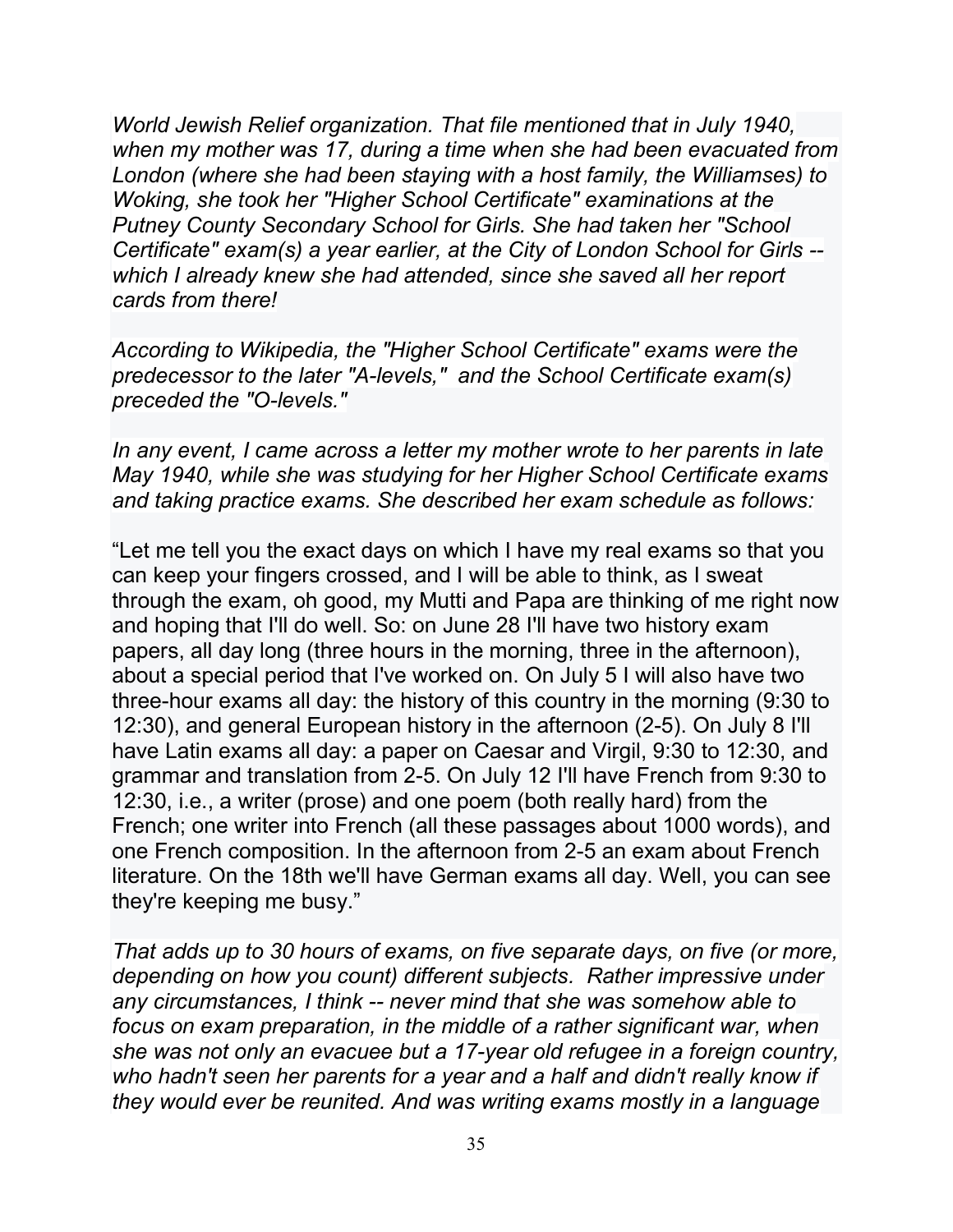(English) which was foreign to her and which she had been studying only for about four or five years. Plus, one must remember that even though she was Jewish, because she was German she had nonetheless been classified as an "enemy alien" since the outbreak of war in September 1939. In fact, a few months earlier in 1940, after the fall of France ,all or most male German nationals from 16 to 60 -- including Jews, and including Kindertransport refugees -- had been interned in camps on the Isle of Man, and/or sent to internment camps in Canada or Australia (many were killed when one ship to Australia was torpedoed). So that's where my mother would have been had she been a boy; I'm sure she considered herself lucky to be studying for exams at the time instead.

Her next surviving letter mentioning the exams (there are major gaps) was in late August 1940, by which time she had returned to London and, after staying at a youth hostel in Highgate, had taken a job as a trainee pediatric nurse, "after finishing my exams (results won't be available till next month, but it was really easy)."

\*\*\*\*\*

Then, in her next letter:

October 12, 1940 [age 17]

Well, today I got a big, wonderful surprise for you: I passed my exams with distinction! Isn't that fabulous? Although it doesn't help me much at the moment and I still have to wipe the kids' behinds [in her job as a trainee pediatric nurse], it's still a great achievement for me, and I'm very proud of it.

I do hope that you've been getting mail from me, but I haven't heard from you for several months. But even if you aren't hearing from me, you mustn't worry about me. I'm fine at the moment. As you know, I'm training as a pediatric nurse in a children's home here and I like it here, although I don't love my work. I have a nice room and good food . . . . Apart from that, I read a lot in my spare time, specifically foreign language novels and literary works. And I hope I'll keep being lucky as I've been so far. And even if we're separated for another year or two, we're going to get together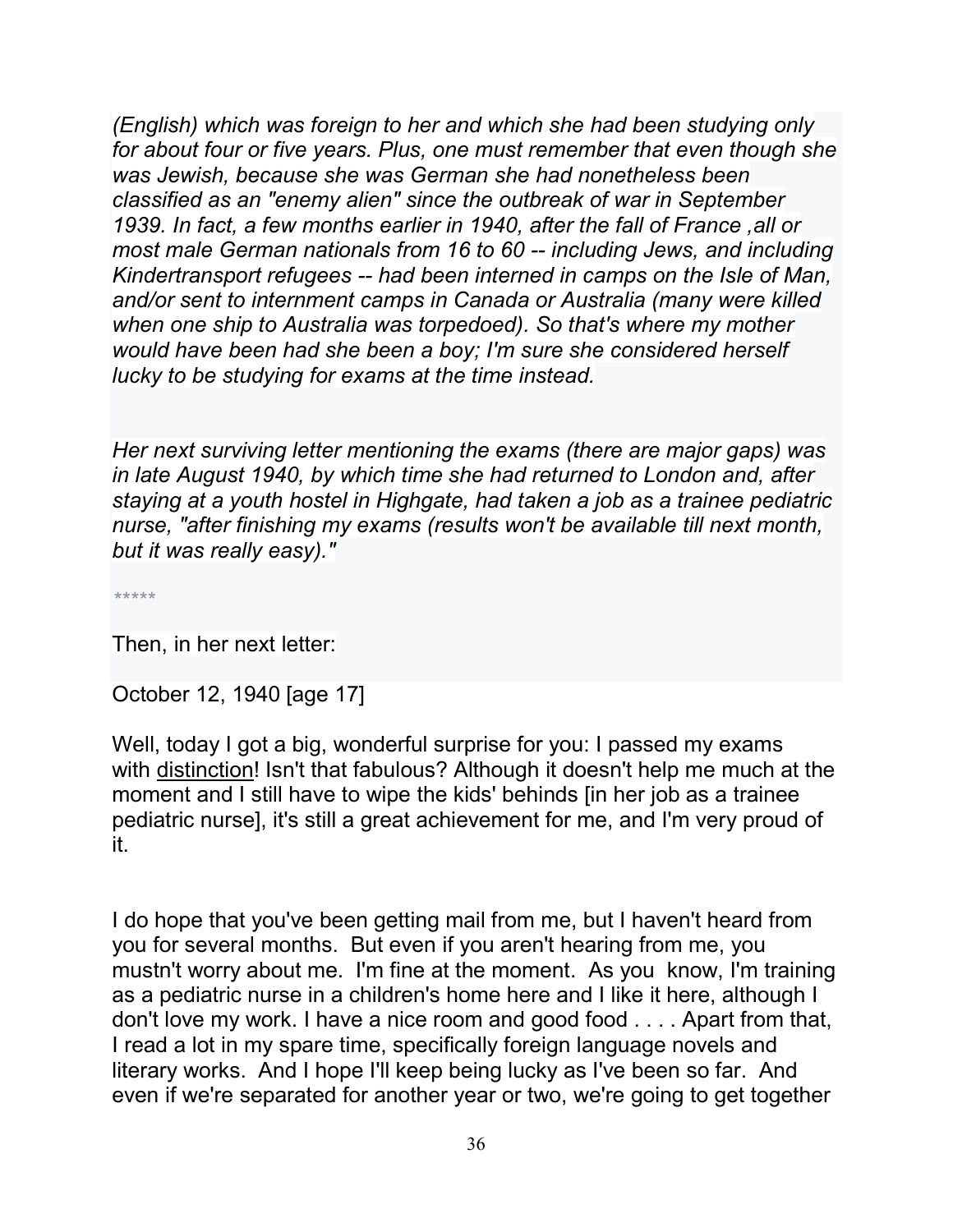again eventually, in some part of the world. And please, please don't worry about me. Look, if you worry I'll have to think all day long that my parents are uneasy because of me, when there is really no reason at all to be concerned. Well, my dear parents, I guess that's it for today, because there is nothing else I could write you about. Stay healthy, dear Mutti, and you too, dear Papa, and don't work too hard. Say hello for me to our garden and the entire Grunewald, and all our friends and relatives. With the fondest hugs and kisses,

Marianne.

[Note from Hedel - Dora's first cousin Hedy Springer geb. Rothschild] My dears, our best wishes will presumably be late, but they are nonetheless sincere. The best gift for you will be Marianne's letter. Yours with best wishes, Hedel.

\*\*\*\*\*

October 15, 1940 [excerpts] [age 17]

My dears,

How are you? I haven't had word from you in ages. I hope everything is still the same for you and you still live in the old apartment and Papa is working as always. I'm fine, as always. I have written you dozens of times that after I passed my exam (everything with distinction) I worked this summer in a home for infants (something like Niedsch., where you were once, Mutti [= the Jewish Babies' and Infants' Home, Niederschönhausen, Berlin, where Dora worked 15 Oct 1917 - 1 Apr 1920], and that I like it there. . . .

Now, dearest Papa, I want to wish you a happy birthday [22 Dec.], although it is of course much too soon. I only wish, for all three of us, that we can spend your next birthday together, no matter where, even if it's without my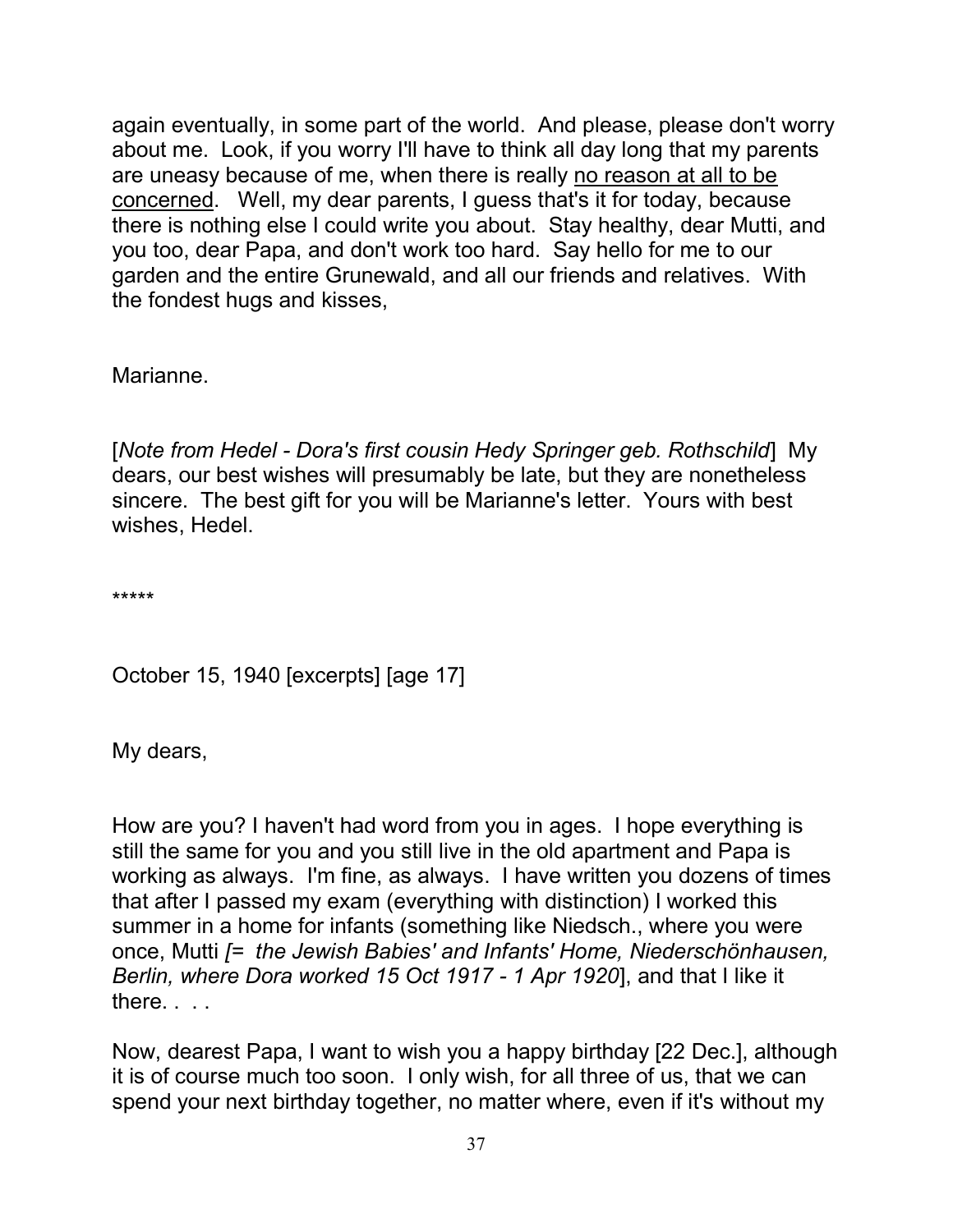being able to give you the customary pineapple and pipe. Now here are the best wishes from your Marianne, who thinks only of you day and night. Bye.

\*\*\*\*\*

[undated, late 1940]

. . . beloved parents, I hope that you are reasonably well and that everything is all right with you, and that you get this letter. I will never give up hope of seeing you again, and I'll never stop hoping for a better future. Even if we should be separated for several more years, let's never lose courage. I have this funny feeling that we have a happy future ahead of us. I'm sending you all the love I'm capable of, and 10000000000000 kisses.

Marianne.

\*\*\*\*\*\*

February 4, 1941 [age 17]

My dears,

Thank you very much for your kind letters of November 3, 1940, November 9, 1940, October 20, 1940, and December 17, 1940, as well as the several brief messages that I recently received from you. Well, you can imagine how happy I was to get so many beautiful letters from you all at once. I was so happy that I immediately went out to buy a bar of hazelnut chocolate and ate it all at once. I'm so glad everything is still the same with you. It's so terrible about Grandma and Grandpa. [i.e., Moses and Lina Bloch having been sent to Gurs]. I knew nothing about it until Aunt Hedel wrote to me.

[Regarding her intentions to go to university someday instead of continuing to train to be a nurse] I can't get over it that you, Papa, who are so smart and insightful in other respects, advise me to stay in my current profession. How can you! You know just how much I loathe taking care of sick people, whether children or adults. What you are saying about women's work is all nonsense! And you needn't lose any sleep over my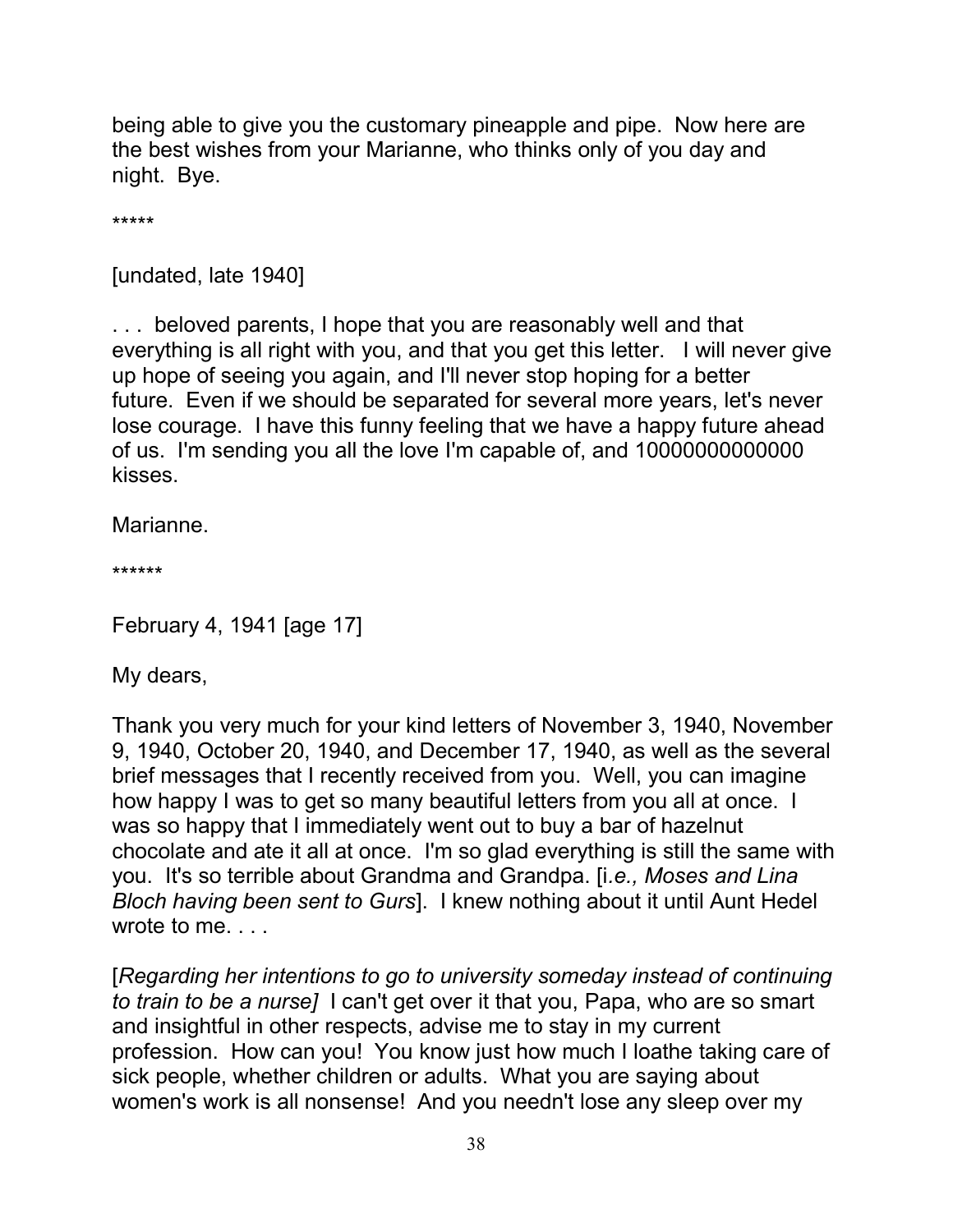plans to study; I won't be a financial burden to you. But I can guarantee one thing: after this damned war I'll study history, even if I have to finance it by working night shifts! . . . . Well, these are all daydreams! First of all the war has to end, and that won't happen for a while, I'm sure.

How are Mops [Uncle Bernhard], Gustel [Uncle Gustav], etc.? Are you in touch with them? When you write grandma and grandpa, please send them my love. Well, my dears, please take care of yourselves and don't worry unnecessarily. . . . Stay healthy -- that's always the most important thing! Perhaps we'll see each other again soon, my dears, and then all three of us will be so happy and relieved. I always think, "if only I could be with Mutti and Papa again, I'd never quarrel with them anymore, and I'd always behave myself." But presumably I'd soon be "fed up with you" again.

Many kisses and caresses from Marianne.

PS: Give my love to Aunt Hedel, Uncle Julius, Eva and Lilli, and many thanks.

[No surviving letters from March 1941-October 1942. All letters thereafter written in English unless otherwise noted; her parents were in U.S.A. since June 1941.]

As I mentioned, I was able a couple of years ago to obtain my mother's official 4-page Kindertransport file from World Jewish Relief. I find it fascinating for obvious reasons, perhaps especially because although my mother's parents saved many of the letters she wrote to them during their nearly five years apart, there were two major gaps -- from March 1939 until April 1940, and again from March 1941 to October 1942 -- for which I have no letters (I don't know if that's because none reached their destination or they were later lost), and the WJR file fills in those gaps with details I didn't have before, although of course I had a general idea from things she had told me.

For example, I was able to find in the file some more details than what my mother had told me about her time (from about April 1941 to March 1942, according to the file) as a student nurse at the notorious Severalls Mental Hospital in Colchester (see http://www.dailymail.co.uk/news/article-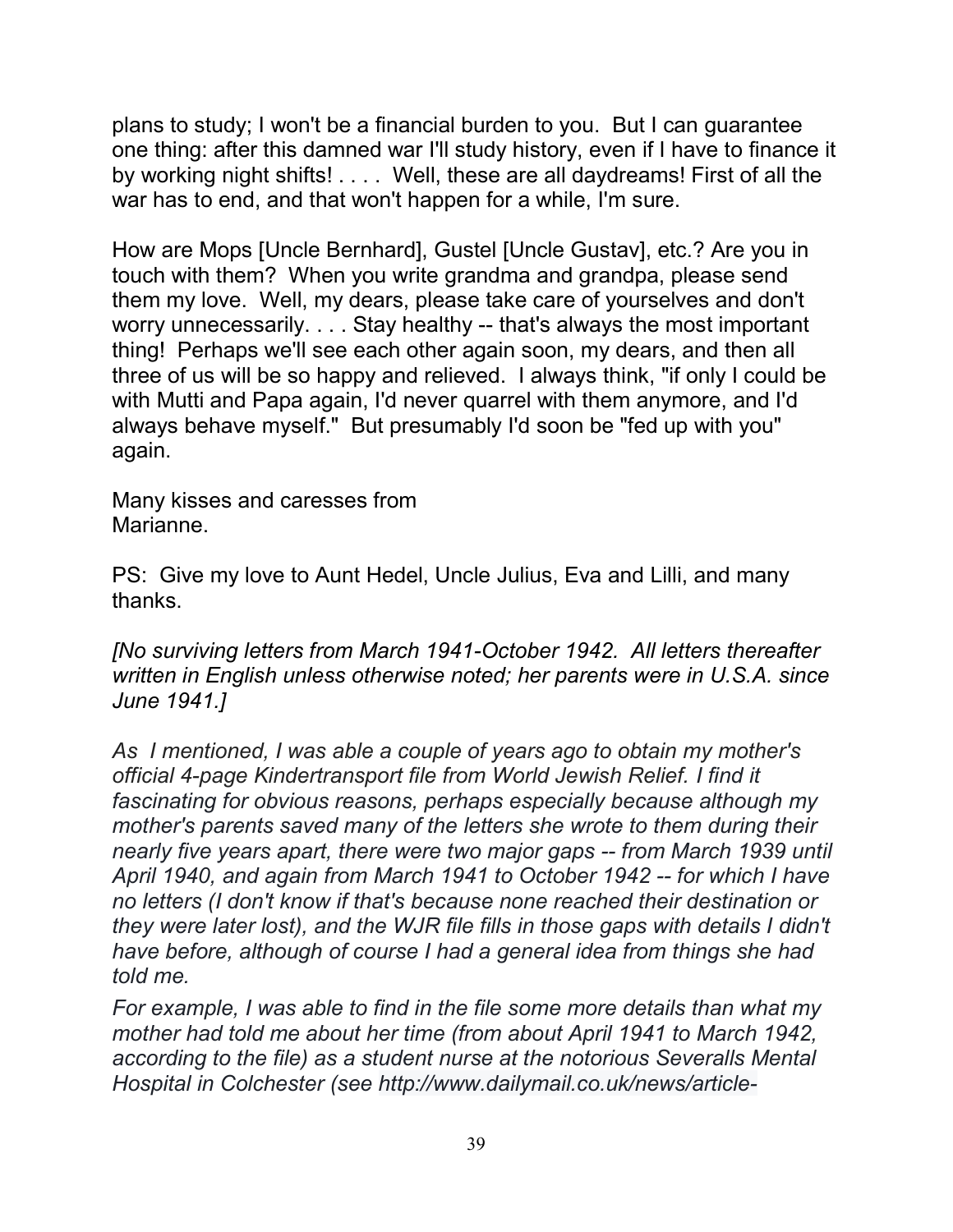2415036/Severalls-Hospital-Edwardian-mental-asylum-Colchester-patientsheld-50-years-

demolished.html and https://en.wikipedia.org/wiki/Severalls\_Hospital).

What she told me was that she hated her time there (partly spent scrubbing floors and doing other menial tasks), that the supervisors treated her and other young women very badly and were very unkind, and that it was like something out of Dickens. She also told me that she ended up running away from the place by climbing over a wall to leave in the middle of the night, even though she was technically required to stay there for the duration because of the wartime mobility restrictions in place. She took with her the 1914 (but still applicable in 1941/42) "Manual of Duties for the Asylums of the County of Essex and the Borough of Colchester" and I still have it; she wrote in the flyleaf "as a memento of Severalls M. Hospital 1941/42."

Well, it seems that what she told me about her abrupt departure was basically true: on p. 2 of her Kindertransport file, there's a note dated April 8, 1942 stating:

Letter received from the Matron of the Severalls Mental Hospital, Colchester . . . stating that Marianne resigned her post as a nurse at this hospital on the 27th March adding that the Medical Superintendent did not know if the "Stand Still" order applied to her and was writing to the Board to find out. In the meantime Marianne "absconded." It thus appears that Marianne left against the wish of the Authorities and very suddenly.

Fortunately, however, she was not made to go back. (Perhaps especially fortunately because on the night of Aug. 11, 1942 -- just a few months after my mother ran away -- the Luftwaffe dropped a bomb on the Female Working Ward of the hospital, apparently thinking it was a factory; 38 women were killed and 23 injured.) I did enjoy reading a comment someone placed in the file after a meeting with my mother on March 4, 1942, when she was almost 19, stating that she is a "very charming and intelligent girl; speaks perfect English." Of course, that doesn't surprise me! After my mother ran away from the mental hospital, according to her file, she was placed at the Heinz Factory, Waxlow Road, Harlesden, N.W. 10,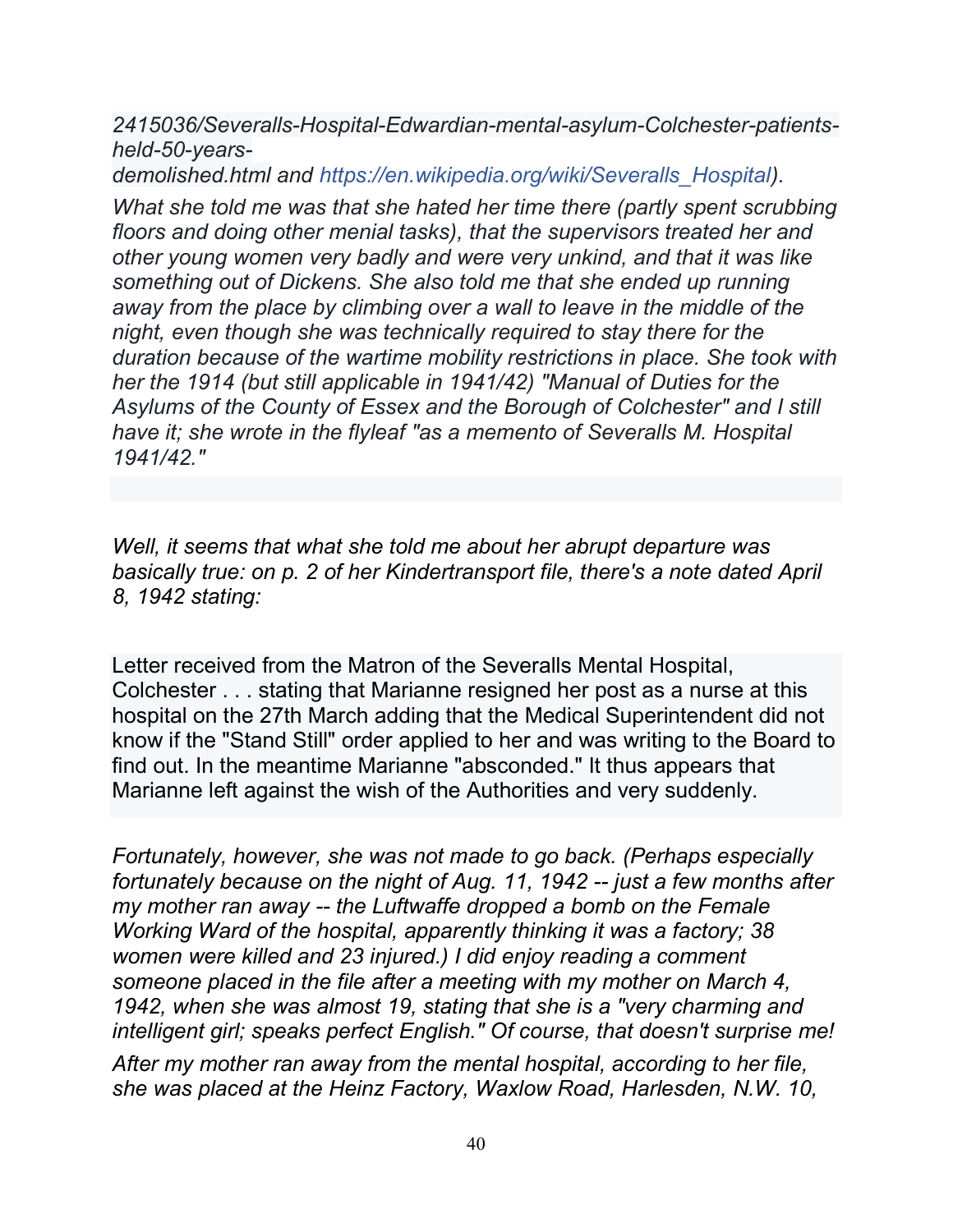labelling bottles and boxes as a "part-time dehydration plant worker," for 11 pence per hour, 4 hours a day, every day except Saturday. That factory was bombed twice during the War, but -- again fortunately -- not while she was there. Next, and until shortly before she was able to leave to join her parents in the U.S.A., she worked at Johnson & Co., 32 Foley St., W.1, as a "fixer - Govt work - tailoring," for 2 pounds per week. (Her rent at a boarding house was 35 shillings -- I don't know if that was per week or per month.) She described that job to me as sewing pockets on soldiers' uniforms, and expressed sympathy for any soldier who tried to put anything in the pockets of a uniform she had worked on, given how substandard a seamstress she considered herself! Her final job (she was released from war work shortly before her departure) was a "very easy" one, working in Bond Street preparing cosmetics, involving putting cold cream in jars.

\*\*\*\*\*\*\*

.

[My mother's letters resume]

October 4, 1942 [age 19]

My beloved parents,

. . . . Have you heard from Grossmutti yet about the Mopseus [Bernhard & family] etc.? It is really all very terrible, and we must be grateful not to be in their position, although we have been separated for so many years now. After all, one day we will be together again and everything else will just be a bad dream. I have not really altered a lot, only I have grown up; but I think when we are together again it won't take you long to discover the old Marianne in me.

Have you heard about the visa? Every morning when I wake up I am wondering whether it will come today or not; and every evening I go to bed disappointed.

I shan't mind coming over by boat. Of course I should prefer to come by Clipper, but if I can get a boat before the aeroplane then I'll take it with pleasure. After all, 90% of the passengers crossing the Atlantic arrive safely, and I don't see why I should be among the unlucky 10%. Besides whilst I am waiting here for a safer accommodation a bomb might drop on me & kill me, so really I think I'll take whatever accommodation I can get. . .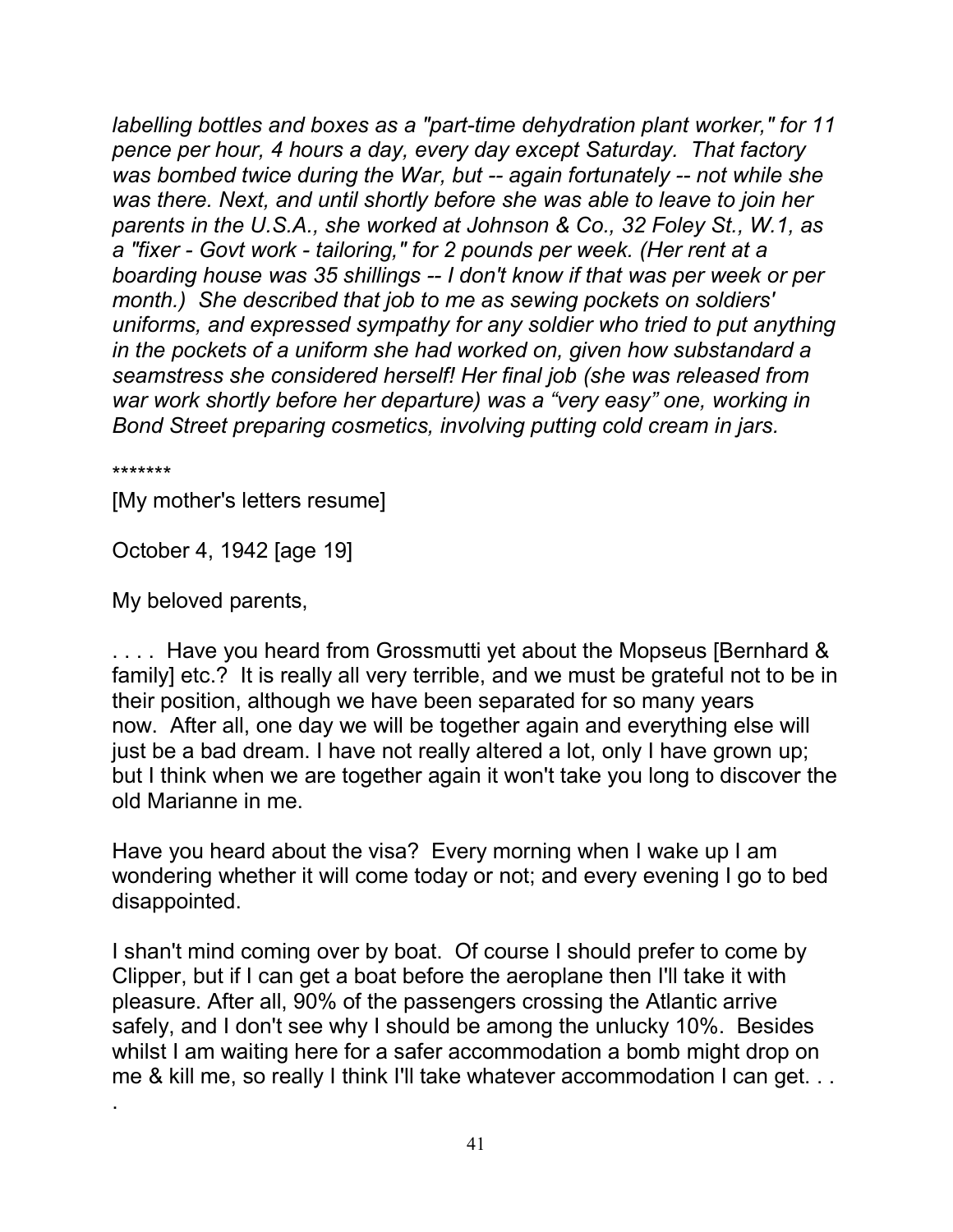Papa, if you can get a job in the clerical line, I think it would be better suited to your natural abilities [than the job he then had -- I'm not sure if he was still working in a hospital]. After all, what you want is a job that gives you a good salary & as much leisure as possible. The leisure you need to prepare yourself for a better position in America and to get used to the country you are living in, its language, the mentality of its people, etc. Besides you are getting old and want to take things a little more easy. Are you going to be 49 or 50 this December? My Pappilein, I hope I shall soon be with you both again.

Mutti must not work at all, or perhaps only in job where she can get every week-end off. But please don't think that I am still a child and that Mutti has to "provide" for me as you put it. I am used to looking after myself now, I even sew on my own buttons & mend my stockings, that is, only when the holes are getting too big or when I have no more safety-pins.

What kind of cemetery is Woodlawn cemetery? [My mother's parents had just moved to an apartment on Wayne Avenue in the Bronx, across the street from the Woodlawn Cemetery.] I don't really think it is very cheerful to live opposite corpses, do you? However, apart from having a green visà-vis [sic] & giving you some fresh air it will provide you with a daily reminder of the ultimate end of all human toil!

My work is going on as usual [in a factory by then]. I am working with very nice German refugees and we are doing all we can to make a lot of jokes & fun & thus break the monotony of daily work. There is one very intelligent boy from Frankfurt a./m. and we hold a great many conversations. I am a little in love with him, but only a very little, and I am sure dass es bei ihm nicht auf gegenseitigkeit beruht [that it is not mutual]. So you need not worry.

With all my love,

### Marianne

\*\*\*

Dec. 20, 1942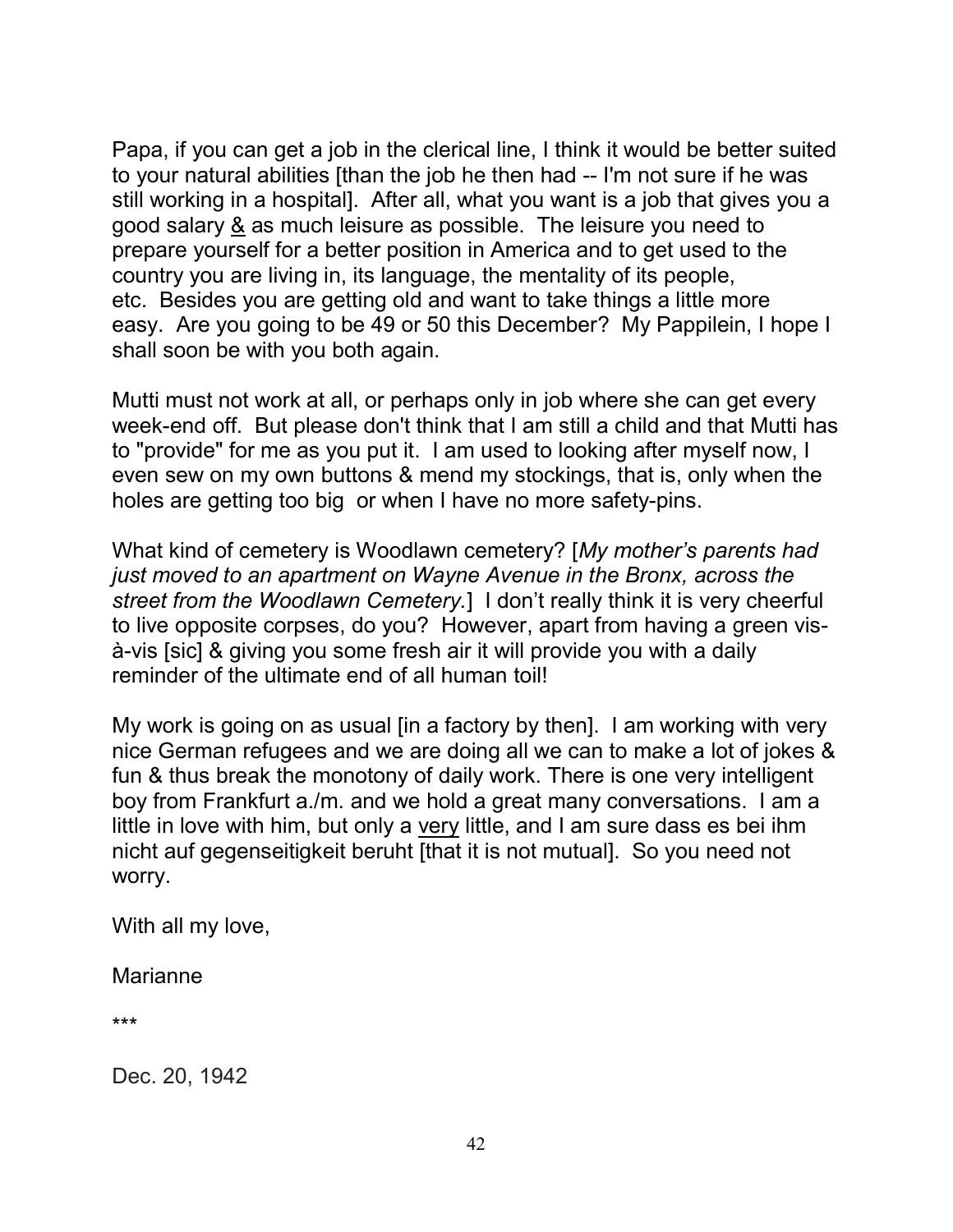Thank you so much for your letter of Nov.  $9<sup>th</sup>$ . I was so happy to get it because I had not heard from you for a long while. I expect you received my answer to your telegram. I have been to the American consul and been medically examined. Everything was alright. I have got my Certificate of Identity and now I am waiting for my shipping-coupon and my Exit Permit. I applied for both 14 days ago, i.e., as soon as I knew my visa had been granted. It usually takes 3 weeks to get the shipping coupon and as soon as one has got that, one automatically gets the Exit Permit. Then one has to wait for a ship. There are ships going now, but it still takes about 2 or 3 months until it is one's turn to go. The Emigration Dept. of Bloomsbury House is seeing to everything for me but I am always going there so as to keep them reminded of me and to speed things up if possible.

My dear parents I am so very happy to be able to join you at long last. [In fact, it took another 10 months.] It seems such ages that we have seen one another. It will seem quaint to see each other again, for the first week, I suppose, but then we shall be used to it again and it will seem as though we've never been apart. I have grown up you know, after all, I was 15 when you saw me last and now I am almost 20. I wonder if you will see a great difference in me. I don't really know whether I have altered much, the Ws [the Williamses] always say I have not changed at all since they first saw me. Sometimes, when I look at old photographs of you Papa, for instance the one when you were a soldier, I feel that my face has grown exactly like yours was when you were about my age. . . .

I have had a very nice boy-friend here [named Sally Reiss I have known him for about 10 months now. We work together at the factory [Johnson & Co., 32 Foley St., W. 1], and go out together every week-end. We go to the theatres very often and we go for walks in the evenings, because we don't get much fresh air during the day. He is 29 and comes from Frankfurt a./m. After the war, he will also come to New-York. His brother and sister are there. They live in Brooklyn. When I am in America I want to go and see them. He is of Polish nationality, so he is considered a friendly alien and cannot get an Exit-Permit during the war. I expect he will have to join the army soon. We are very fond of each other, but it is nothing serious. I have no intention of marrying anybody for a good many years yet. He knows that, too. We are such very good friends that we can talk together about everything. He is very clever indeed, he was a commercial traveler at home, similar to what Uncle Max used to be. He comes from a very good family and has been extremely well educated. He is earning a lot of money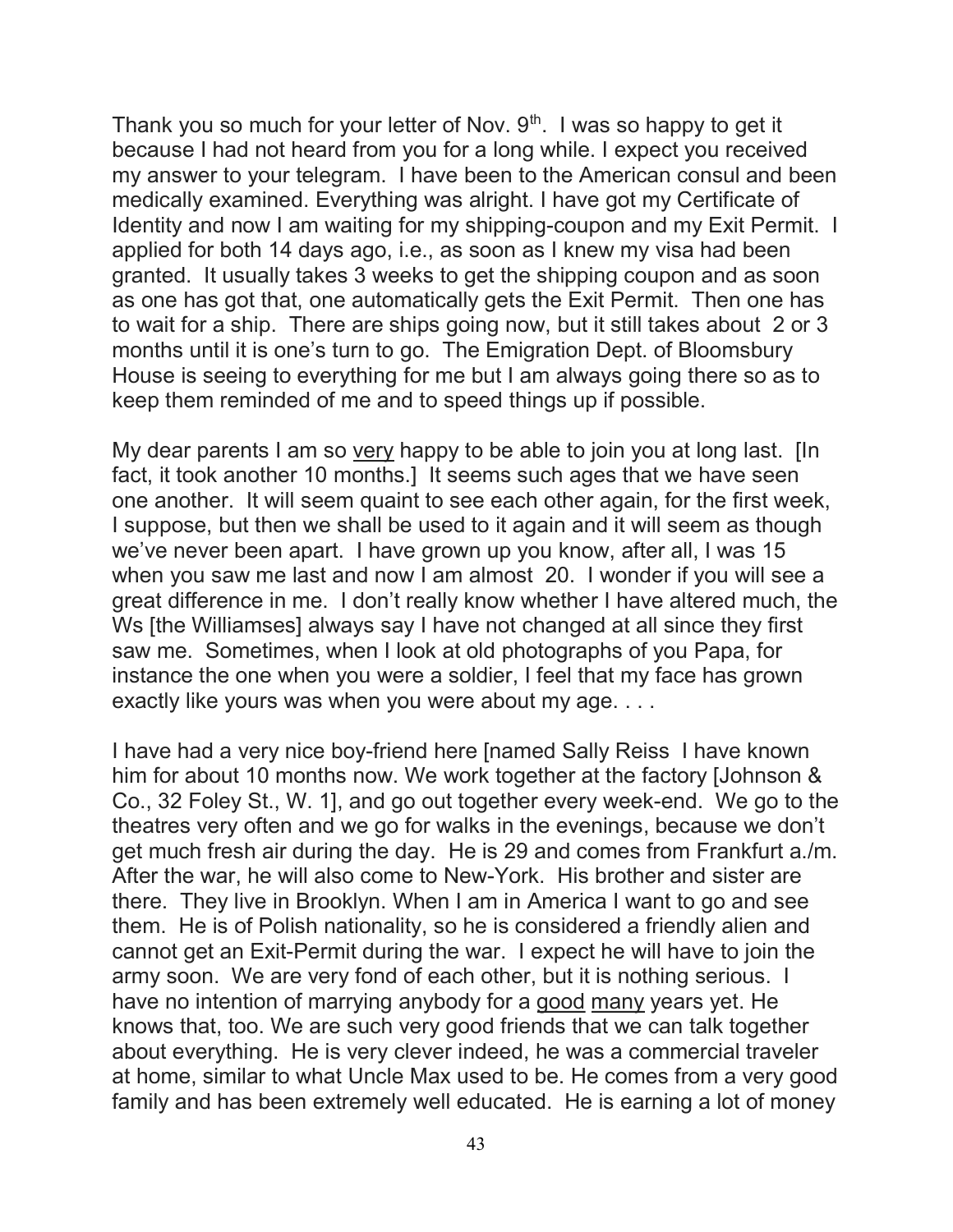now as a cutter, and he is saving every penny he can so that when he gets to America after the war he need not start from the bottom again. Anyway, it is a good friendship, we help each other a lot with advice, etc. and we spend all our leisure time together. Unfortunately he is strictly orthodox, and I am quite the opposite. I suppose I shall forget all about him, once I am with you, my dear parents.

I am so looking forward to being with you again. You must make Citronencrem [lemon cream] when I come Mutti! And I want to eat a lot of fruit and butter and cream, all the things I haven't been able to eat since the war. I never get anything from the parcels you send to the Ws [Williamses]. . . . .

Jan. 24, 1943

My beloved parents

Thank you for your letter of Dec. 5 which I received this week. I have already acknowledged your letter of Dec.  $25<sup>th</sup>$  which I got the week before. Dear Papa, you hit the nail on the head when you said I must be either very unhappy or else I must be in love. I am afraid I have been in love very badly for the first time in my life. Now it is all over, so I can tell you. But you must promise not to laugh about it and you must listen to me quite seriously until I have told you all about it.

You see, there is a young man working opposite me in the factory. He is 29, and comes from Frankfurt a./m. As he is very intelligent & seemed a very well-brought-up, decent sort of chap, we used to sit next to each other when we ate our sandwiches & talk about all sorts of things. We obviously took very great pleasure in each other's company, and I could feel myself fall in love with him. But I did not show it of course and always remained very aloof. Well, things went on like that for quite a few months, and I noticed that he liked me very much and wanted to go out with me, but as I was so aloof he didn't know how to ask me. Anyway, he did ask me, and after that we spent all our spare-time together & went for walks & for excursions in the country & to lectures, & to the theatre etc. etc. And we were both very happy. We had no secrets, we could talk about anything & everything, he is very educated, and writing & talking with him always reminded me of the the time when we [Marianne and her father] used to walk in the Grunewald & talk for hours. Anyway, I always told him quite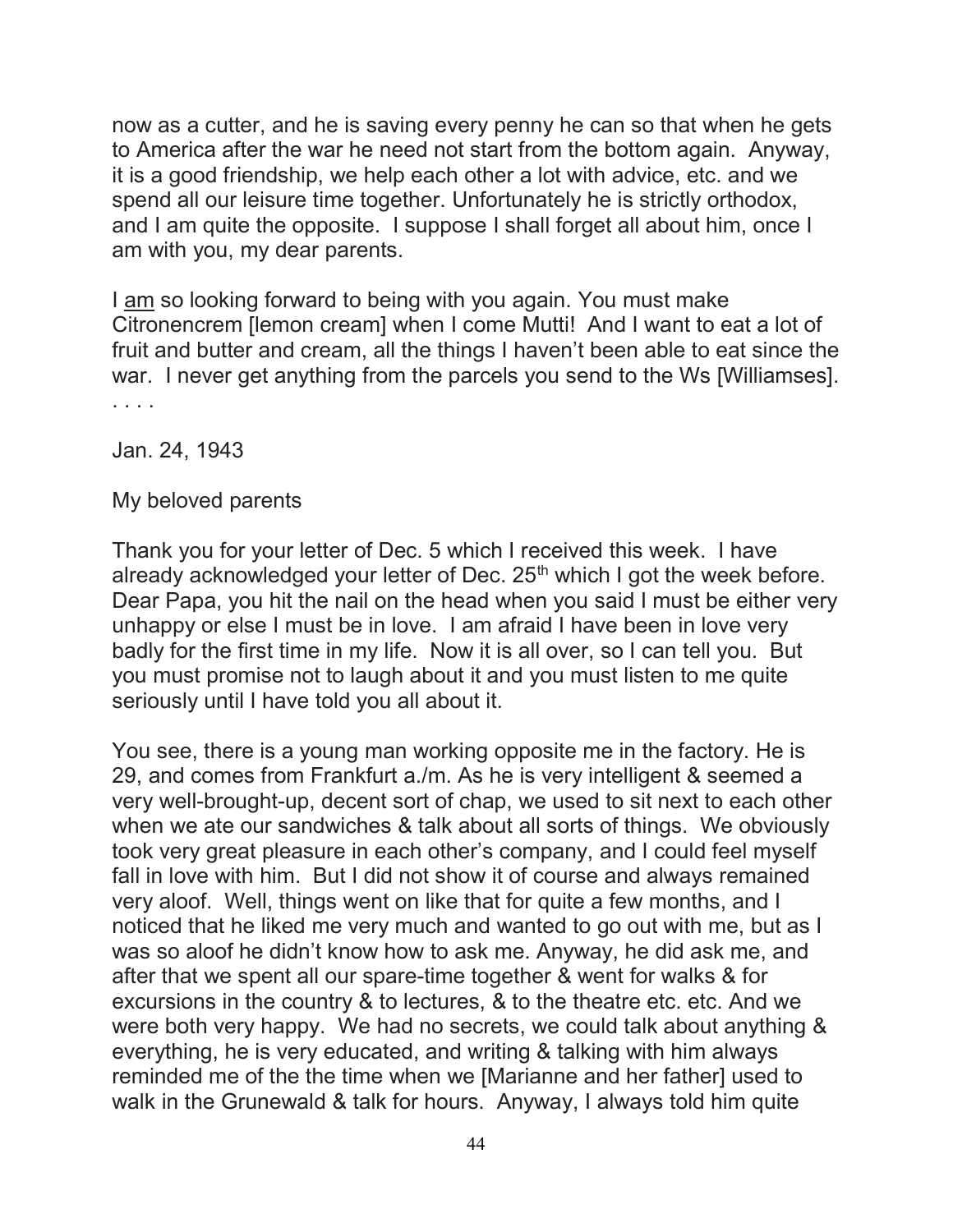frankly what my plans were, that I hoped to go to America to my parents & study & make a career for myself & that I did not intend getting married before I was about 25 years old, & that I would not really mind if I never got married at all, because I want to become a lecturer on history one day & write books. He told me various times that he loved me but that he also had no intention of getting married for years to come yet, because he might be called up & anyway he wanted to save money & get to America & start business there with his brother. So we knew each other ever so well & we were real good friend, and I am sure we both profited very much from being together every Sunday. -- It is needless to say, isn't it, that our friendship has always been purely platonic, we did kiss each other of course, but that is as far as we ever got -- he knew that I was very much in love with him, and that I had never been out with a man before, and I knew all about his previous life, and he also had told me that 2 years ago he had fallen in love with a great-cousin was a nurse in England. He had asked her twice to marry him, but she had refused and after that they had not seen each other anymore.

Then, on Christmas-Eve, we were out together as usual, and he said all of a sudden, "Marianne, there is something I want to say to you. I intend to get engaged to Henny (that is the great-cousin) very shortly. I met her at some relatives and she was willing to marry me, and as you are going to America very soon in any case, I got engaged to her. So that was that. He cried very much about it and begged me to go on going out with him, as he was not going to get married to her until she had taken her exam in 1<sup>1/2</sup> years. Anyway, I was dreadfully upset, not because he was not going to marry me -- that, after all, I had honestly never wanted -- but because I realized that if he could tell me he loved me one day, and at the same time think of another girl & ask her to marry him, he could never have loved me at all. I had been just a play-thing for him. -- You see, the other girl had refused him previously because she thought something better might come along, and she is not very young and very sophisticated, so when she had waited another 2 years & seen nothing better come, she wrote & told him she would accept after all. He is very naïve, and let himself be caught. The nasty thing about it all is only that knowing so well that I am going away & that I was very young & did love him truly & thought the world of him, he might have waited another few months until I had gone & then get engaged to her.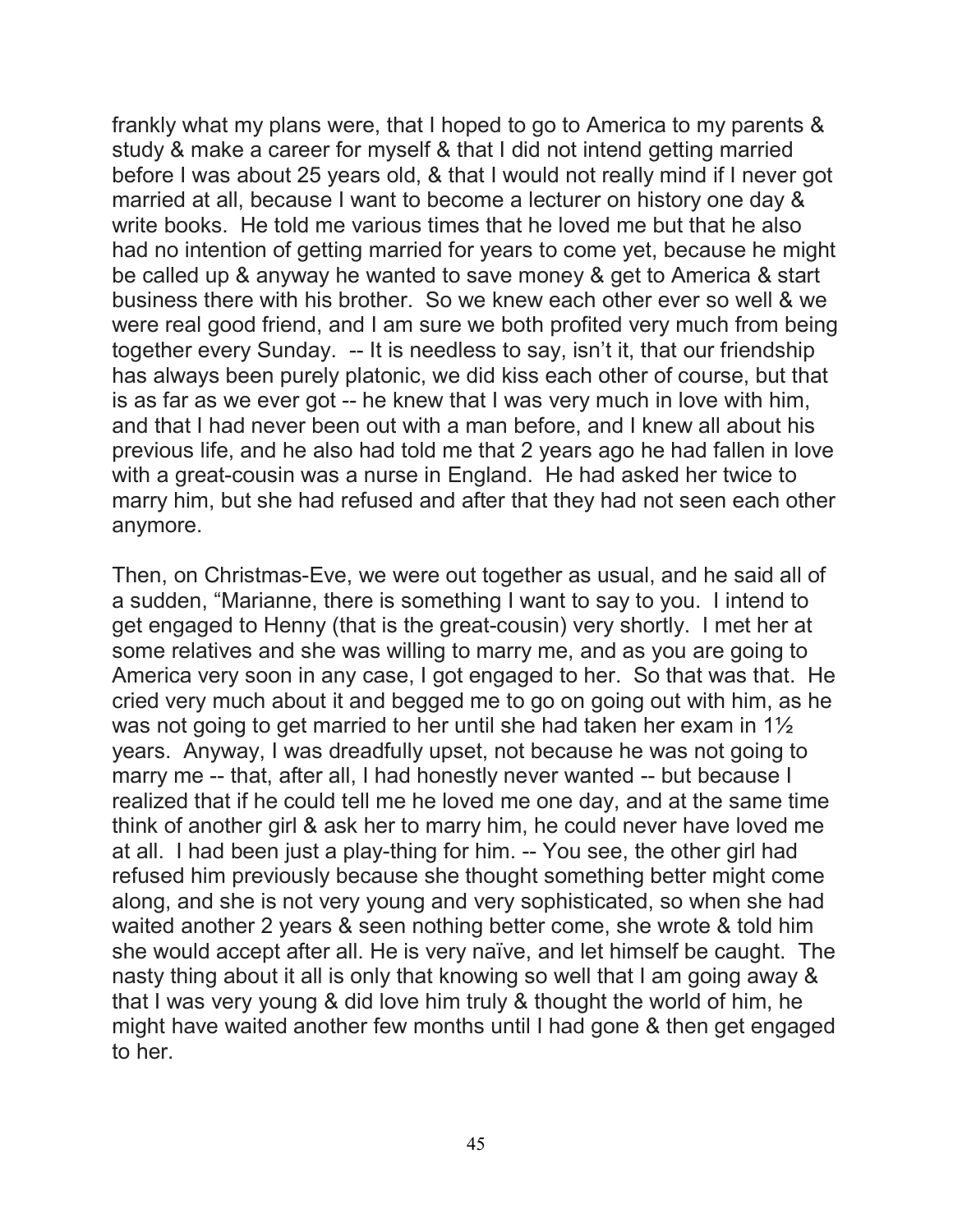He admitted all that & said he had asked her not to get engaged for another 6 months, but she would not wait. The funny thing is, that he begs me to go on going out with him & that he says he still loves me just the same. Papa & Mutti, I don't understand very much about men yet, do tell me whether a man can love 2 women at the same time. I don't think that such a thing is possible, unless it be that he loves neither of them truly and only himself well. Anyway, on Christmas Eve he said he would not announce his engagement officially until I had left the factory & I promised him that I would go on going out with him occasionally but not very often. We made a date for [the] next Thursday, and he did not come. For 3 weeks after that he avoided me like the plague in the factory, was very polite, etc., but kept out of my way. So I wrote him the following letter:

### Dear Sally:

As I mentioned to you the other day, I don't know now when I shall be able to get away from Johnson's owing to the bad shipping situation, etc. etc. In view of these facts I want to relieve you of your promise to me to keep your engagement secret until I have left the factory. Now that my leaving is so very uncertain I cannot expect you to postpone the open declaration of it any longer. As for me, it seems that I shall have to go through with it at the fact in any case so I might as well go through with it straightaway and get it all over & done with. I am sorry that "War & Peace" should have caused you so much unpleasantness & laid you open to malicious falsifications. My intentions when I gave it to you were absolutely above suspicion and you know that it had cost me a great deal of inner struggle to part with it at all. But I realize now that this act shows up my complete ignorance of human nature. You will understand that your behavior to me in the last 3 weeks has been inconsequent and has naturally somewhat influenced the good opinion and trust I have had in you as a gentleman. It has shown me that you lack something which is far more essential to a man than any of your superficial good manners, namely, common decency, sincerity and strength of character. You will tell me that I should not judge because I don't know the motives and circumstances which were at bottom of your inconsequence; but whatever they may have been, you should have informed me of them without my having to ask. If you want to see me & speak to me personally, you may do so next Saturday night. If you would rather clear things up by letter or leave them as they are now, I shall quite understand, etc.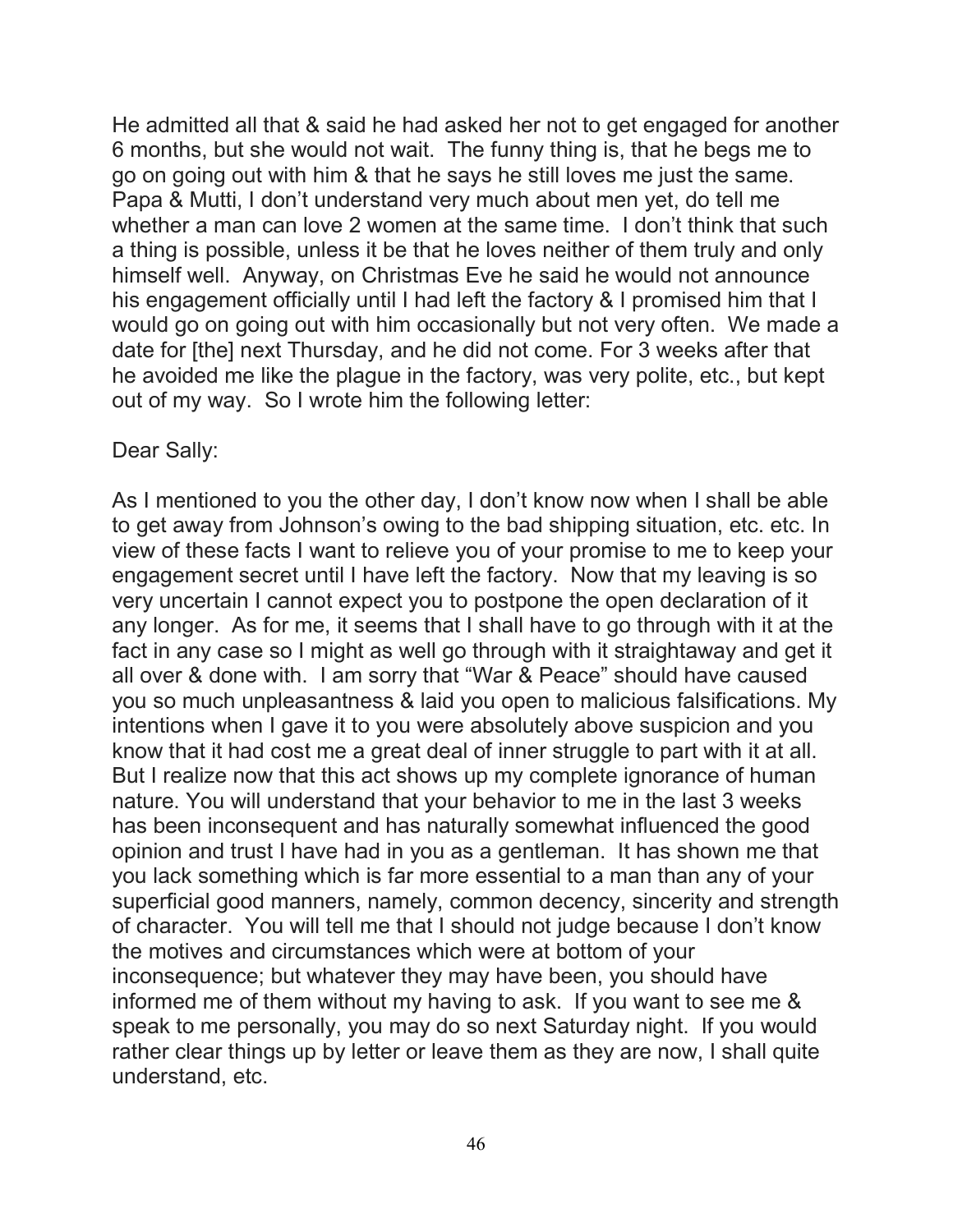I remain, yours sincerely, [Marianne]

So we met and he was very upset & said I was quite right with everything I said & he explained to me that the girl had made the engagement official with his relatives & his relatives knew about me of course & everything was in a muddle & he just had not found the strength to face me. A lot of silly nonsense, which is what I told him. I told him what I thought of his character, etc., & that now I had nothing but contempt for such a weakling. I finished with him of course. But now, as we still see each other every day, he keeps on making advances, saying he loves me & asking me to go out with him. You know my dear parents, although I know him so thoroughly that I know his every movement before he makes it and although I know him for what he is, not a bad boy & not superficial, but a vain and selfish weakling, lacking as I said, in common decency sincerity and strength of character I cannot but love him, the same as I have always done, and long to be with him. I cannot go out with anybody else, the very thought of it makes me ill, and I fret & fret & I cannot eat & cannot sleep properly. . . . There is only room in me for one thing at a time, and my love to Sally filled me out completely & now I know he never loved me but only had me for a pleasant pastime occupation.

Well, I suppose in another month or so I shall have got over it and very soon I shall laugh about the whole episode. If only I did not have to work with him every day, I should feel much happier. If only I could get to America soon & be with you & return to my studies. Anway, there are bound to be disappointments in everybody's life, the great thing is to learn from every disappointment and to emerge from it wiser, and to adjust oneself anew to the circumstances. This is what I am doing. Unfortunately, to see things clearly as they are, does not prevent us from still being hurt by it all. What do you think. Shall I go out with him again or not? It would never be the same again & it would make our eventual parting so much more difficult. Besides it goes against my pride. . . .

Write & tell me about it soon.

All my love & I do hope I'll get a ship soon.

Marianne

\*\*\*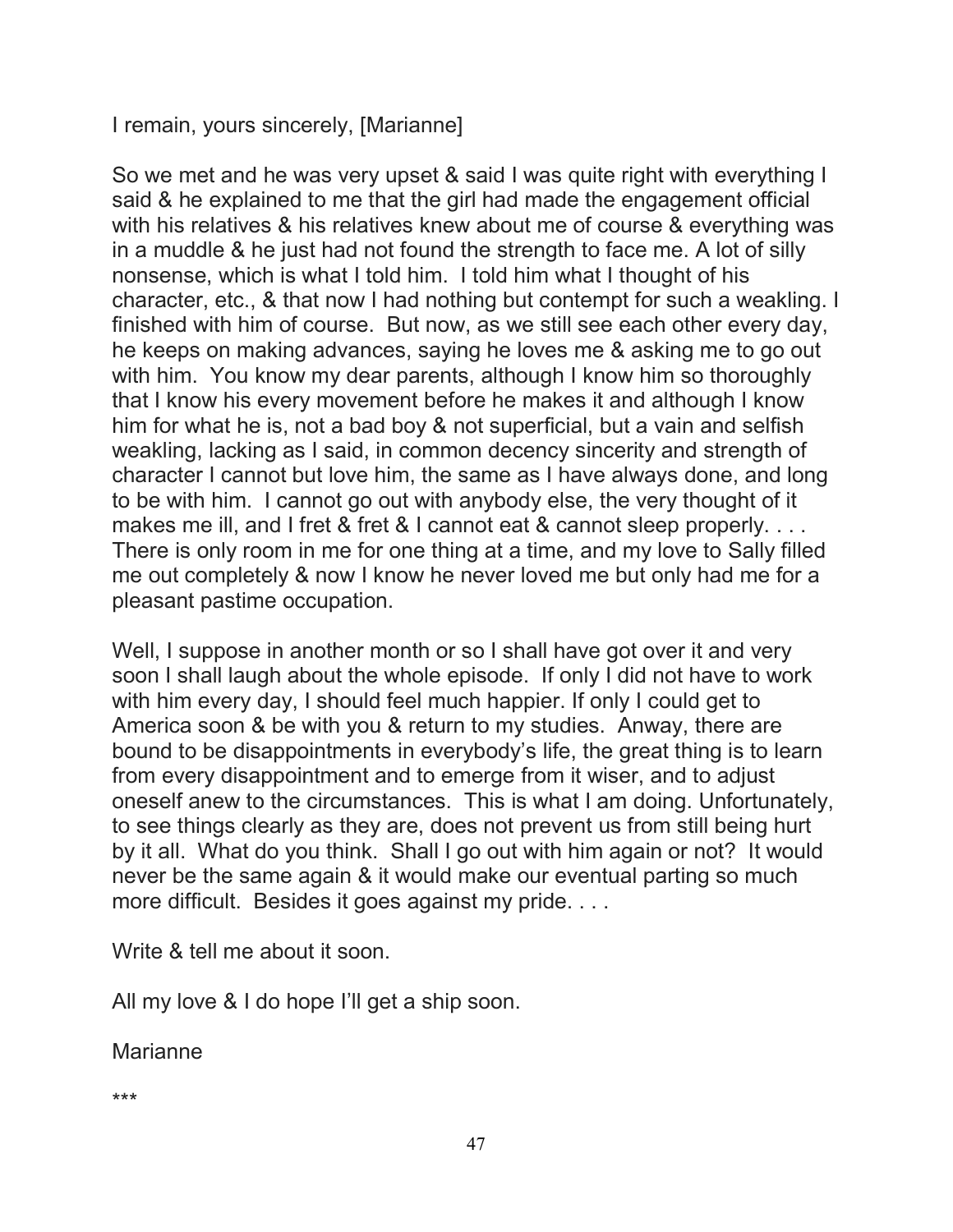10 Canterbury Mews Lymington Rd., N.W. 6

Feb. 22nd 1943

.... Well, I suppose you have had some of my letters telling you about my first love affair. I daresay you must have been very amused about it all, and I am also laughing about it now. I have got over it all quite easily, so easily indeed, that I doubt very much whether I was in love at all. There must have been a great deal of vanity in it, as I suppose there is always where you are in love. Anyway it has been an interesting experience, and has taught me above all that I have no real knowledge of human nature yet & that in order to obtain it I must mix more with people of my own age. -- Rather a difficult proposition, when one has not got much time to spare.

Every Wednesday night I hear a French lecture, every Thursday night a historical lecture, Saturday morning a philosophical lecture, and Saturday afternoon a course of special lectures on India. So this keeps me pretty busy. In French we have a course of 19<sup>th</sup> century literature and discussion groups; the lecturer is a Frenchman. I like it very much. . . .

Now I daresay you know that a lot of people who went to America recently have not arrived there. Consequently, no tickets are released for women travelers at the moment. But I do hope that very soon the situation will have changed for the better & I can get a ticket. I don't need any money thank you, I shall be so glad when I have the chance to come to you. I shall be only too pleased to risk my life in order to be with you again & live a normal & peaceful life & have a satisfactory occupation.

Well, I hope I shall soon hear from you again. Tell me a little about your everyday lives so that I can be with you in my thoughts.

All my love,

**Marianne** 

\*\*\*

10 Canterbury Mews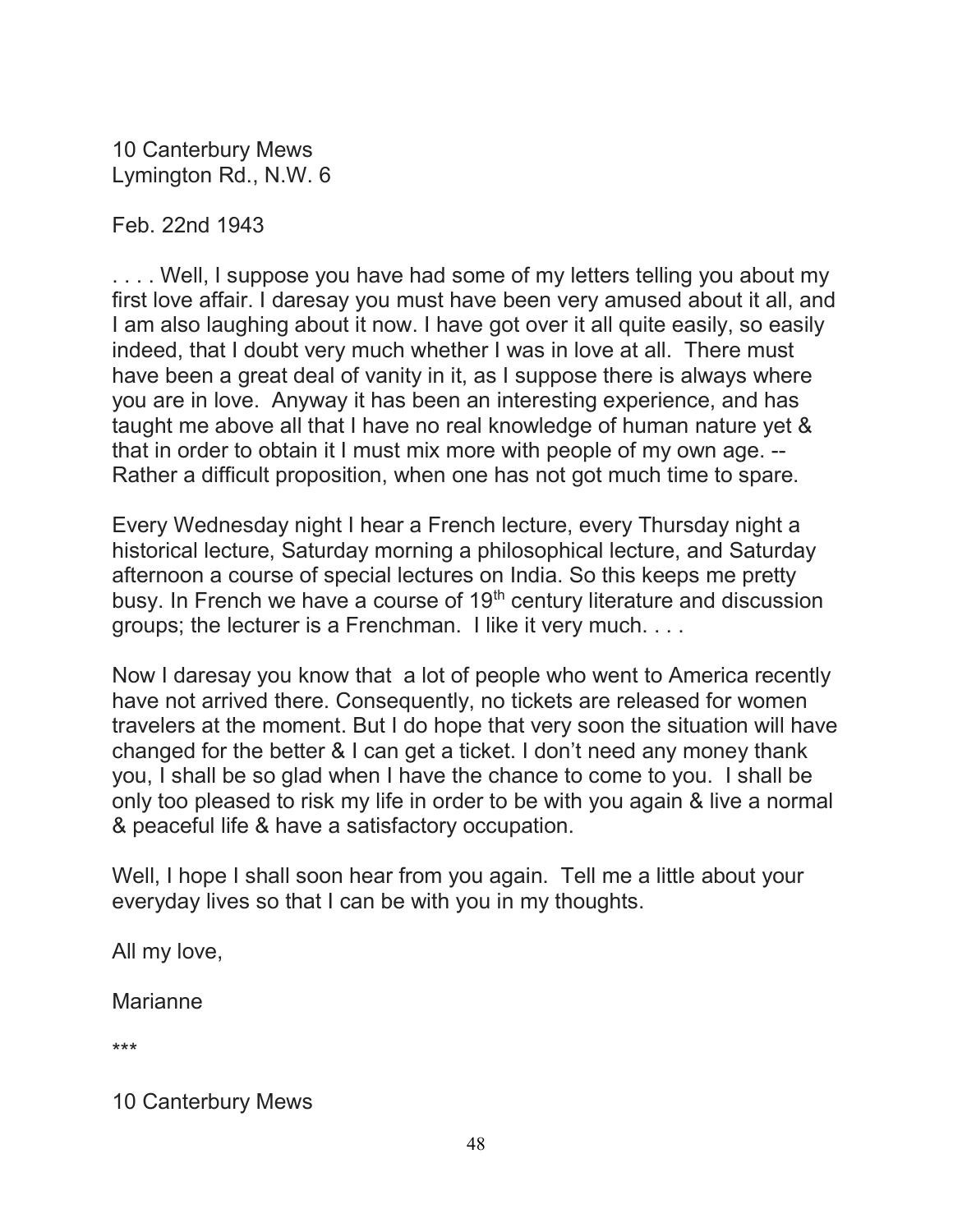Lymington Rd., N.W. 6  $M$ arch  $1<sup>st</sup>$  1943

## My beloved parents

Thank you for your letter of the first week in January; no! I am certainly not going to have a baby, good gracious me, what do you think I am! It is very kind & touching of you to want to forgive me for everything and bring the child up, but I am afraid I have not got one for you to bring up Muttichen, nor am I likely to have one. You see I am still a very old-fashioned & innocent girl & I intend to remain so in spite of the fact that a great many girls think it the fashion to be otherwise. No, my dear parents I am still Marianne Mosevius, who is mainly interested in history, philosophy & modern languages, & although in late years circumstances have temporarily forced me to turn my attention to the practical side of life, such as looking after myself & mending my stockings, buying my clothes, keeping them in order, nursing, factory work etc. they have not changed me fundamentally.

Of course I have grown up both physically and mentally, but I am far too cool & level-headed to forget myself in any way. Do you remember Papa, on the last day I was at home you took me for a walk in Wallotstrasse & said: "You must always fight against your passions as long as it is humanly possible, but when you feel you cannot fight any longer, remember there is a way to save oneself from the consequences." I did not understand then what you meant, but I have never forgotten what you said. I have not had to fight much yet, after all, I am not yet 20 yet & I have led a very secluded & "solides" [respectable] life in every respect; besides I am not inclined much towards passion, but if ever my powers of resistance should weaken or else if ever I should think it practicable & ethically right not to fight, I shall know how to prevent any consequences from arising. . . .

All my love,

Marianne

\*\*\*\*\*\*

March 22, 1943 [age 19]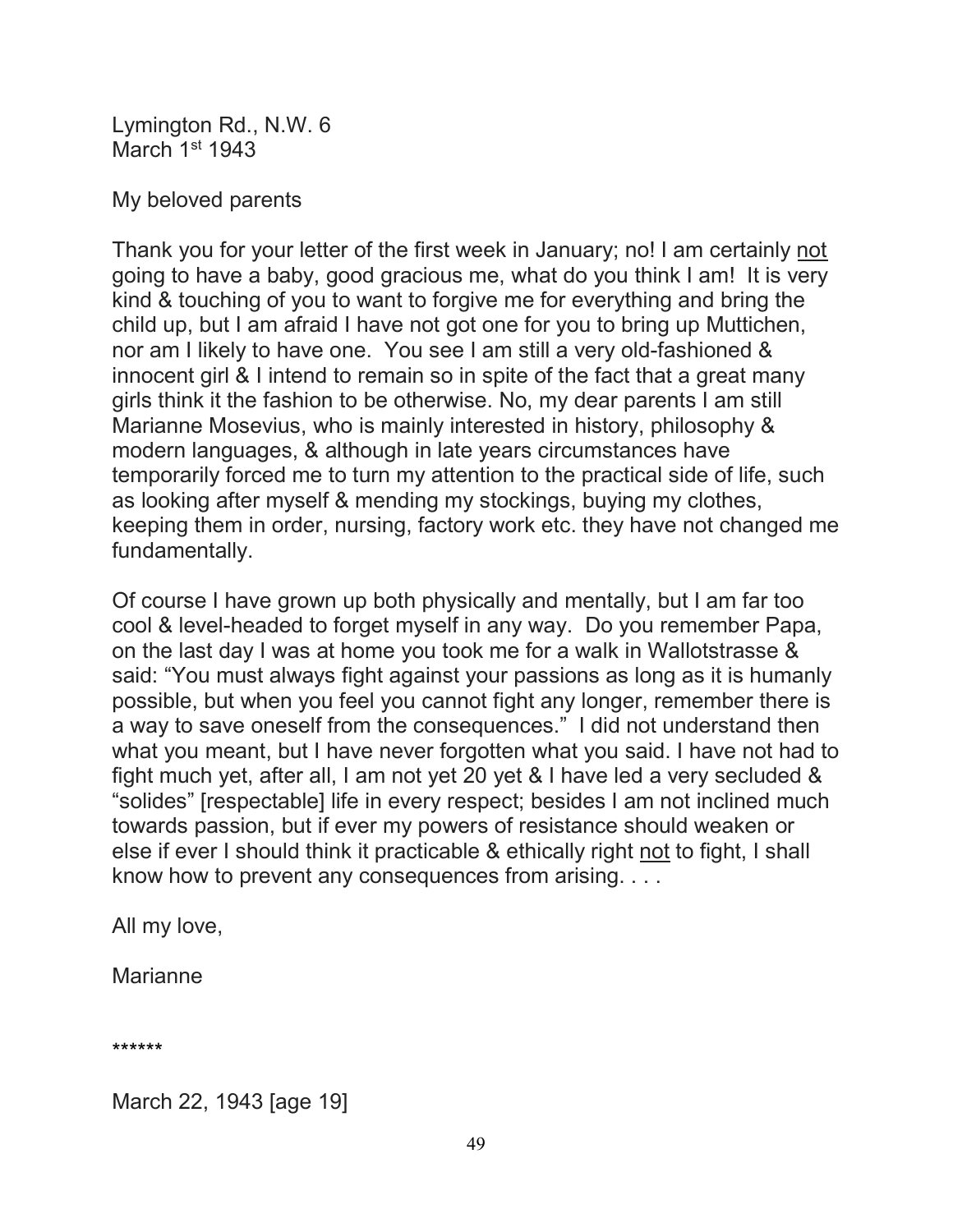. . . . [Y]ou will no doubt be interested to know that there exists in this country a very real feeling of anti-Semitism, especially amongst the working class. It is nothing unusual to find English equivalents to ["Jew, die"] scrawled on the walls & shop-windows. In our factory, although the owner is Jewish & 60% of the workers are so, the 40% are as anti-Semitic as you could wish for. This anti-semitism has risen greatly in recent years & is still rising steadily. The "English" Jews here are also very nasty to us refugees. I put English in inverted commas because there are no English Jews or only very few; the vast majority have come from Eastern Europe in the previous generation & still know a little Yiddish. . . . Nevertheless, they consider themselves "British to the backbone & look down on us; although we German Jews have a very much higher cultural standard . . . . But enough of that.

Well, my dear parents this must be all for today. Oh, by the way, I can only take 70 kilos of luggage with me, so I shall have to leave some of my books with the Williamses & they can send them to me after the war. I am very sad about it but there you are. Clothes are of a greater immediate practical value so I shall have to take them first.

All my love again

**Marianne** 

\*\*\*\*\*

May 8, 1943 [age 20]

....I cannot think of anything except coming over to America and seeing you again. I have been to a palmist & a soothsayer (please don't laugh) & they all prophecy a very happy future & a big journey. So my prospects of seeing you again very soon seem quite good. The Shipping-Company, however, are a somewhat more reliable source of information & they just say that there will be a transport, that I shall be on this transport but that they are not going to tell me when that transport is going. . . .

I do not know whether I have told you that I have joined the so-called "Free-German Youth" group (Freie Deutsche Jugend). [Later the official Communist youth movement in East Germany] They are Communists &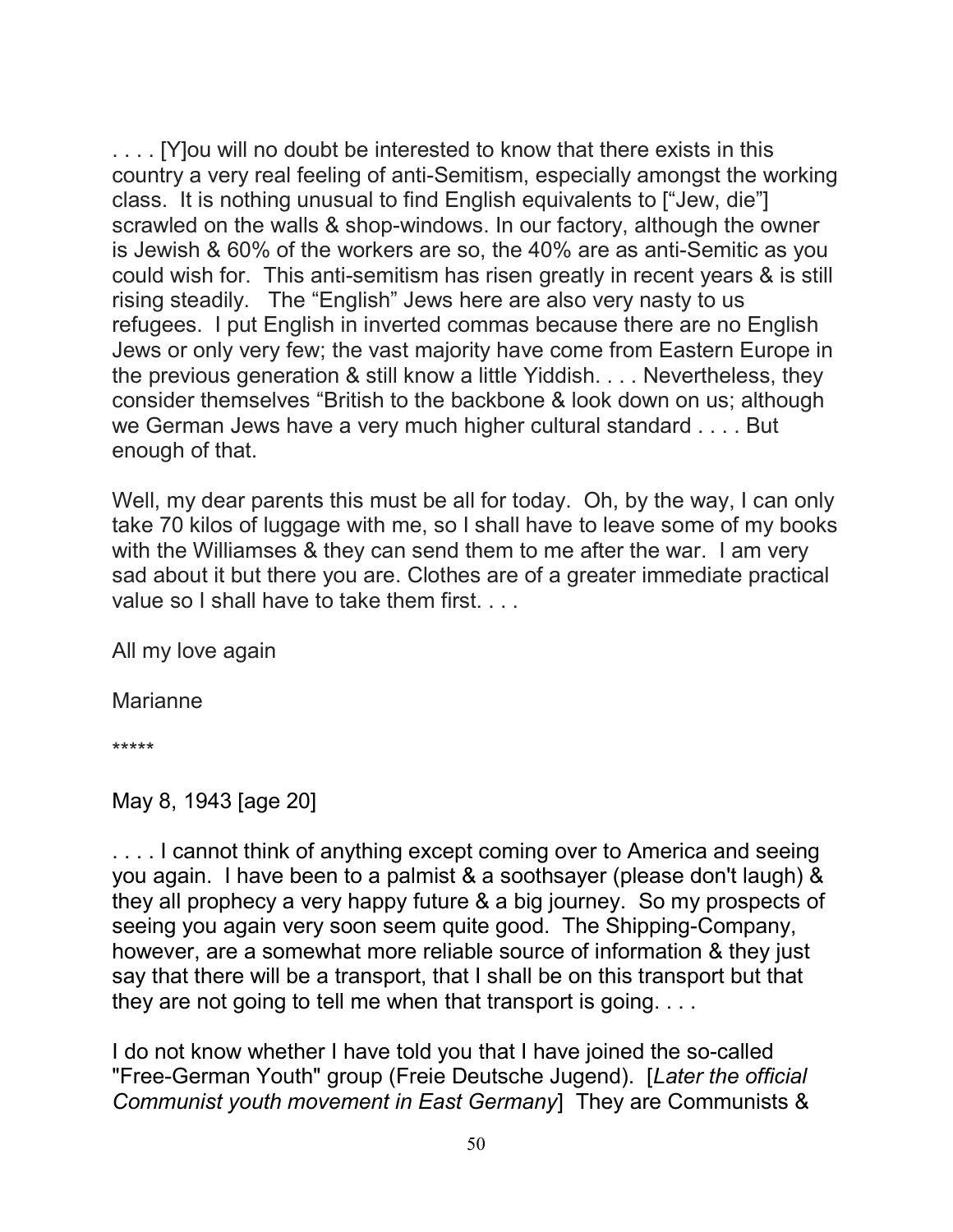have discussion-groups, sport, theatrical performances, etc. They seem a group of very intelligent young people, roughly between 20-30, formed mainly by Jewish refugees around a nucleus of old political refugees from 1933-34. They are pledged to try and uphold the old pre-Nazi German tradition & culture amongst our own generation & I must say, they are certainly endeavouring very hard to uphold it & to improve their knowledge of it. [Discussion of her opinion of F.D.J. follows.] . . . .

They do not worry about getting on, & having a profession that will help them to get on after the war (after all, these youngsters are spending all their time doing war-work & really have no peacetime occupation). They are Communists & have merged all personal ambitions to their one ambition, to help win the war. That is my ambition too, of course, but to have it as one's sole ambition seems rather a dangerous course & unwise to me. I can foresee [that] after the war, . . . these young people will . . . not have any employment or money, they will pride themselves on being the bearers of German culture & not realise that having grown up abroad, they will be completely alienated to the German people whom they hope to re-educate.

Therefore I can never be a true member of the F.D.J. I also want to uphold German culture, for though I hope to be a good American one day, German is my mother-tongue & you were German and I have spent my childhood in Germany. I love Goethe, Heine etc. & the superb German culture before Hitler, but I do not love Germany as a country or the German people, . . . & I should rather spend my spare-time getting on with my studies & learning things that will be useful to me in my career, than joining in all these endless disputes that lead to nothing. This must be all for today my dear parents, take all my love & let us hope for a speedy reunion.

All my love,

Marianne

\*\*\*\*\*\*\*\*

[A number of letters skipped, including letters about my mother's quarrels with her parents about the man-- a Jewish refugee, named Gunther Berg -whom she met and fell in love with and wanted to marry; her father forbade it and insisted she come to the U.S.A. She obeyed her father, but it took her a long time to completely forgive him.]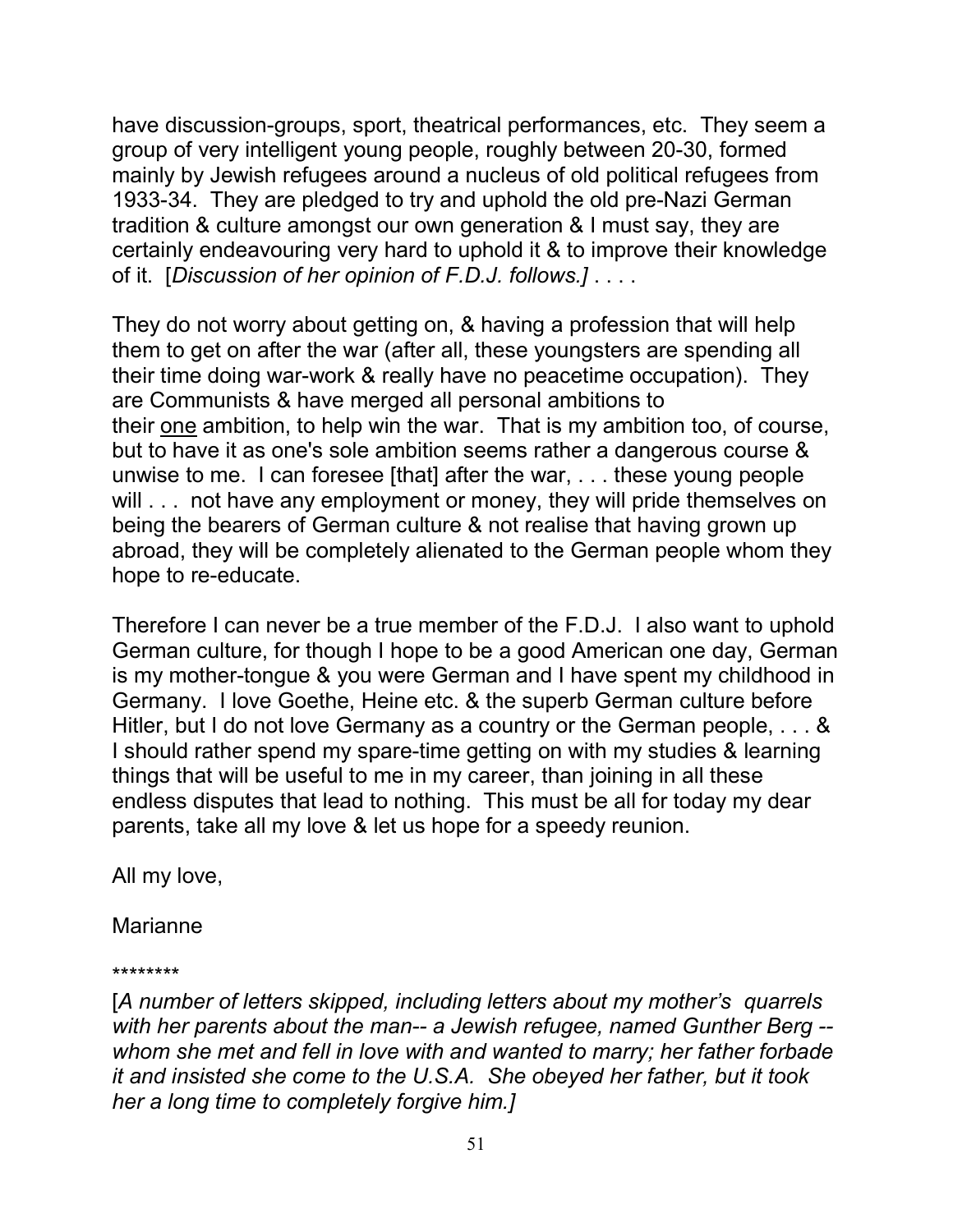May 16, 1943 [age 20] [portions in italics translated from German]

... Well my dear Papa & Mutti, it's been quite a while since I've heard from you, and I hope you're both in good health and good spirits and write me often. Please do tell me exactly what our apartment [in New York City] looks like and what furniture is in it. Do you still have any furniture from the Niersteinerstrasse? [Their address in Berlin was Niersteiner Str. 6, Grunewald.] It would be too bad if it were all gone; all these years I've been hoping so much to see our cupboard with the wood carvings and our kilim rug again. But when all is said and done, these are all things that can be replaced, and the most important thing, after all, is that the three of us are healthy and safe, and aren't rotting in Poland but will be together again in the foreseeable future and will have a nice future together. You wouldn't believe the hunger for life that's in me! One day I'll want to put the whole world upside down. But this is only by the way, and just to let you know that I haven't forgotten my German yet, and in general that I don't forget everything immediately, as you said, Papa, it's just that I have the gift of getting over everything ugly in my life with ease.

How is Uncle Max [Bloch]? You know, I often think of him now; as you know, I'm sewing bags, and I get 1 s. 2 d. for twenty-four finished ones, and when I come home in the evening everybody always asks me, "well, how many bags did you sew today, and how much did you make?" And then I always get mad, just like Uncle Max used to, when you asked him on the phone how many sacks of flour he had sold.

[Note: Uncle Max was from Sulzburg, but lived in Berlin for a number of years, working as a salesman, before he emigrated to the U.S.A. in 1936.]

Have you heard anything from the Mopses etc.? Perhaps one should try to get in touch with the Springers [*Dora's first cousins in Basel*] and get news from them.

Now take all my love & 1000 kisses.

Marianne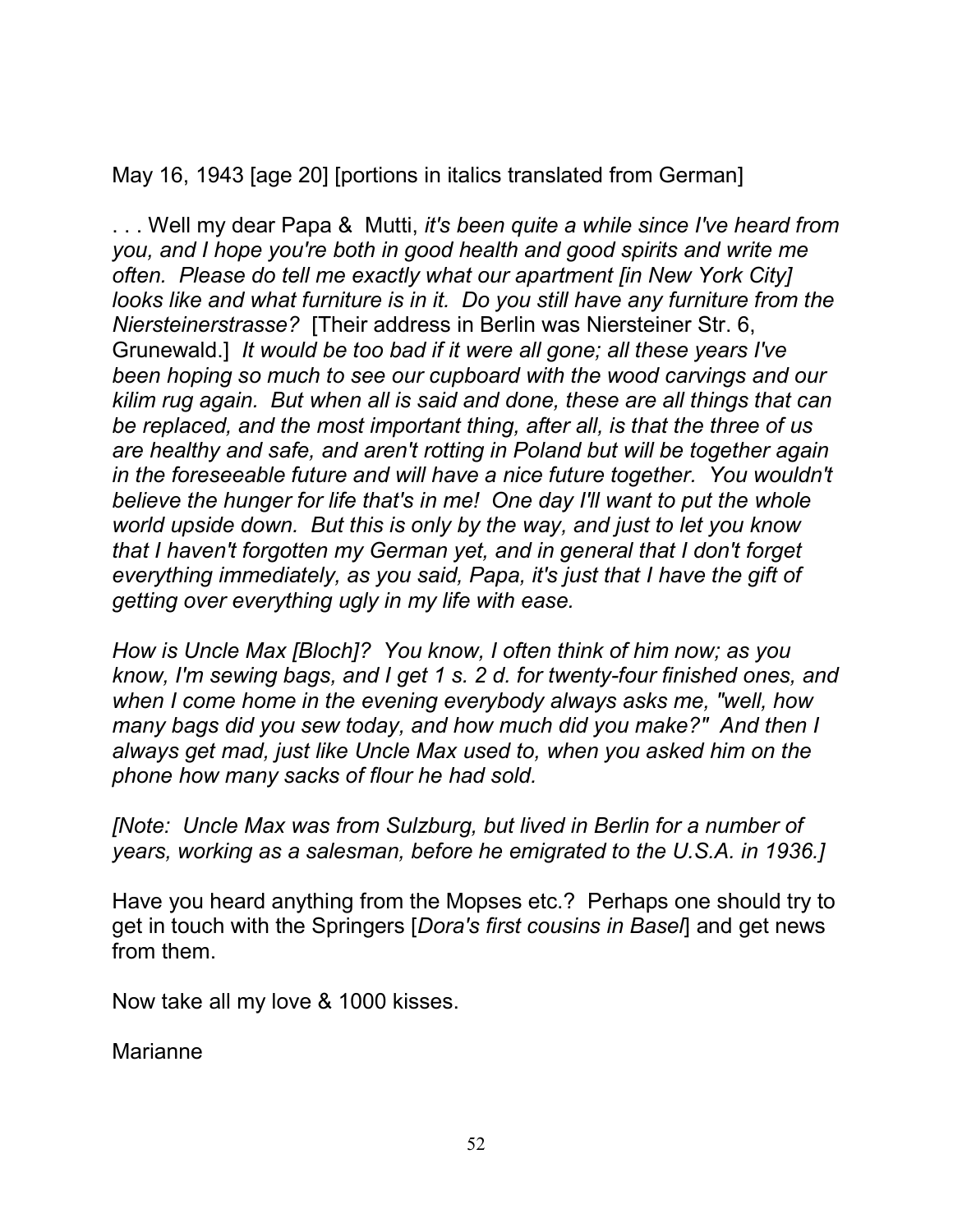Don't forget, when I come I want spätzle with veal ragout, and strawberries with milk, because you can't get these things here.

\*\*\*\*\*

# 17 July, 1943 [age 20]

... I now regularly read Der Aufbau [German-Jewish newspaper for refugees, published in New York City]. It's always five weeks old by the time it comes on sale here, but nevertheless it is still better than the local refugee paper. Right now I have the June 4 issue in front of me. The articles on Moshe Giberi and the Hias Ha organization are interesting. I'm always so amused when I see the advertising section: all the things that are for sale, and the job and housing ads! You must still be living like in peacetime, over there. To us, this is all very remote today, as from a vanished world, and reading these ads, one finds oneself smiling first incredulously, then dreamily; and one thinks back to the days of the Israelitische Familienblatt and the couch and the green easy chairs and the floor lamp; back to when one was still a child and had no responsibilities except to get good grades.

Well, never mind. It's no good looking back; after all, we are among the few chosen ones for whom the present is bearable and for whom there is a future in store. A future, when we shall all be united . . . & when life will be normal again & perhaps when there'll even be new green easy chairs and another spinning wheel. Has it ever occurred to you that since I have been grown up this world and our lives have been quite abnormal, with everything rationed & only labour permits for war-work. It will be quaint one day to view a normal life for the first time from the perspective of a grownup. May that day be soon.

With all my love to you, dear parents & hope to have a letter from you soon.

All my love

Marianne

\*\*\*\*\*\*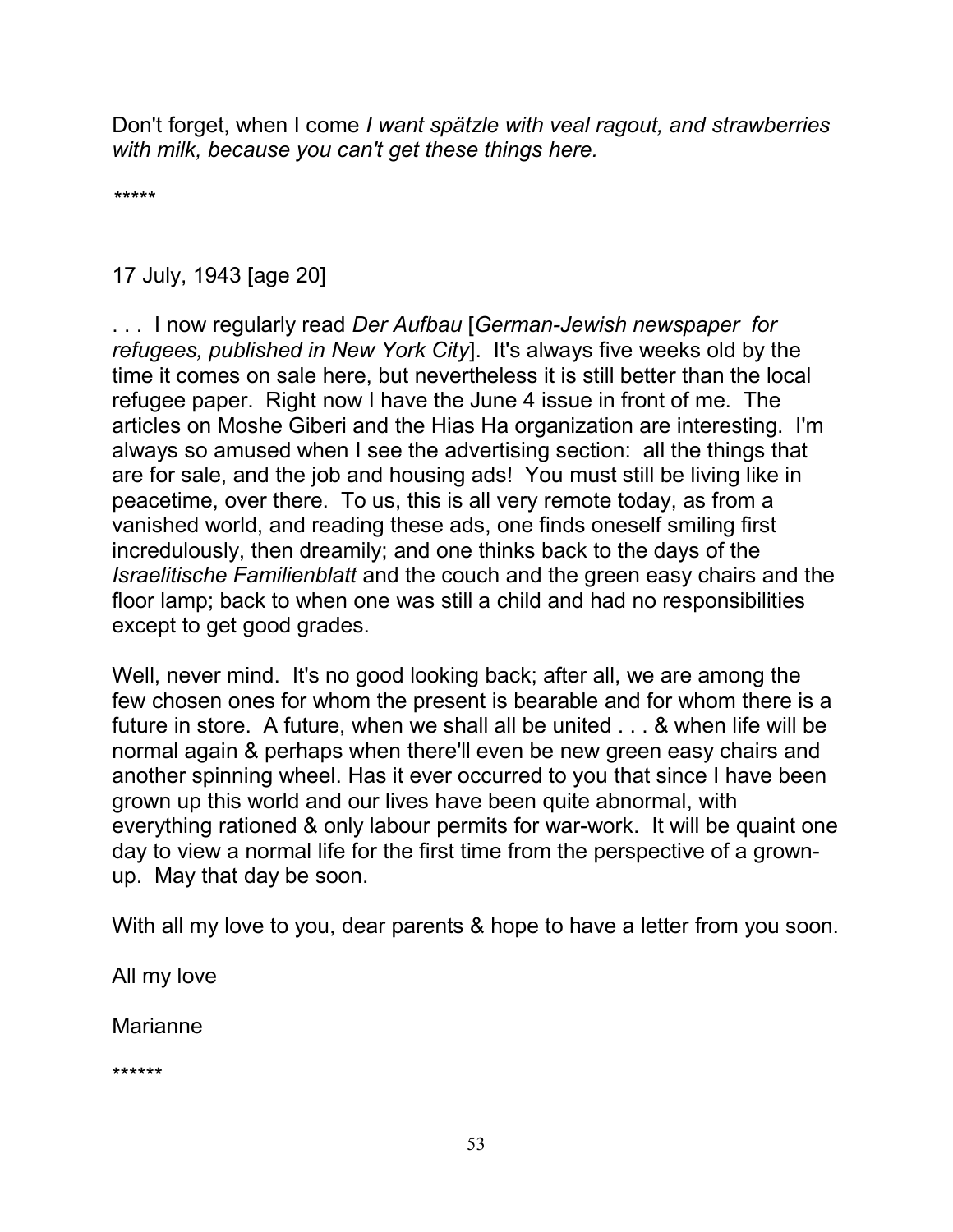20 August 1943 [age 20]

... If we open up a second front soon, there is a good chance that Mops etc. will have survived the Nazi ordeal, which is more than one can hope for a good many others.

\*\*\*\*\*\*

14 Sept. 1943 [Final letter]

My beloved parents,

Thank you for the parcel. The frock is lovely and fits me perfectly. I have never had such a lovely frock. Mutti, did you make it yourself? The blouse is very nice and so are the stockings.

Now, my very best wishes for the New-Year [Rosh Hashanah]. I have no doubt that next year we shall be together on the holy days. The shipping company is much more hopeful & so is Bloomsbury House. There are ships going continuously, but at the moment they are only taking married couples, boys & women born in Poland. But they hope that there will be a possibility before the winter. I do hope everything will come right at long last, it is just about time too. . . .

All my love, Marianne

[Marianne arrived in U.S.A. at the age of 20, on Oct. 27, 1943, on the S.S. Ruahine, which departed from Glasgow on Oct. 11, 1943, and was finally reunited with her parents (who had escaped to the USA in June 1941), after a separation of nearly five years.

By that time, her education had been interrupted for more than three years, since July 1940 -- i.e., ever since she was 17 --, while she did war work in various factories, the Severalls mental hospital, etc.

But she always wanted to go back to school, and was finally able to after she arrived in the USA in late October 1943, and was able to obtain scholarships enabling her to go through college (Sarah Lawrence) and law school (Columbia Law School, where she was one of three women in her